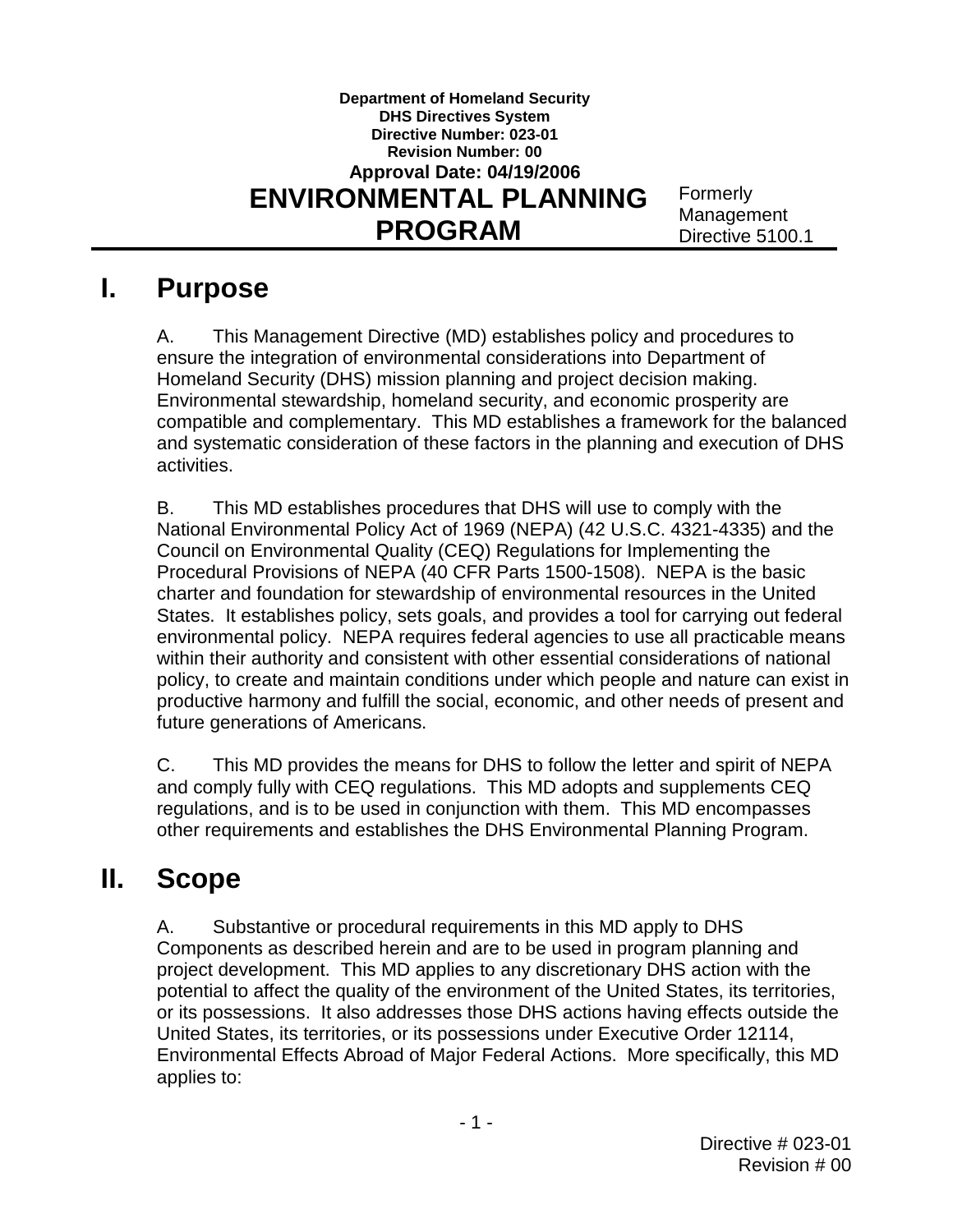- $1<sub>1</sub>$ DHS mission and operations planning
- 2. Promulgation of regulations
- 3. Acquisitions and procurements
- 4. Asset management
- 5. Research and development
- 6. Grants programs

B. This MD supplements CEQ regulation for implementing NEPA. In the case of any apparent discrepancies between these procedures and the mandatory provisions of CEQ regulations, CEQ regulations will govern.

## **III. Authorities**

This MD is governed by numerous Public Laws, Regulations, and Executive Orders, including, but not limited to:

- A. Clean Air Act (16 U.S.C. §470 et. seq.)
- B. Coastal Zone Management Act (16 U.S.C. §1451 et. seq.)
- C. Endangered Species Act (16 U.S.C. §1531 et. seq.)

 D. Environmental Quality Improvement Act of 1970, as amended (42 U.S.C. §4321-4335).

- E. Federal Water Pollution Control Act (33 U.S.C. §1251 et. seq.)
- F. Marine Mammal Protection Act (16 U.S.C. §1361 et. seq.)
- G. Migratory Bird Treaty Act (16 U.S.C. §703-712).
- H. National Environmental Policy Act (42 U.S.C. §4321 et. seq.)
- I. National Historic Preservation Act (16 U.S.C. §470 et. seq.)
- J. National Marine Sanctuaries Act (16 U.S.C. §1431 et. seq.)
- K. Title 40 of the Code of Federal Regulations Parts 1500-1508.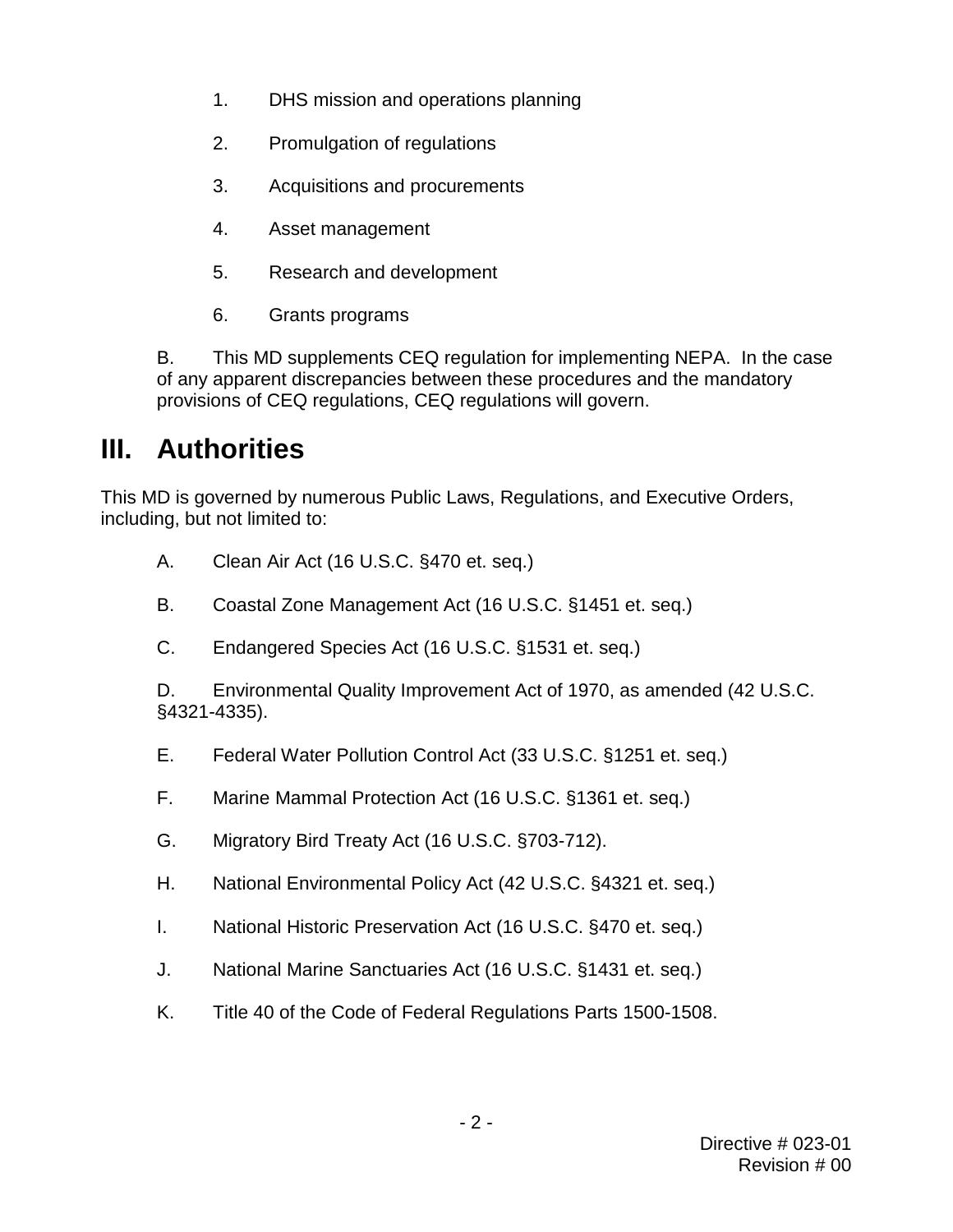L. Executive Order 11514, Protection and Enhancement of Environmental Quality, dated March 5, 1970, as amended by Executive Order 11991, dated May 24, 1977.

M. Executive Order 11988, Floodplain Management, dated May 24, 1977.

N. Executive Order 11990, Protection of Wetlands, dated May 24, 1977.

O. Executive Order 12114, Environmental Effects Abroad of Major Federal Actions, dated January 4, 1979.

P. Executive Order 12898, Federal Actions to Address Environmental Justice in Minority Populations and Low-Income Populations, dated February 11, 1994.

Q. Executive Order 13101, Greening the Government through Waste Prevention, Recycling, and Federal Acquisition, dated September 14, 1998.

 R. Executive Order 13123, Greening the Government through Efficient Energy Management, dated June 3, 1999.

S. Executive Order 13148, Greening the Government through Leadership in Environmental Management, dated April 21, 2000.

T. Executive Order 13149, Greening the Government through Federal Fleet and Transportation Efficiency, dated April 21, 2000.

## **IV. Definitions**

A. All definitions of words and phrases in 40 CFR Part 1508 apply to this MD.

B. A glossary of words and phrases as used in this MD is included in Appendix [B.](#page-62-0) 

# **V. Responsibilities**

Responsibility for oversight of DHS NEPA activities, unless otherwise delegated, is as follows:

 incorporating environmental stewardship into the planning and development of all Department to fulfill environmental planning requirements. To this end, the the Directorates, service chiefs, and other direct reports. The Secretary delegates A. The Secretary of DHS (Secretary) recognizes the long term value of DHS missions and activities and exercises the ultimate responsibility in the Secretary delegates specific authority for environmental planning to the Heads of to the Under Secretary for Management, as the Departmental Environmental Executive, the authority to establish an Environmental Planning Program and to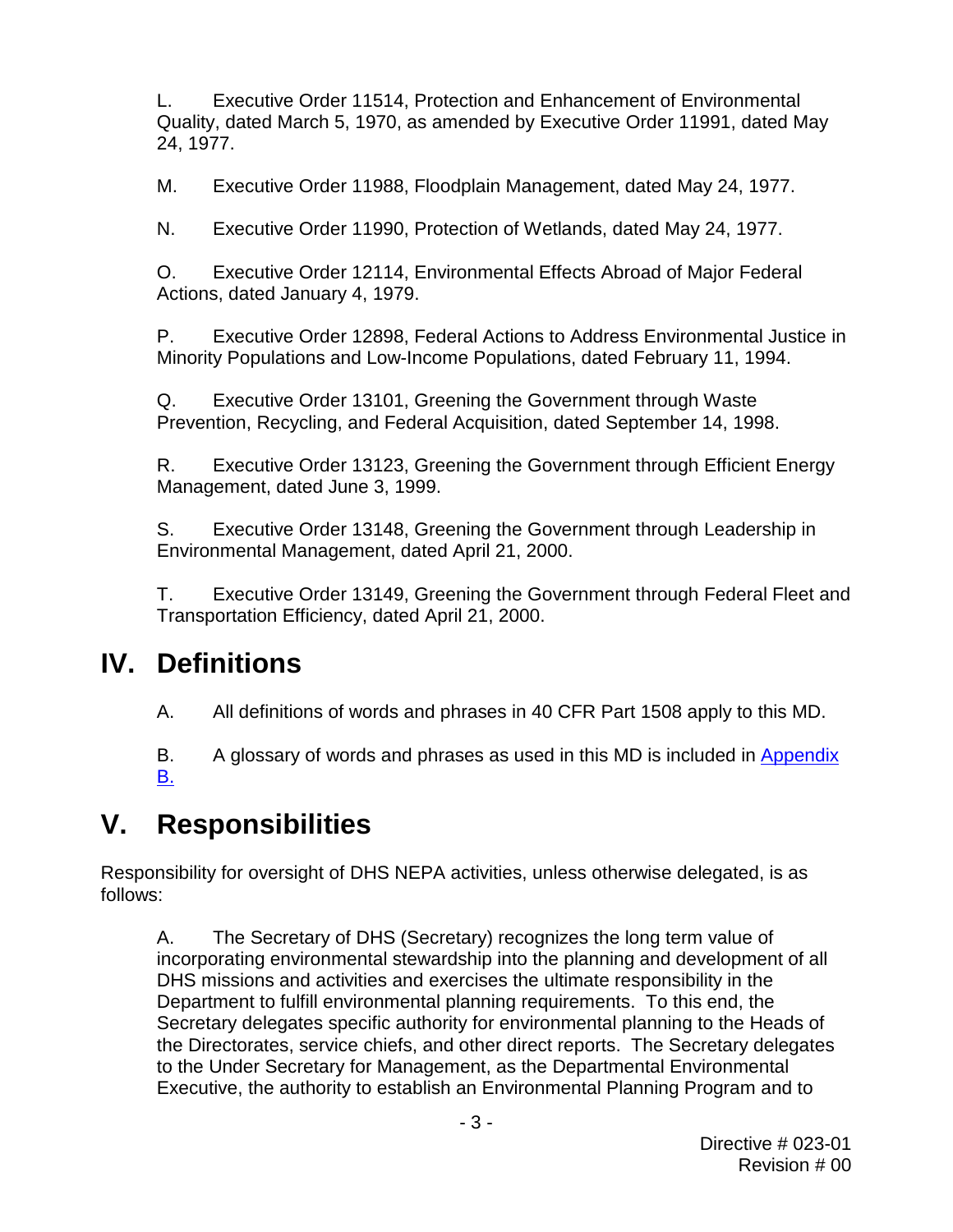DHS missions. The following objectives are to be used in guiding environmental ensure that environmental planning requirements are functionally integrated into planning activities in DHS:

- 1. Timely and effective support
- 2. Sustainable capability

3. Consistency with national security, fiscal responsibility, and other considerations of national policy

4. Full compliance with all appropriate environmental laws, Executive Orders, regulations, and other requirements, such as environmental management systems (EMS).

 B. The DHS Department Environmental Executive (DEE) is the Under Secretary an important and necessary part of good management practice in the Department. for Management and has authority to fulfill the Secretary's objectives by ensuring that the Department fully integrates environmental planning requirements into all DHS missions and activities. The DEE recognizes that environmental planning is To this end, the DEE has delegated specific authority for environmental planning to the Chief of Administrative Services, the Director of the Office of Safety and Environmental Programs, and to other DHS officials as set forth in this MD. In exercising the authority delegated from the Secretary, the DEE will:

 NEPA, CEQ Regulations, this MD, applicable Executive Orders, and other 1. Ensure that Under Secretaries and Designated DHS Officials incorporate environmental planning and stewardship requirements into their mission requirements to fulfill the Secretary's objectives, the requirements of environmental planning requirements.

2. Support budget requests to meet the requirements of this MD.

 Officials to ensure that they complete appropriate environmental planning for highly sensitive programs or actions that may require the attention of either 3. Consult, as needed, with Under Secretaries and Designated DHS the Deputy Secretary or the Secretary.

4. Delegate requests for environmental planning-related information received at the Departmental level to the Chief, Administrative Services for action.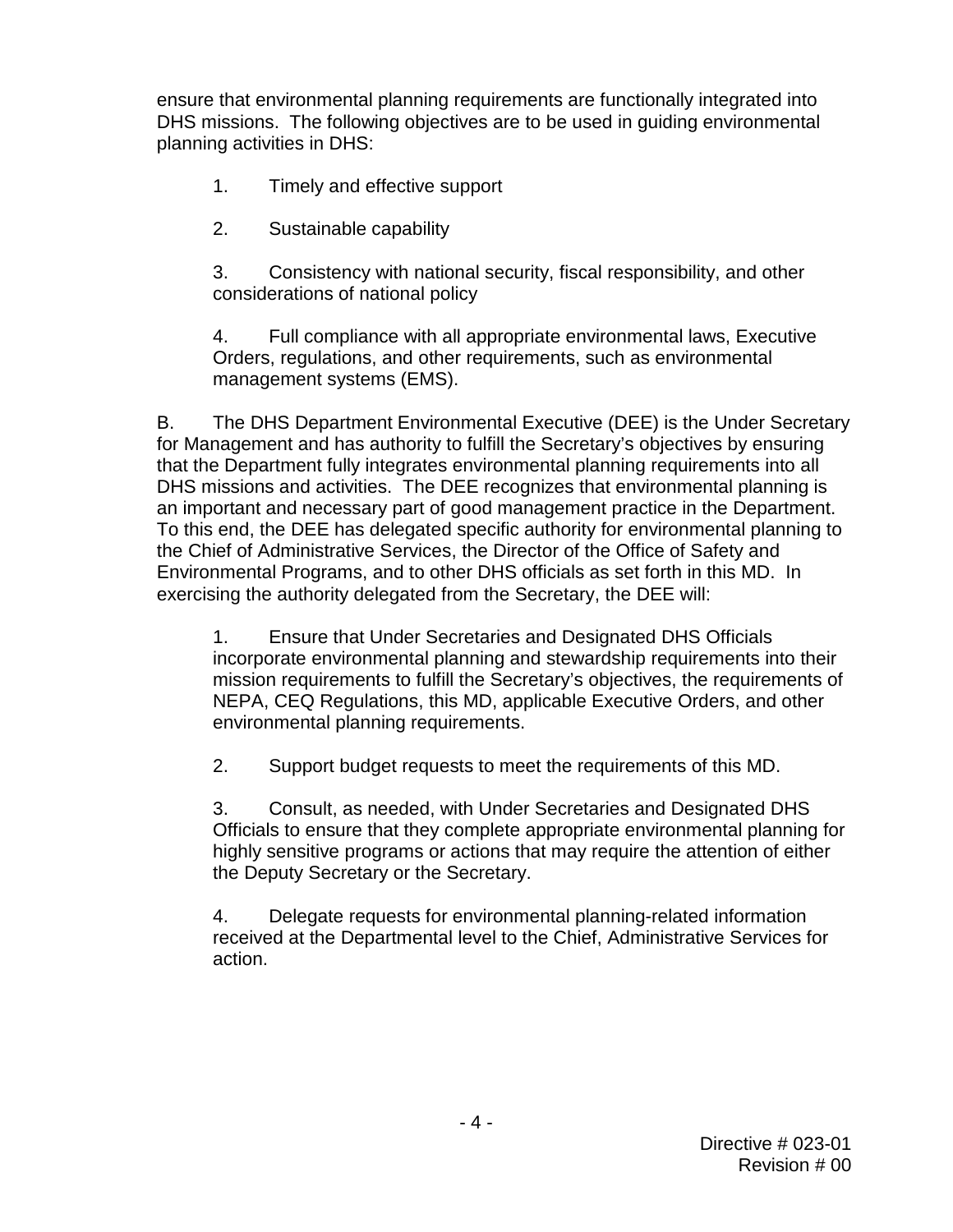<span id="page-4-1"></span> C. The Chief of Administrative Services (CAS) has authority to support the DEE activities. To this end, the CAS has delegated authority to establish a reliable and Environmental Programs. In exercising this authority, the CAS will: in efforts to promote good management practice by ensuring that environmental planning requirements are functionally integrated into all of DHS missions and cost effective environmental planning program to the Director, Office of Safety and

1. Advise the DEE, as needed, on all environmental planning matters in the Department.

 or training to enable the effective performance of environmental planning 2. Establish, as needed, appropriate Department-wide policy, guidance, throughout DHS.

 requests for environmental planning resources from Under Secretaries and 3. Recommend, as requested by the DEE, appropriate action on budget Designated DHS Officials.

4. Consult with Under Secretaries and Designated DHS Officials to ensure that their policies and procedures incorporate the requirements of this MD.

 5. Direct, as needed, the performance of environmental planning sensitive programs or actions that may require the attention of the senior activities within DHS Components with particular emphasis on highly executive levels of the Department.

6. Coordinate requests for environmental planning related information received at the Departmental level among appropriate DHS Components or assign the request to the appropriate Components for resolution.

<span id="page-4-0"></span>7. Approve new or revised administrative procedures proposed by DHS Components, including the delegation of authority to sign environmental documents pursuant to the recommendations of the Director, Office of Safety and Environmental Programs. Coast Guard, Federal Emergency Management Agency, and Customs and Border Protection, are delegated this authority when this MD goes into effect.

 8. Revoke, as appropriate, delegations of authority to a DHS Under Secretary or Designated Official.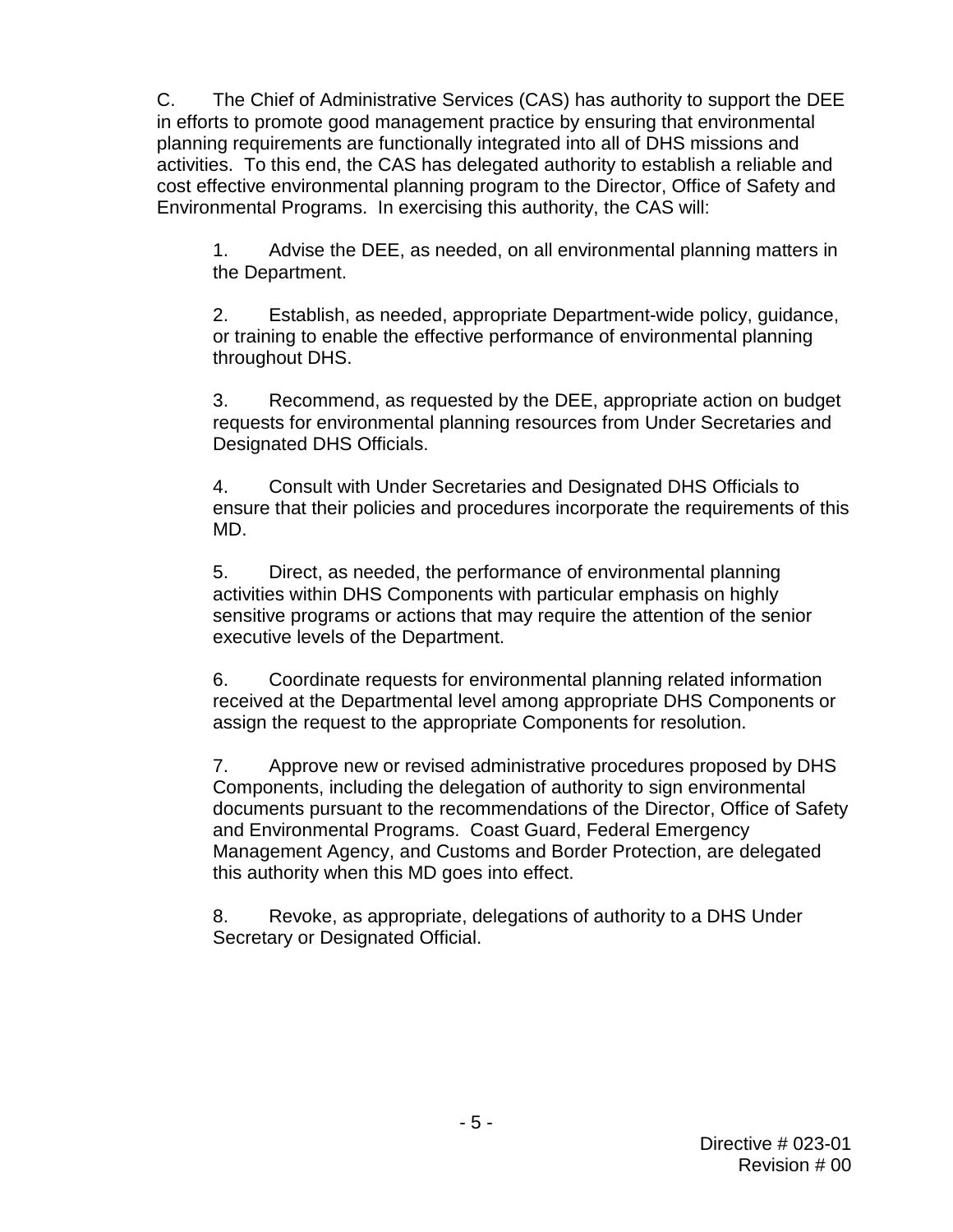planning program, and ensuring its functional integration into DHS missions. The responsibilities of that office as set forth in the above paragraph. Such advice and D. The Director, Office of Safety and Environmental Programs (DOSEP) is designated by the Secretary as DHS Environmental Planning Program Manager and is responsible for establishing and directing the Department's environmental DOSEP will support the CAS with advice and assistance in carrying out the assistance will:

1. Advise the CAS, as needed, on all environmental planning matters in the Department.

2. Develop, as needed, policy, guidance, or training to enable the reliable, timely, and cost effective performance of environmental planning throughout the Department to fulfill the Secretary's objectives and other requirements of this MD.

 3. Evaluate for CAS, as requested, budget requests for environmental planning resources.

 4. Direct, as needed, the performance of environmental planning activities within DHS Components, with particular emphasis on headquarters level programs or actions and those that have the interest of the CAS.

 5. Coordinate and respond to requests for environmental planning related information received at the Departmental level among appropriate DHS Components or assign the request to the appropriate Directorate for resolution.

 6. Review environmental documents, public notices, and other related release by the Proponent. This includes all draft, final, and supplemental external communications that require a Departmental-level approval prior to Environmental Impact Statements (EIS) originating in the Department prior to filing with EPA, unless otherwise delegated.

 7. Evaluate new or substantively revised supplemental procedures from supplemental procedures will only be recommended to CAS for approval after they are evaluated by DOSEP, meet all necessary CEQ and public DHS Components for conformance with this MD. DHS Components' review requirements, and incorporate all appropriate comments and revisions.

8. Evaluate new or revised DHS Component procedures for environmental planning requirements promulgated under laws other than NEPA to ensure appropriate consistency with existing policies or procedures and potential for department-wide applicability.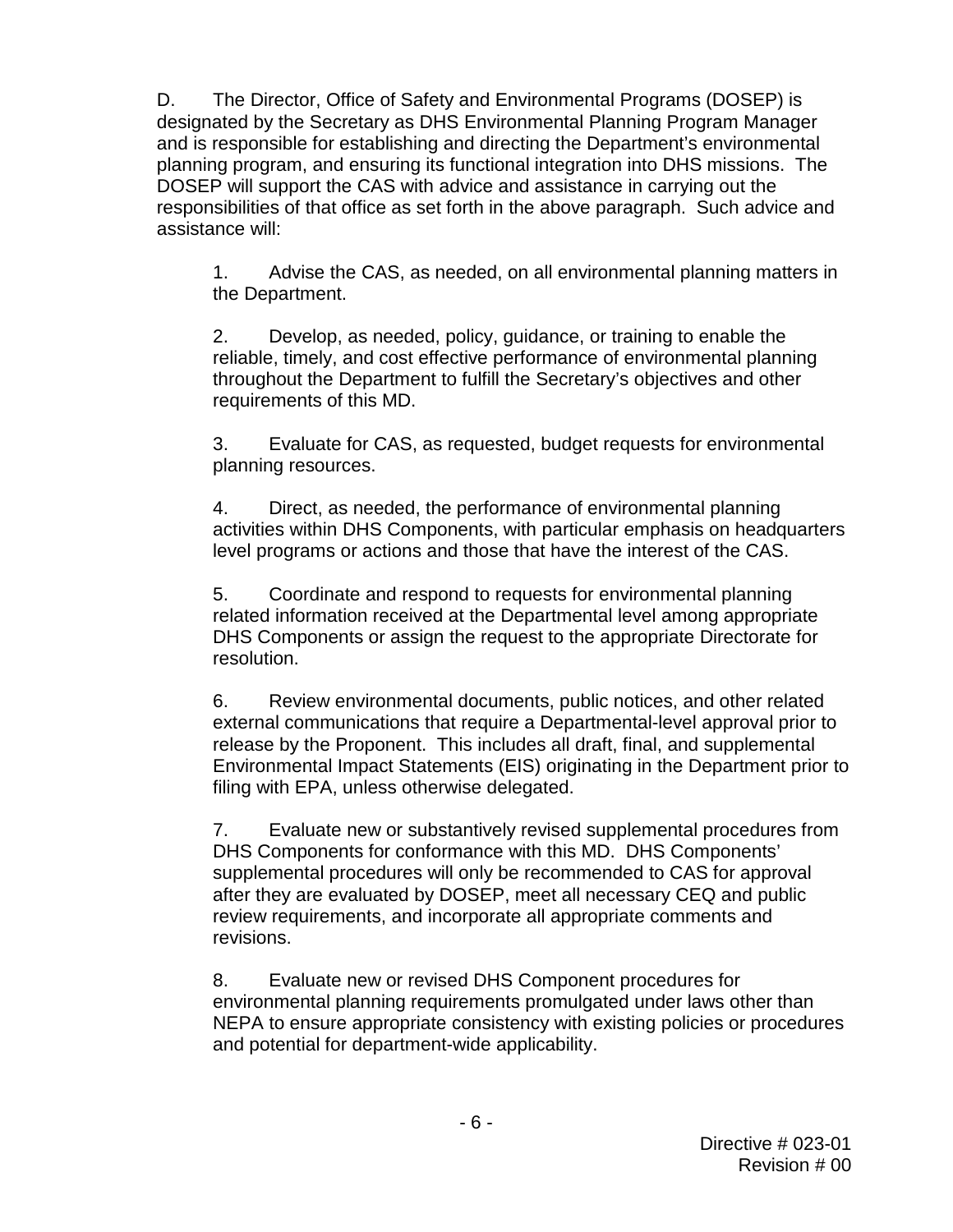9. Evaluate requests for delegation of authority from an Under Secretary or a designated DHS Official to sign environmental documents. Such delegation shall only be recommended for approval if the requestor has both approved supplementary procedures and adequate staff resources to fulfill the Secretary's objectives and the requirements of this MD. The adequacy of staff resources will involve an evaluation of knowledge and experience in fulfilling environmental planning requirements and preparing NEPA analyses and documentation sufficient to meet the Secretary's objectives. Requests for delegation of authority and supplementary procedures may be evaluated concurrently.

 Secretary or a designated DHS Official for inappropriate procedures or 10. Recommend revocation of a delegation of authority from an Under inadequate staff resources to ensure full compliance with this MD or other environmental planning requirements.

 $11.$ Assist DHS Components, as needed, in reviewing and assessing the environmental impacts of proposed DHS actions covered by Executive Order (E.O.) 12114.

 agencies outside of DHS relating to: 12. Review and comment on EISs and NEPA analyses originating from

a. Actions with national policy implications relating to DHS missions;

 potential national impact on a DHS mission, and, b. Legislation, regulations, and program proposals having a

c. Actions with the potential to encroach upon DHS missions.

 13. Coordinate requests from non-Departmental agencies regarding cooperating agency status within DHS, as appropriate.

 headquarters, and other federal agency headquarters. This includes requests for alternative arrangements to comply with NEPA and CEQ 14. Act as the principal point of contact for DHS on environmental issues brought before CEQ, the Office of Management and Budget, the Advisory Council on Historic Preservation, U.S. Environmental Protection Agency regulations.

15. Perform other functions as are specified in this MD or as are appropriate under NEPA, CEQ regulations, applicable Executive Orders, other requirements concerning environmental matters.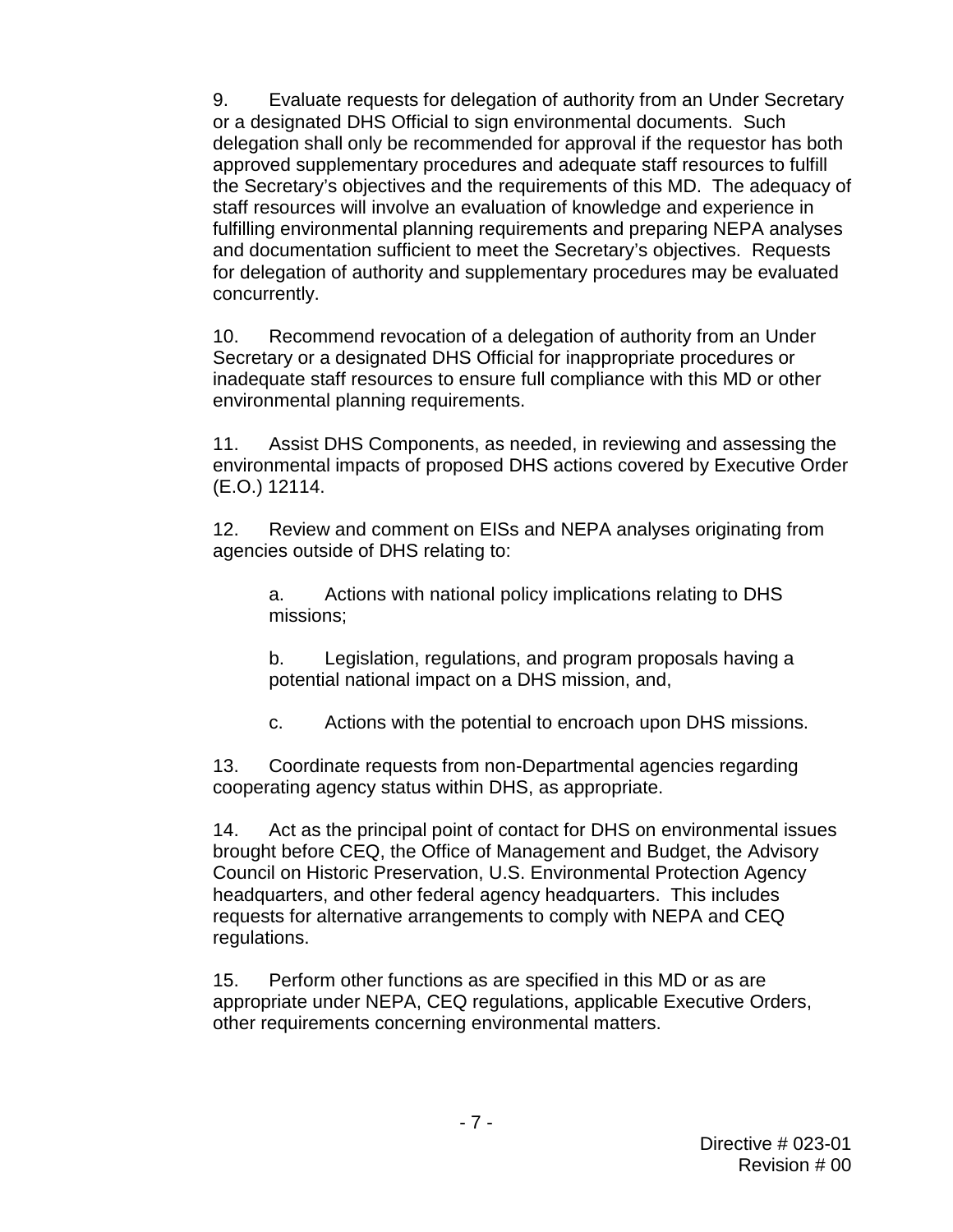E. The Office of General Counsel will:

1. Provide legal sufficiency review, when appropriate, for use of categorical exclusions, draft, final, and supplemental Environmental Assessments (EAs), Findings of No Significant Impact (FONSIs), Environmental Impact Statements (EISs), and Records of Decision (RODs).

2. Advise Proponents (as defined in [Appendix B,](#page-62-0) Glossary) in consultation with the Environmental Planning Program Manager (EPPM), whether a Component's proposed action is subject to the procedural requirements of NEPA.

3. Advise Proponents on compliance with NEPA, CEQ Regulations, applicable Executive Orders, and other environmental planning requirements.

4. Assist in establishing or revising Departmental or Component's NEPA procedures, including appropriate categorical exclusions (CATEX).

F. All Under Secretaries, Designated DHS Officials, and Heads of Components will:

 development, and execution of all their missions and activities conform to the 1. Fully integrate the requirements of this MD into planning for all applicable programs, activities, and operations. Ensure that the planning, policy and procedures in this MD.

 2. Ensure that DHS Proponents take the lead in environmental planning efforts and maintain an understanding of the potential environmental impacts of their programs and projects.

3. Plan, program, and budget for the requirements of this DM.

4. Support outreach processes for environmental planning.

 5. Coordinate with other DHS Components on environmental issues that affect them.

6. Prepare and circulate environmental documents for the consideration of others when an action or policy area in question falls under their jurisdiction as required by 40 CFR Part 1506.9.

7. Request the assistance of DOSEP in preparing the environmental analysis for any actions covered by E.O. 12114, unless otherwise delegated.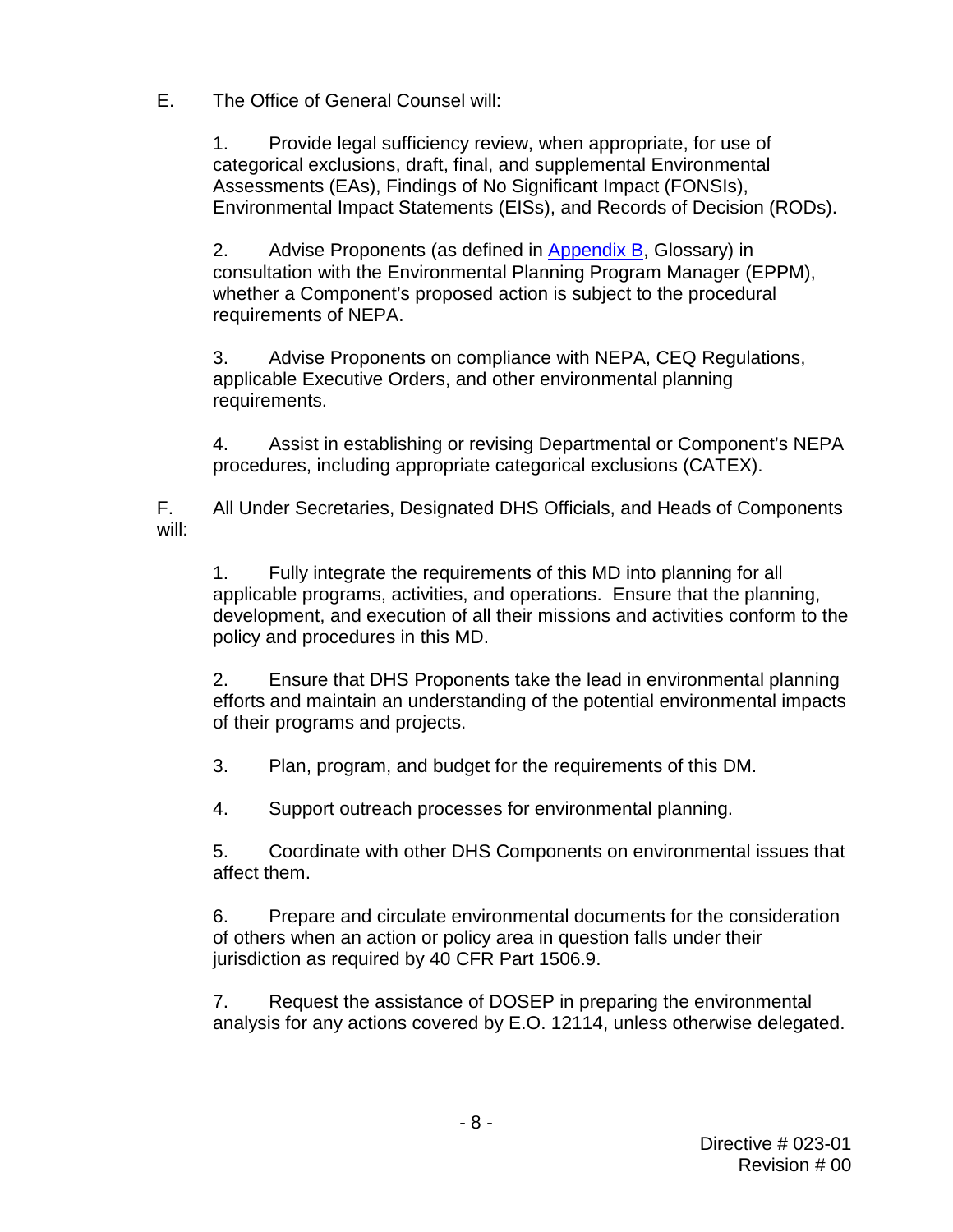supplemental procedures for the implementation of this DM. All supplemental procedures will be consistent with the National Environmental 8. Propose to the CAS, for review and approval, new or revised Policy Act, this MD and the CEQ regulations.

a. Proposals to establish, substantively revise, or delete CATEXs are subject to DOSEP review, CEQ review, public comment, and publication of a final version in the Federal Register before they can be used.

 implementation do not need CAS and CEQ approval. b. For those Under Secretaries and Designated DHS Officials with delegated authority to sign environmental documents, preparation of handbooks and other technical guidance regarding NEPA

procedures and to evaluate potential applicability to other DHS Components. 9. Propose to the CAS any new or revised procedures for environmental planning requirements promulgated pursuant to laws other than NEPA to confirm appropriate consistency with existing department-wide policies or Any new or revised procedures must be consistent with existing departmentwide policies or procedures.

10. Send all environmental documents and procedures via their respective organizational hierarchy to the DOSEP for review, prior to release to the public, unless otherwise delegated.

 delegation of authority to sign environmental documents. The request should include documentation demonstrating that the Component has adequate staff 11. Components not listed in paragraph [7](#page-4-0) may request from the CAS a resources with knowledge and experience in preparing NEPA analyses and documentation sufficient to ensure full compliance.

12. Ensure that all external communications on environmental planning requirements that are controversial, highly visible, classified, sensitive or related to matters with potential for Department-wide implications are coordinated with the DOSEP and provide DOSEP with a copy of all related formal communications.

 13. Respond to requests for copies of environmental documents, reports or other information related to the implementation of NEPA.

14. Designate an appropriate Environmental Planning Program Manager (EPPM) and alternate in their respective Components as a single point of contact for coordination with DOSEP on relevant environmental planning matters.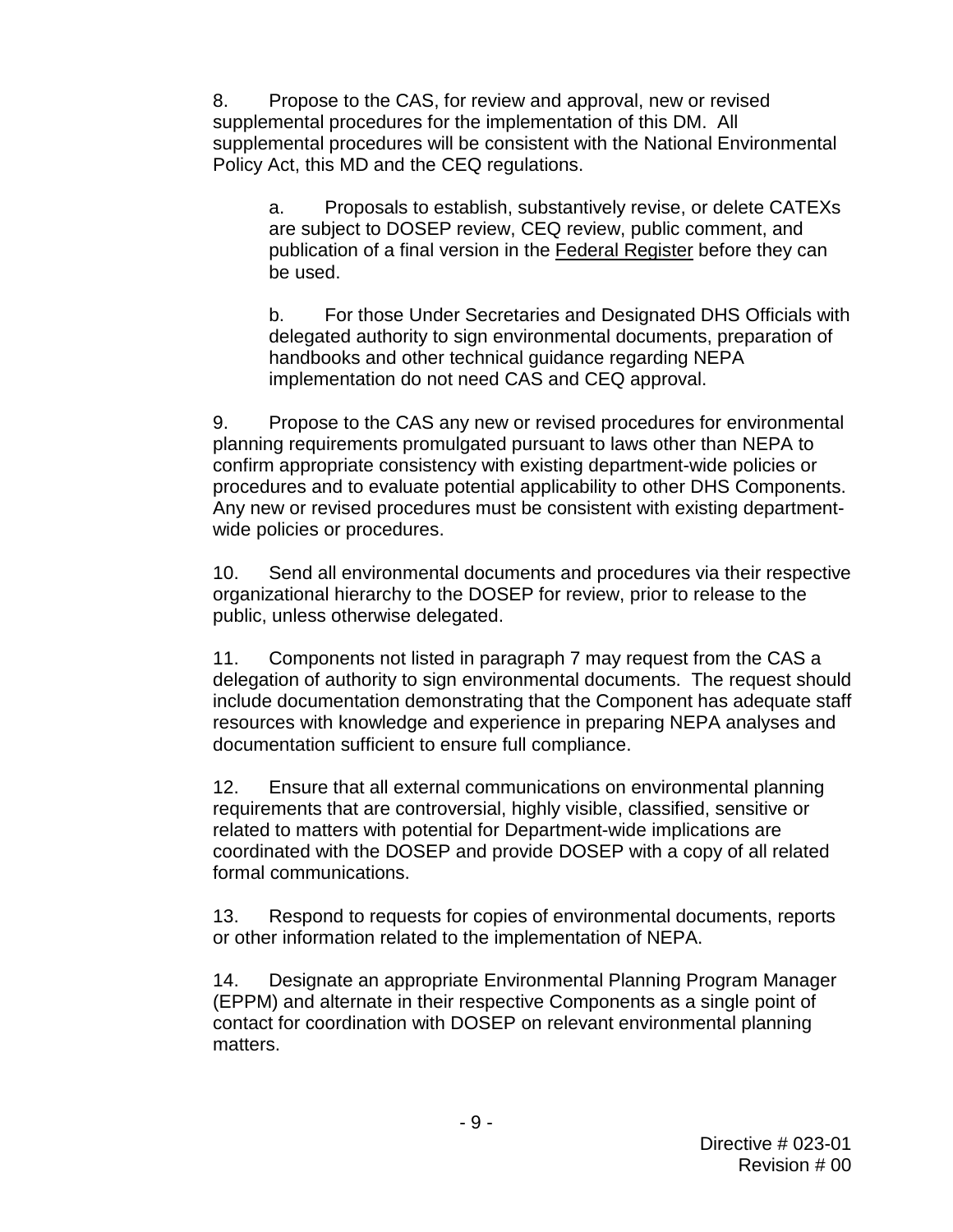G. Environmental Planning Program Managers (EPPMs) will:

 1. Act as a single point of contact for DOSEP on all environmental planning matters.

2. Inform key officials within their respective Components of current developments in environmental policy and programs.

3. Coordinate environmental planning strategies for matters within their respective Component's purview.

4. Act to further their respective Components compliance with the requirements of NEPA, CEQ regulations, this MD, applicable Executive Orders, and other environmental requirements.

5. Identify discretionary activities within their respective Components and ensure that the requirements of this MD are fully integrated into those activities.

 fulfill the requirements of this DM and other environmental planning 6. Work with Proponents in their respective Components, as needed, to requirements. Consultation with Proponents will, at a minimum, involve the following objectives:

 problem, or address a weakness. a. Ensure that appropriate environmental planning, including the analyses and documentation required by NEPA, is completed before the Proponent makes a decision that has adverse environmental effects or limits the choices of alternatives to satisfy an objective, fix a

 b. Plan, program, and budget to meet the requirements of this MD.

c. Support the execution of the requirements of this MD.

d. Ensure that their respective DHS Proponents are cognizant of the potential environmental impacts of their programs and projects.

e. Monitor the preparation and review of environmental planning efforts to ensure compliance with all applicable scheduling, scoping, consultation, circulation, and public involvement requirements.

 concerning NEPA and other environmental planning requirements. f. Advocate and develop, as appropriate, agreements with federal, tribal, and state regulatory and/or resource agencies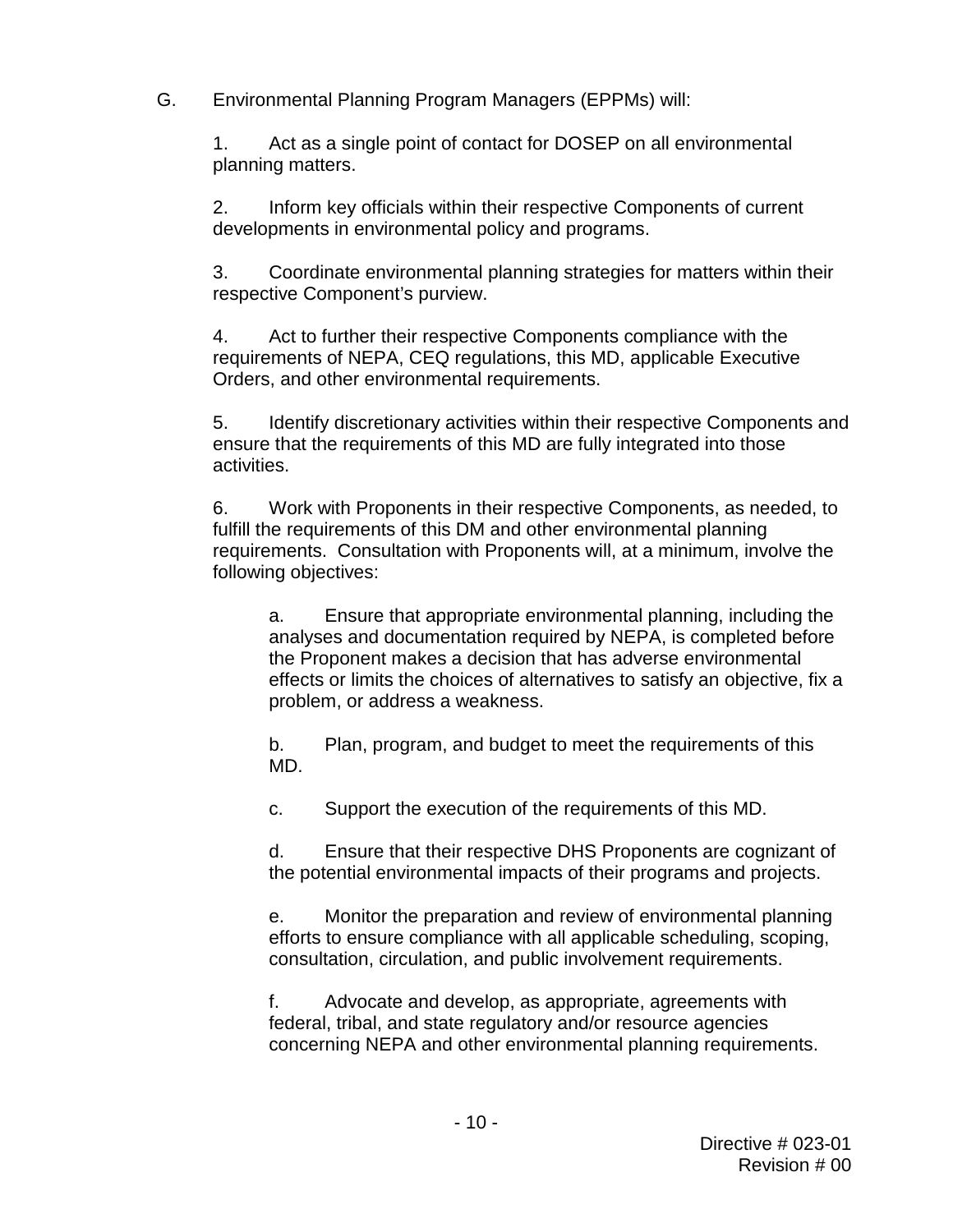g. Coordinate with other DHS Components on environmental issues that affect them.

h. Coordinate with DOSEP in preparing the environmental analysis for any actions covered by E.O. 12114.

 through the appropriate lines of authority to DOSEP. 7. Propose changes in this MD or their supplementary procedures

8. Support outreach processes for environmental planning.

9. In consultation with the DOSEP, define appropriate environmental training requirements for personnel within their respective Components.

 and other federal agency headquarters. 10. Coordinate with DOSEP on environmental issues to be brought before CEQ, the Office of Management and Budget, the Advisory Council on Historic Preservation, U.S. Environmental Protection Agency headquarters,

 11. Coordinate requests from non-Departmental agencies regarding cooperating agency status with DOSEP.

H. Program or Project Proponents will (in consultation with their respective EPPM):

1. Ensure that appropriate environmental planning, including the analyses and/or documentation required by NEPA is completed before a decision is made that limits the choices of alternatives to satisfy an objective, fix a problem, address a weakness, or develop a program.

 2. Ensure that the program or project has adequate funding and resources to complete appropriate environmental analysis and documentation.

3. Ensure the quality of the analysis and the documentation produced in the environmental planning process.

4. Perform the appropriate outreach and communication with federal, state, tribal, local, and public interests.

5. Ensure that the project budget has sufficient resources to meet all mitigation commitments.

 6. Seek technical assistance from the DOSEP, as needed, through the appropriate lines of authority to ensure compliance with NEPA.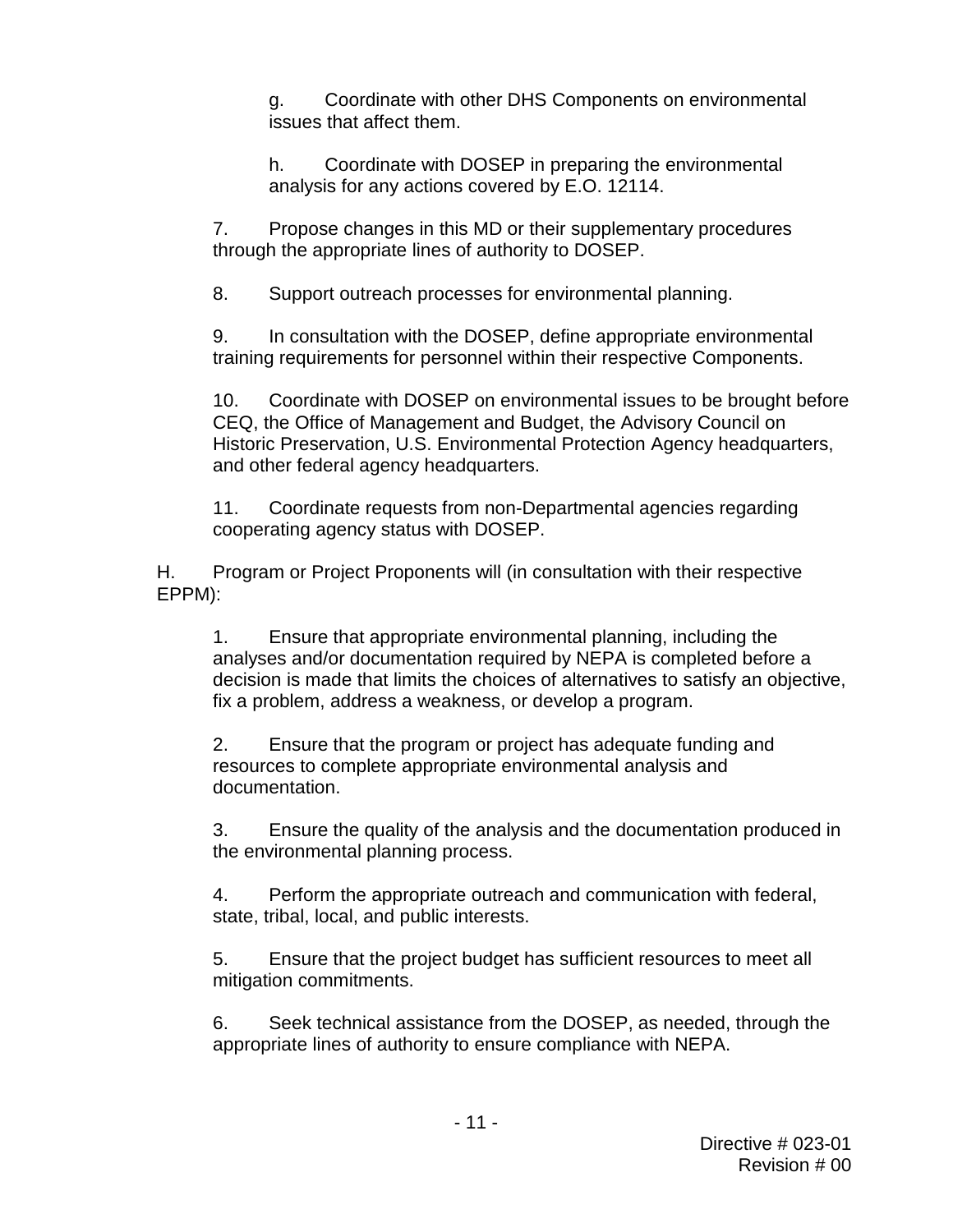## **VI. Policy**

 and complementary to the planning and execution of the DHS mission. lower quality mission outcomes. To effectively meet its environmental stewardship methodologies consistent with homeland security requirements, fiscal policies, and A. Stewardship of the air, land, water, and cultural resources is compatible with Environmental planning processes provide a systematic means of evaluating and fulfilling this aspect of DHS responsibility. DHS recognizes that when environmental stewardship responsibilities are not managed effectively, there may be social, financial, and administrative costs, as well as lost opportunities and potential for responsibilities, DHS will integrate environmental planning requirements into homeland security operational planning, program development, and management other considerations of national policy.

 B. DHS Proponents will have the lead role in the environmental planning and other natural resources in the context of terrestrial and aquatic ecosystems.<br>DHS Proponents will employ all practical means consistent with other considerations of national policy to minimize or avoid adverse environmental process. DHS Proponents will be cognizant of the impacts of their decisions on cultural resources, soils, forests, rangelands, water and air quality, fish, and wildlife, consequences and attain the goals and objectives stated in NEPA.

 C. DHS Proponents will provide for adequate staff, funding, and time to NEPA analysis (in conformance with 40 CFR 1507.2) for programs, plans, policies, projects, regulations, orders, legislation or applications for permits, grants, or mitigation or ensuring that the applicant provides for mitigation. integrate environmental planning into DHS missions and to perform appropriate licenses. Should mitigation be necessary to reduce the environmental effects of a DHS proposed action, the Proponent will be responsible for providing the costs of

 D. DHS Proponents will integrate the NEPA process with other DHS planning and project decision making activities and other environmental review requirements sufficiently early to:

1. Ensure that mission planning, program development, and project decision making reflect the Secretary's objectives and the policies in this MD.

 2. Ensure that no action moves forward for funding or approval without the systematic and interdisciplinary examination of likely environmental consequences according to the policy and procedures in this MD.

 term sustainability of DHS operations. 3. Balance environmental concerns with mission requirements, technical requirements, and costs in the decision making processes to ensure long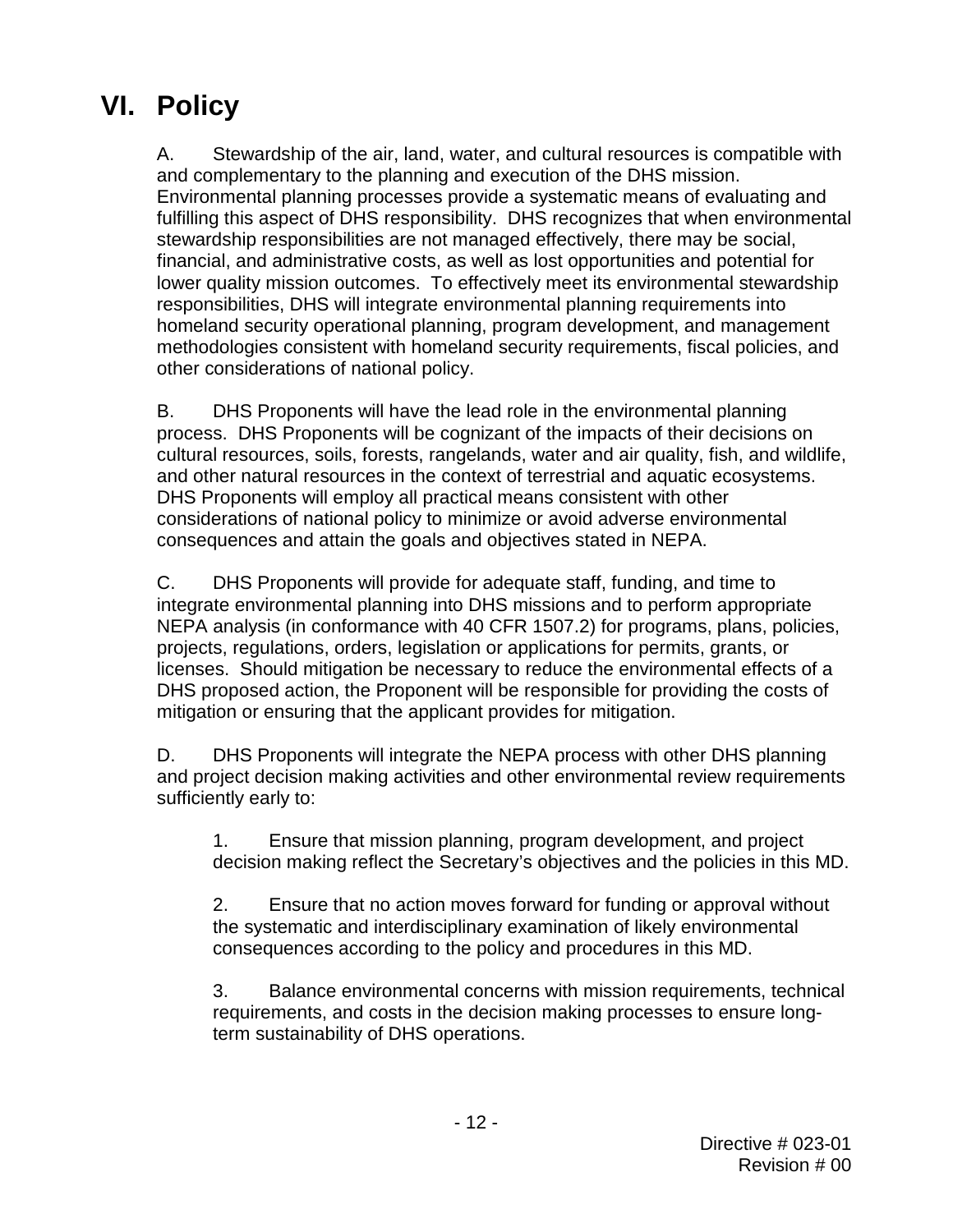4. Allow for appropriate communication, cooperation, and collaboration between DHS, other government entities, the public, and non-governmental entities as an integral part of the NEPA process.

 E. DHS Proponents will emphasize quality analysis of the potential for development of the minimization strategies. The depth of analysis and volume of documentation will be proportionate to the nature and scope of the action, and to objective is quality analysis to support DHS decisions, not the production of environmental effects among alternative courses of action to meet mission needs and the development of strategies to minimize those effects. Documentation required under NEPA will present the evaluation of environmental effects and the the complexity and level of anticipated effects on important environmental resources. Documentation is necessary to present results of the analysis, but the documents.

Counsel, will determine the level of NEPA analysis required for the proposed action.<br>DHS Proponents will complete their NEPA analysis and review for each DHS proposed action before making a final decision on whether to proceed with the proposed action. No action or portion of an action that is the subject of an EA or been made public. No actions or portions of an action covered by a CATEX that F. DHS Proponent, in consultation with the EPPM and the Office of General EIS process will be taken that limits reasonable alternatives, involves a conflict of resource use, or has an adverse environmental effect until the ROD or FONSI has requires a Record of Environmental Consideration (REC) will be taken until the REC is completed.

G. Laws other than NEPA that require DHS to obtain or confirm the approval of other federal, tribal, state, or local government agencies before taking actions that are subject to NEPA, will be integrated into the NEPA process at the earliest possible stage and to the fullest extent possible. However, compliance with other environmental laws does not relieve the Proponent from completing an environmental planning process, including appropriate compliance with NEPA. In addition, compliance with NEPA does not relieve the Proponent from complying with other environmental requirements.

## **VII. Procedures**

A. Appendix A contains specific procedures for the application of environmental planning requirements to DHS consistent with the Secretary's objectives and the policies in this MD. Appendix A also provides a glossary.

 propose supplemental procedures for CAS approval. Supplemental procedures B. A DHS Component with delegation of authority under Section [7](#page-4-0) may also specific to a DHS Component will be effective upon approval by CAS.

C. All supplemental procedures must be fully consistent with this MD.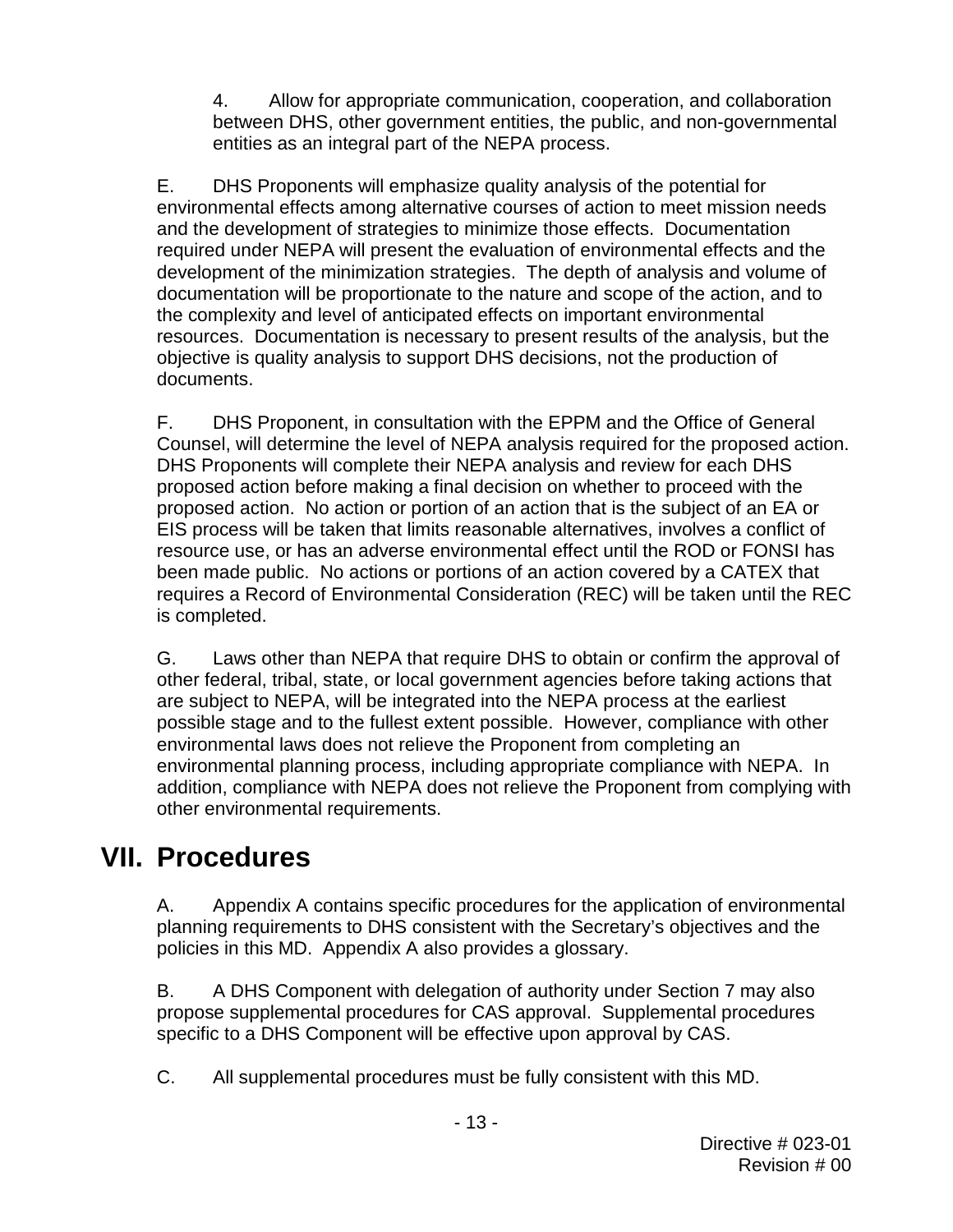D. DHS Components may not use the CATEX expressly limited to another DHS Component or CATEX from any other federal agency.

Е. The CAS may revoke all or part of a Component's delegation and any supplemental procedures. No Component will be given approval to implement its own supplemental procedures, unless they also have received complete delegation authority.

F. Components may prepare handbooks or other technical guidance for their personnel on how to apply these procedures to their programs.

G. Any questions or concerns regarding this MD should be addressed to the Director, Office of Safety and Environment.

Rafael Borras **Under Secretary for Management**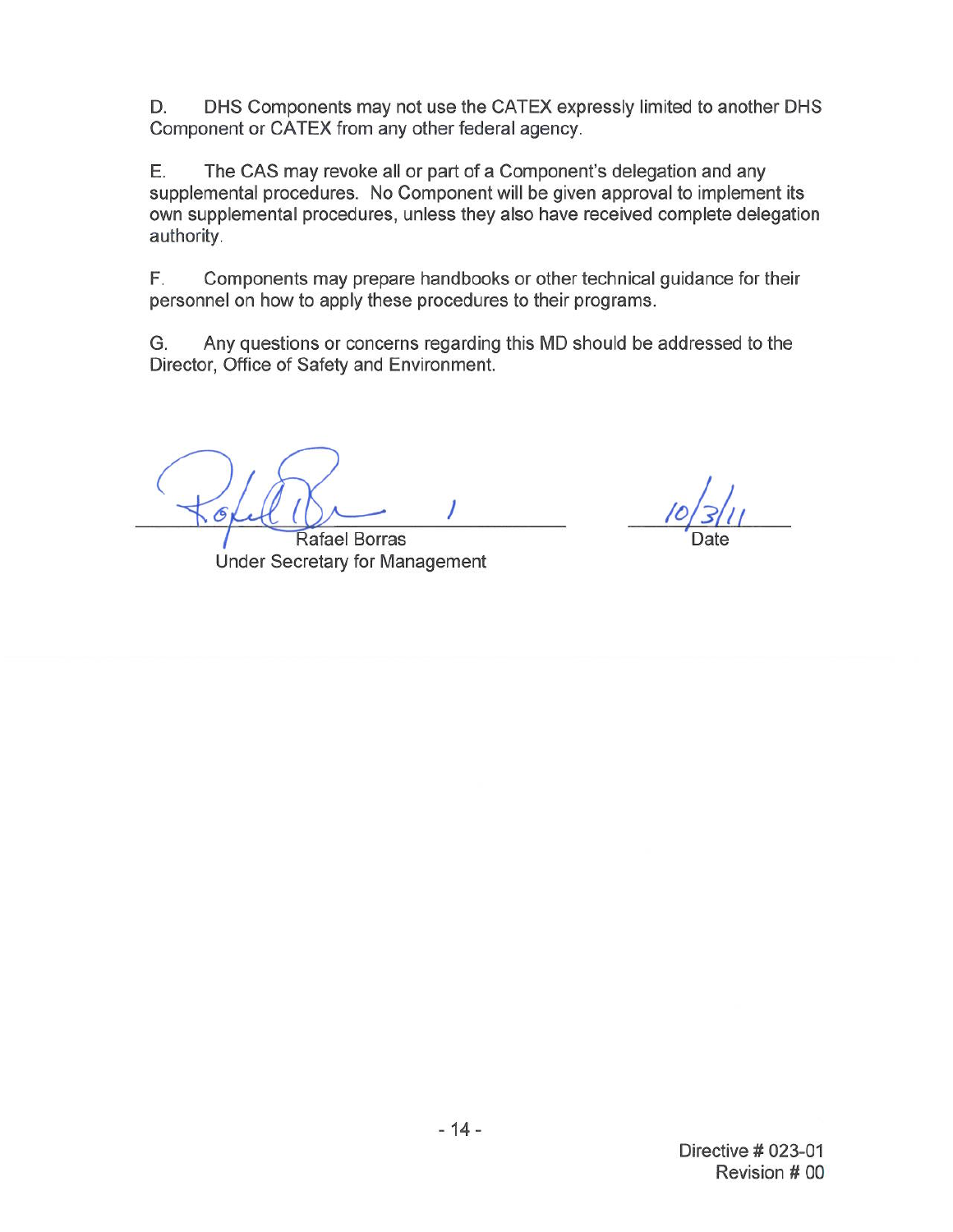## **TIMELY AND EFFECTIVE ENVIRONMENTAL PLANNING IN THE DEPARTMENT OF HOMELAND SECURITY**

## **INTRODUCTION**

 numbers in parentheses signify the relevant citation in CEQ Regulations. DHS and its This Appendix provides guidance for timely and effective environmental planning and includes supplementary instructions for implementing the NEPA process in DHS. The Components will use NEPA as a strategic planning tool, not as a documentation exercise. DHS is committed to using all of the tools at its disposal to ensure timely and effective environmental planning and implementation of the NEPA process.

## **1. General Policies and Provisions**

 identify and evaluate the potential for significant environmental effects from a proposed DHS action. Proponents of programs and activities within DHS have a provisions set out in this section. This process and the guidance in this MD are significant environmental effects. The process involves three levels of evaluation and environmental impact statement. These levels reflect the increasing Timely and effective environmental planning involves a systematic process to major role in this process and are responsible for implementing the policies and designed to focus effort on those types of actions with the most potential for effort as shown in [Figure 1:](#page-15-0) categorical exclusion, environmental assessment, potential for significant environmental effects. It is expected that the majority of proposed DHS actions will be able to be evaluated through CATEX or environmental assessments. Fewer DHS actions are likely to require an EIS, which is prepared for those proposals with the potential to significantly impact natural resources and the human environment.

A. Up-Front Planning Activities

(1) Continually assess environmental planning in DHS to improve its effectiveness in supporting and enabling departmental missions.

(2) Adapt environmental planning goals and requirements to complement DHS mission requirements.

(3) Fully integrate NEPA and other environmental planning goals and requirements into program planning and decision-making processes and formal direction, as appropriate, at all levels of the DHS organization.

 interdisciplinary planning and project teams. (4) Ensure that environmental planning staffs are located within the DHS organization where they can function as effective members of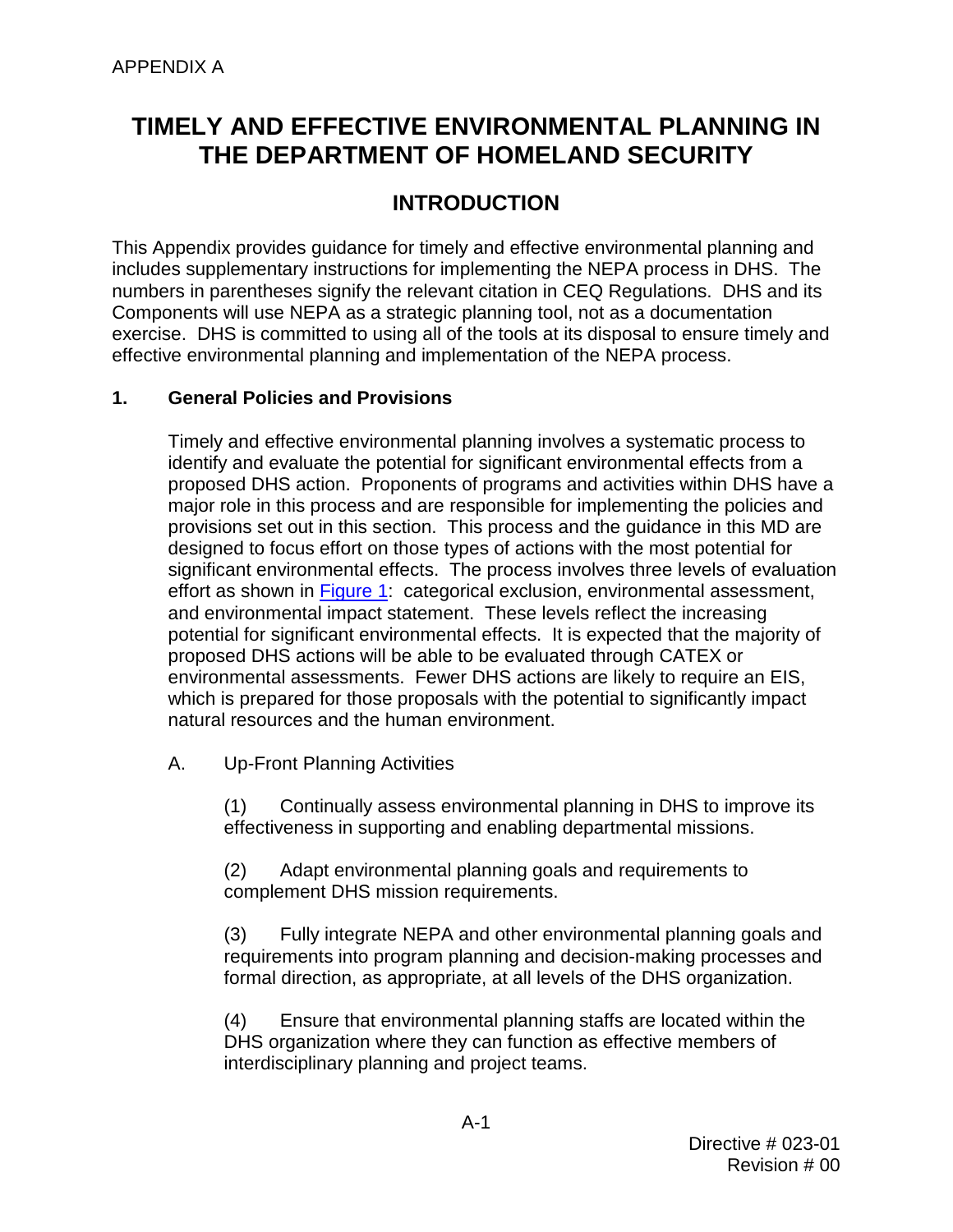(5) Enable effective environmental planning through appropriate training, education, and interagency support relationships.

<span id="page-15-0"></span>

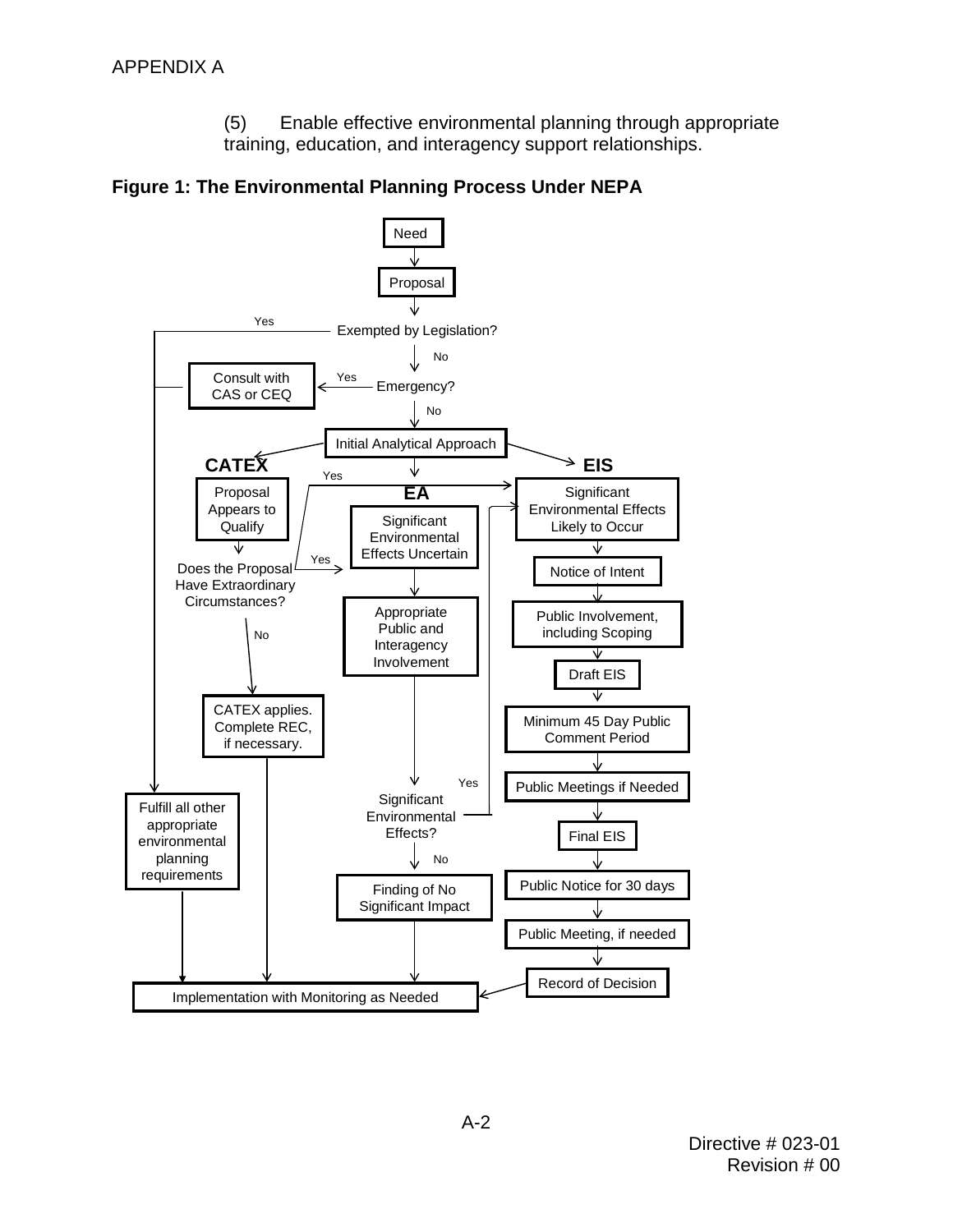## B. **Ongoing Administration**

(1) Ensure that appropriate environmental planning, including the analyses and documentation required by NEPA, is completed before the Proponent makes a decision that limits the choice of alternatives to satisfy an objective, fix a problem, or address a weakness.

(2) Integrate environmental and planning reviews concurrently, rather than sequentially, with the NEPA process.

(3) Use public involvement processes to limit the analysis of issues to those that are important to the decision making at hand.

(4) Share information with and coordinate with other federal, tribal, state, and local agencies early in the planning process and integrate planning responsibilities with other agencies and governments.

(5) Take into account the views of the surrounding community and other interested members of the public during its planning and decision making process.

(6) Offer cooperating agency status, where appropriate, to other federal, tribal, state, and local agencies that have jurisdiction by law or special expertise, which means statutory responsibility, agency mission or related program experience, with respect to environmental issues.

(7) Ensure the scientific integrity of all environmental impact analyses, mitigation requirements, and monitoring requirements.

(8) Make maximum use of programmatic analyses and tiering of environmental planning efforts to provide relevant environmental information at the appropriate program and project decision levels, eliminate repetitive analyses and discussion, ensure proper consideration of cumulative effects, and focus on issues that are important to the decision being made.

(9) In accordance with 40 CFR 1506.3, consider adopting relevant existing environmental impact analyses, or any pertinent parts thereof, whether prepared by DHS or another agency. Adopted environmental impact analyses of others may be revised or supplemented as needed to serve DHS purposes.

(10) Incorporate material by reference to reduce unnecessary paperwork without impeding public review. The referenced material must be reasonably available for public review within the time allowed for comment.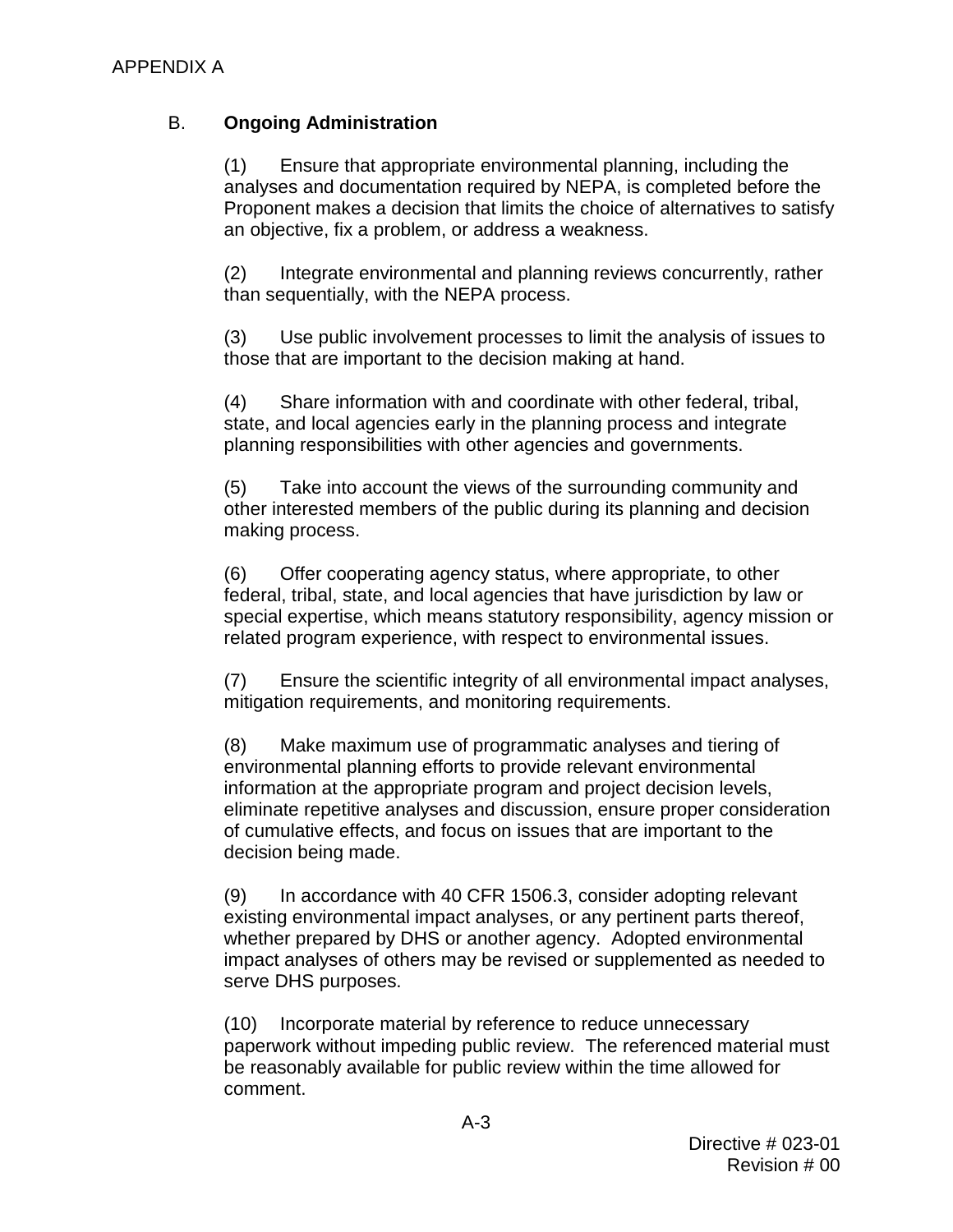(11) Update the list of CATEX to ensure that DHS environmental planning resources remain focused on those activities with the most potential for significant effects.

## C. **Follow Through - Monitoring and Mitigation (40 CFR 1505.3)**

(1) Practical mitigation measures (i.e., those that can be reasonably accomplished within the scope of a proposed alternative, to include offsite mitigation) should be identified to address the impacts of the proposed action and alternatives. Any mitigation measures selected by the Proponent will be clearly outlined in the FONSI or ROD and will be included in the proposed budget for the project or made a part of the approved application from external entities.

(2) Use best management practices and existing environmental management systems, to implement a project and monitor the predicted environmental effects. Using adaptive management techniques, adapt the implementation of a project as new information becomes available.

 (3) Budget for mitigation. The Proponent will ensure funding to implement mitigation commitments or ensure that external applicants provide for mitigation funding in their proposal prior to approval by DHS.

 (4) Implement mitigation. Ensure that all mitigation commitments in the ROD or FONSI are implemented.

 provides for monitoring. The Proponent is responsible for responding to (5) Monitor Results. Monitoring of the expected environmental effects from DHS projects, including appropriate indicators of effectiveness, is an integral part of any mitigation system. The Proponent is responsible for ensuring monitoring during mitigation, where necessary, to ensure that the final decision justified in the ROD or FONSI is implemented. For external applicants, the Proponent is responsible for ensuring that the applicant inquiries from the public or other agencies regarding the status of mitigation measures adopted in the NEPA process.

## D. **Dispute Resolution**

(1) The DHS Dispute Resolution Process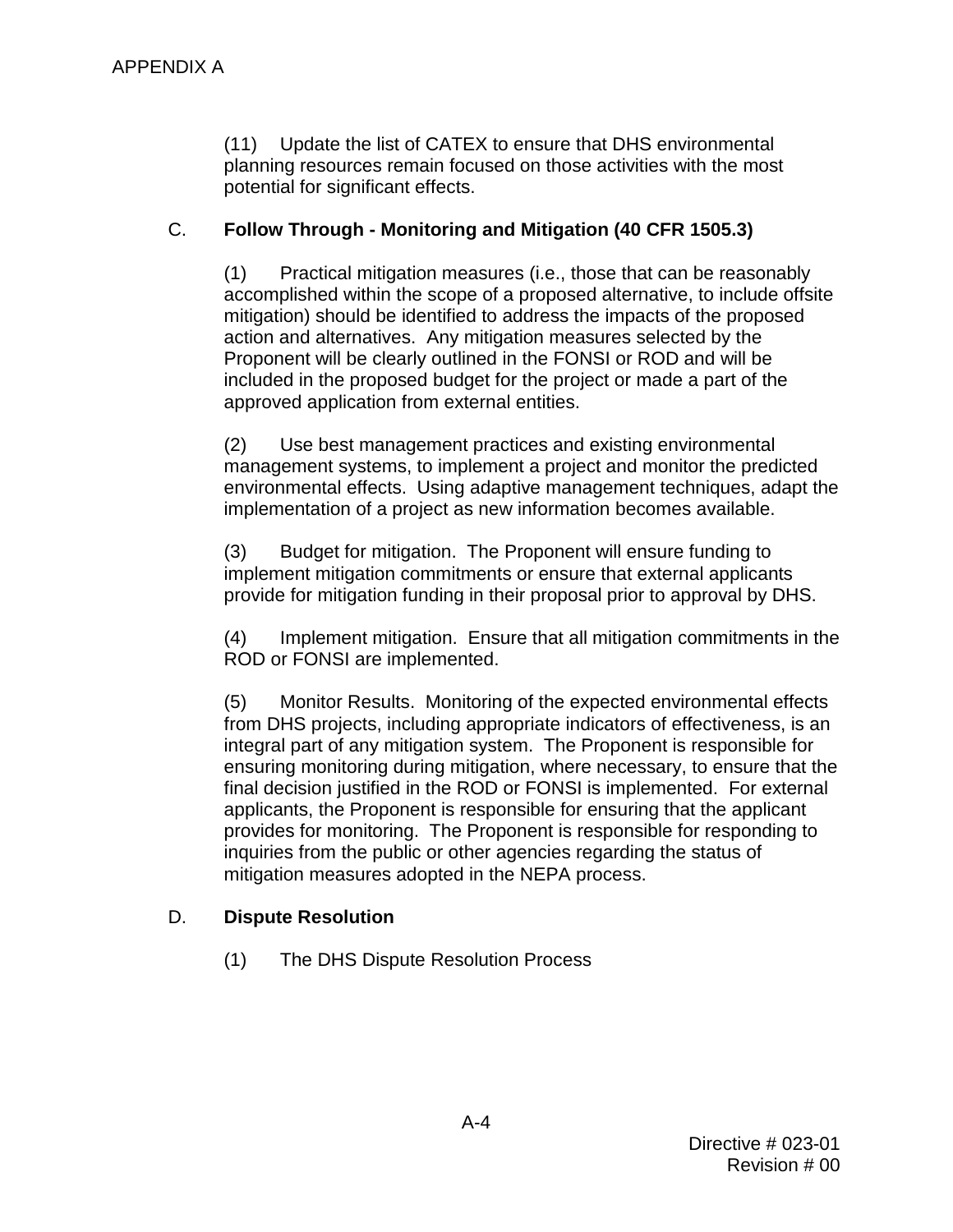these disputes at the lowest organizational level possible. this level. [Figure 2](#page-20-0) provides a diagram of the full dispute resolution (a) During the environmental planning process, a DHS Proponent and another federal agency may not agree on significant issues or aspects of the process. DHS policy is to seek to resolve However, there are occasions when disputes cannot be resolved at process within DHS. Alternative Dispute Resolution, using the Institute for Environmental Conflict Resolution (a federal agency based in Tucson, Arizona) or another mediation service, is an option that may be used at any stage of this dispute resolution process for more significant disputes.

 record of the positions and interests of all of the disputing parties, as well as the eventual resolution of the dispute. The Proponent will provide the other federal agency with written notification, using disagreement. The Proponent will attempt to resolve the dispute (b) When significant disputes arise, it is important to maintain a certified mail or a comparable method, detailing the nature of the within 30 (thirty) working days of notification.

program office within their respective Assistant Secretary's staff).<br>From the date of that letter, the headquarters of the DHS From the date of that letter, the headquarters of the DHS (c) If dispute negotiations fail, the Proponent must notify the other federal agency in writing that an agreement is unlikely and provide a copy to the headquarters of the respective DHS Component (where the Component does not have a separate headquarters, then the notification must go to the Proponent's Component will initiate 30 (thirty) additional working days of negotiations.

 Component has not resolved the issue, it will be forwarded to the DEE. The DEE may appoint a negotiating team and/or seek (d) If after 30 (thirty) working days, the headquarters of the DHS Council on Environmental Quality (CEQ) support in resolving the issue.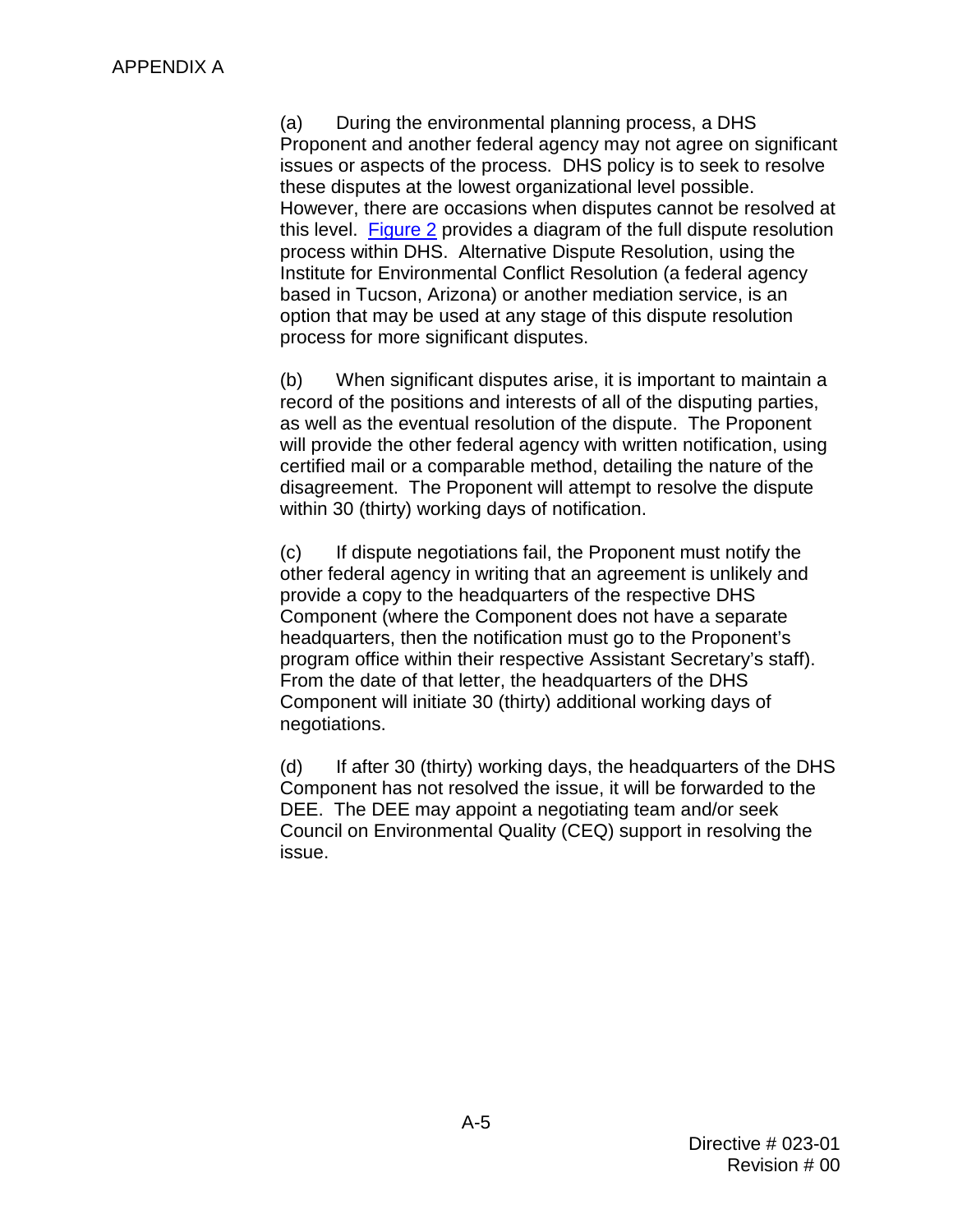## (2) The CEQ Referral Process (40 CFR Part 1504)

 agency's proposed actions. Upon receipt of information that another federal agency intends to refer a DHS matter to CEQ, the DHS lead the DEE and determine how to proceed. In those instances where a DHS The CEQ referral process is available when an agency is of the opinion that there are unacceptable environmental effects associated with another Component will immediately notify and consult with the DOSEP to notify Component is of the opinion that another agency's proposed action that is being analyzed in an EIS will result in unacceptable environmental effects, the Component should elevate the matter to the DOSEP and DEE at the earliest possible time to determine how to proceed in accordance with 40 CFR 1504.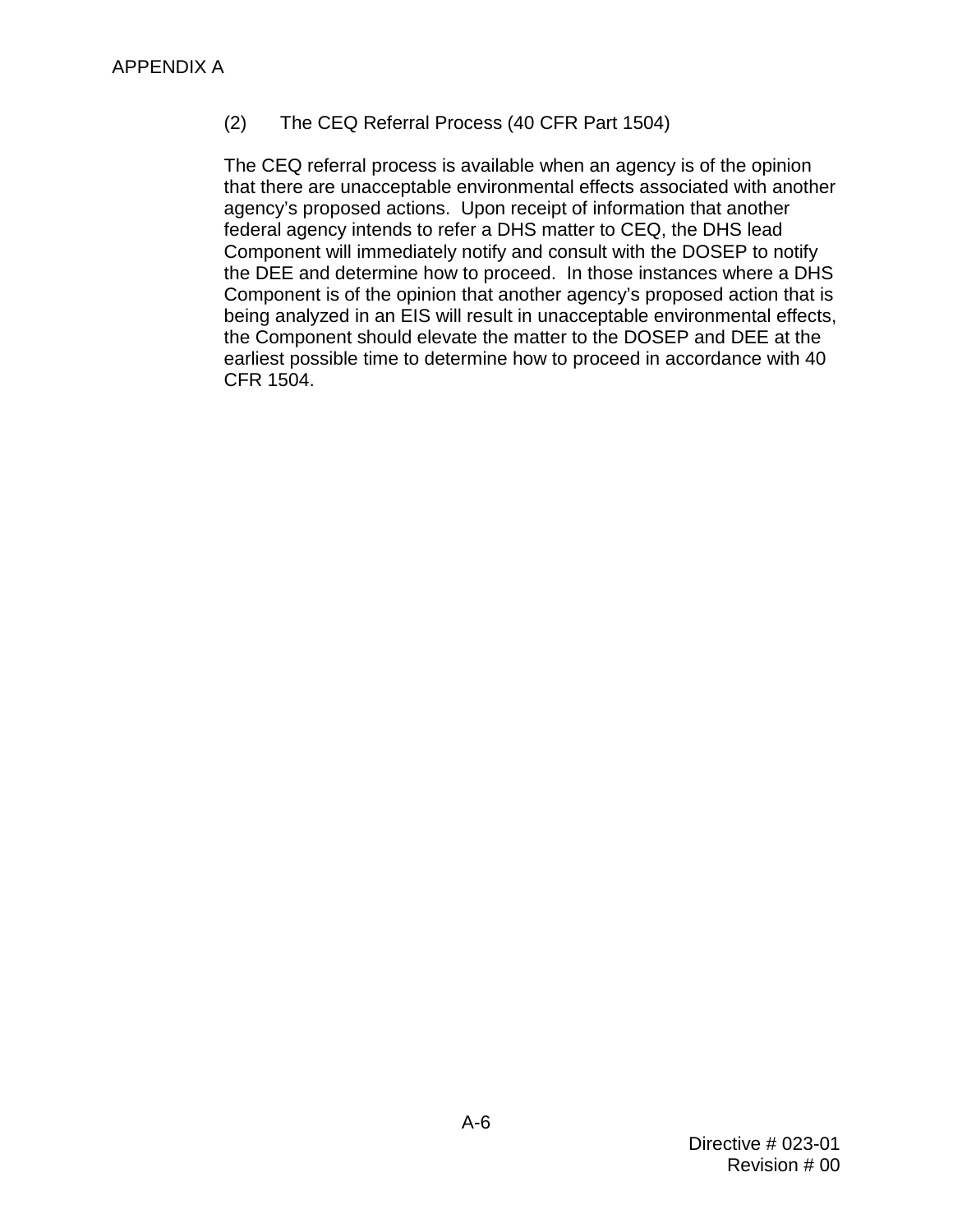## APPENDIX A

## <span id="page-20-0"></span>**Figure 2: Dispute Resolution Flowchart**

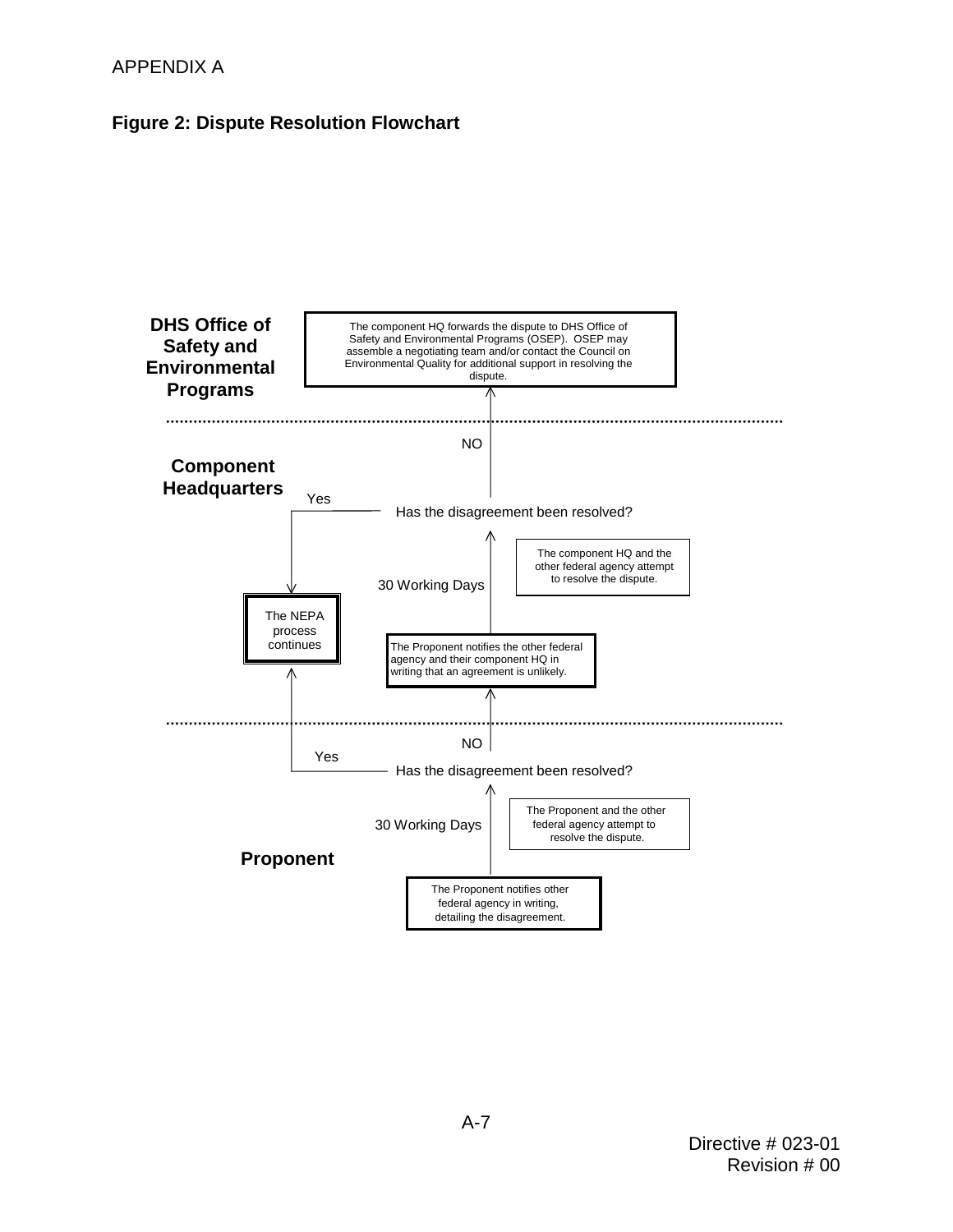## <span id="page-21-0"></span>2. **Intergovernmental Collaboration and Public Involvement**

## A. **Purpose**

important role in protection of resources and their communities. important role in protection of resources and their communities.<br>Collaboration with other federal, tribal, state, and local agencies, as well obligations to protect specific resources or to approve or fund all or a part process enables a focused effort on issues that are of most interest to the (1) Open communication, consistent with other federal requirements, is DHS policy. The purpose of this policy is to build trust between DHS and the communities it serves. Other organizations and citizens play an as non-governmental organizations (NGOs) and the general public is an effective means to identify important issues to be considered in the environmental planning process. In many cases, these parties have expertise not available in DHS or they may have authorities and of the proposal. Knowing these issues early in the environmental planning public and importance to the relevant DHS decision.

 outside of DHS, can serve to avoid conflicts and facilitate resolution when requirements of other organizations and the general public, consistent with (2) Collaboration, through meaningful and regular dialogue with those conflicts occur. Awareness and consideration of the needs and mission requirements, will enhance the effectiveness of DHS missions.

### B. **Coordination with Other Government Agencies, Tribes, States, and the General Public**

 DHS policy is to seek out and coordinate with other federal departments and and obligations to protect specific resources. agencies, tribal, state, and local governments, non-governmental organizations, and the general public early in all appropriate aspects of environmental planning, especially in an environmental impact analysis process. In many cases, these organizations have expertise not available in DHS or they may have authorities

 (1) When DHS is the lead agency for an environmental planning effort, it is responsible for the scope of the NEPA analysis and the use of processes to coordinate with other government agencies, tribes, states, and the general public to assist in defining that scope.

(2) When another agency has expertise to analyze the potential environmental effect of a DHS proposal, the Proponent will coordinate with it early to ensure high quality and complete analysis.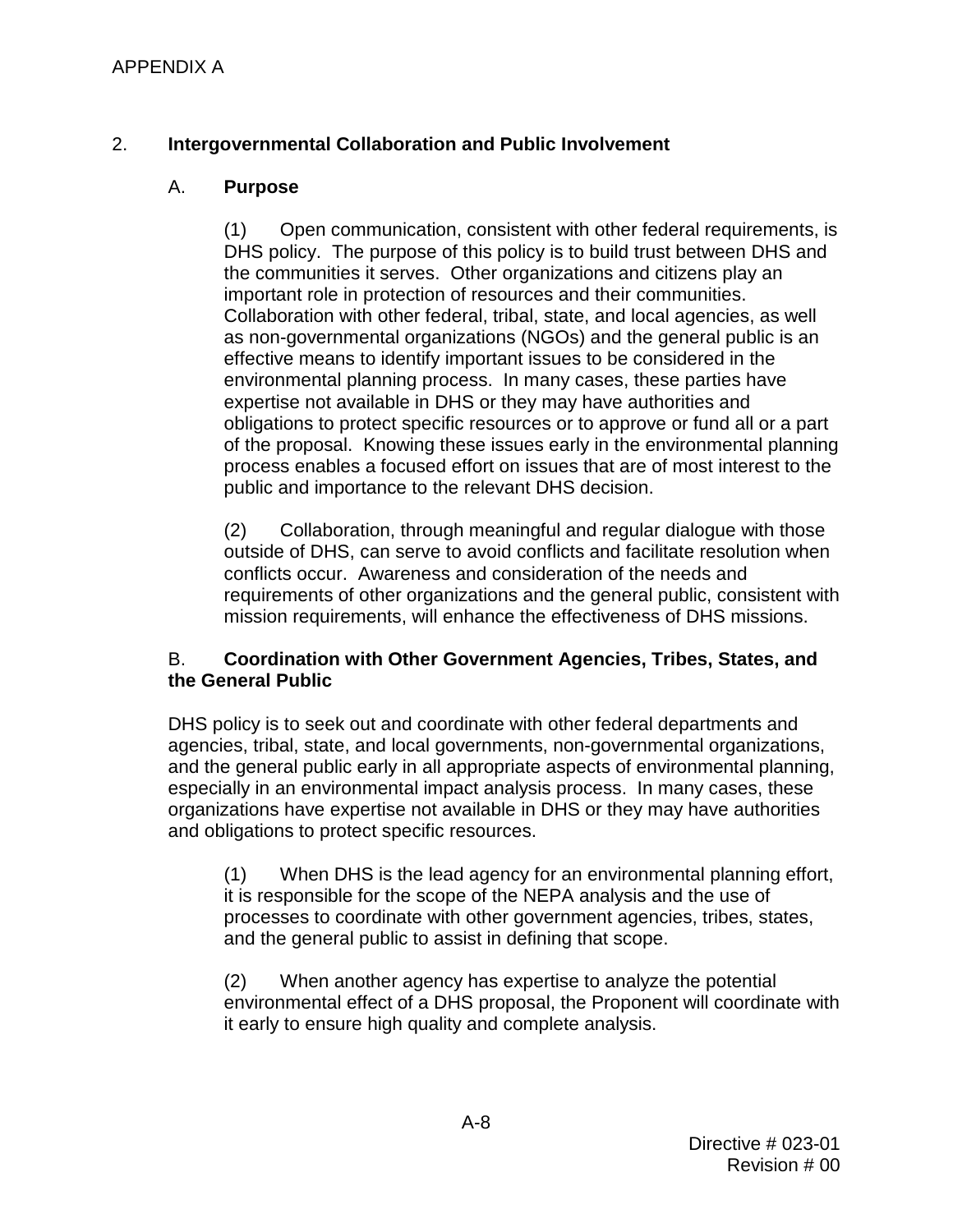$(3)$ DHS will coordinate draft environmental impact analyses with appropriate federal, tribal, and state governments, as well as other interested parties.

 environmental planning effort, EPA has a special role. Section 309 of the federal projects for construction and any major federal agency action for which NEPA applies. At a minimum, DHS Proponents must ensure that (4) Among the various Federal agencies that can be involved in an Clean Air Act provides the EPA Administrator with authority to, among other things, review and comment in writing on the environmental impact of any matter relating to the environment contained in any authorized their EISs are appropriately coordinated with the EPA.

 Coordination with Indian Tribal Governments" directs all federal (5) Proponents will make special effort to coordinate with affected tribes. In particular, Executive Order 13175, entitled "Consultation and departments to, among other things, "strengthen the United States government-to-government relationships with Indian tribes and establish regular and meaningful consultation and collaboration with tribal officials in the development of Federal policies that have tribal implications…"

 or the decision making at hand and set the boundaries of the environmental evaluation. Public involvement is a process that starts (6) Obtaining the views of the surrounding community and other interested parties during planning and decision making processes helps proponents to focus the analysis to issues that are important to the public early and continues throughout the planning and early stages of conducting a NEPA analysis.

 with other government agencies, tribes, states, and the general public that scoping for EAs. (7) Scoping (40 CFR 1501.7) is a term for the process of coordination is required for EISs. DHS strongly encourages the use of a process like

## C. **Lead Agencies (40 CFR 1501.5)**

The lead agency in an environmental planning process has the responsibility to define the scope and substance of the environmental planning effort.

 $(1)$  designated DHS Official will seek to form a joint-lead relationship, when DHS will be the lead agency when a proposed action is clearly within the province of DHS authority. Likewise, an Under Secretary or another agency has initiated an action within the province of DHS authority or has a significant responsibility regarding the action.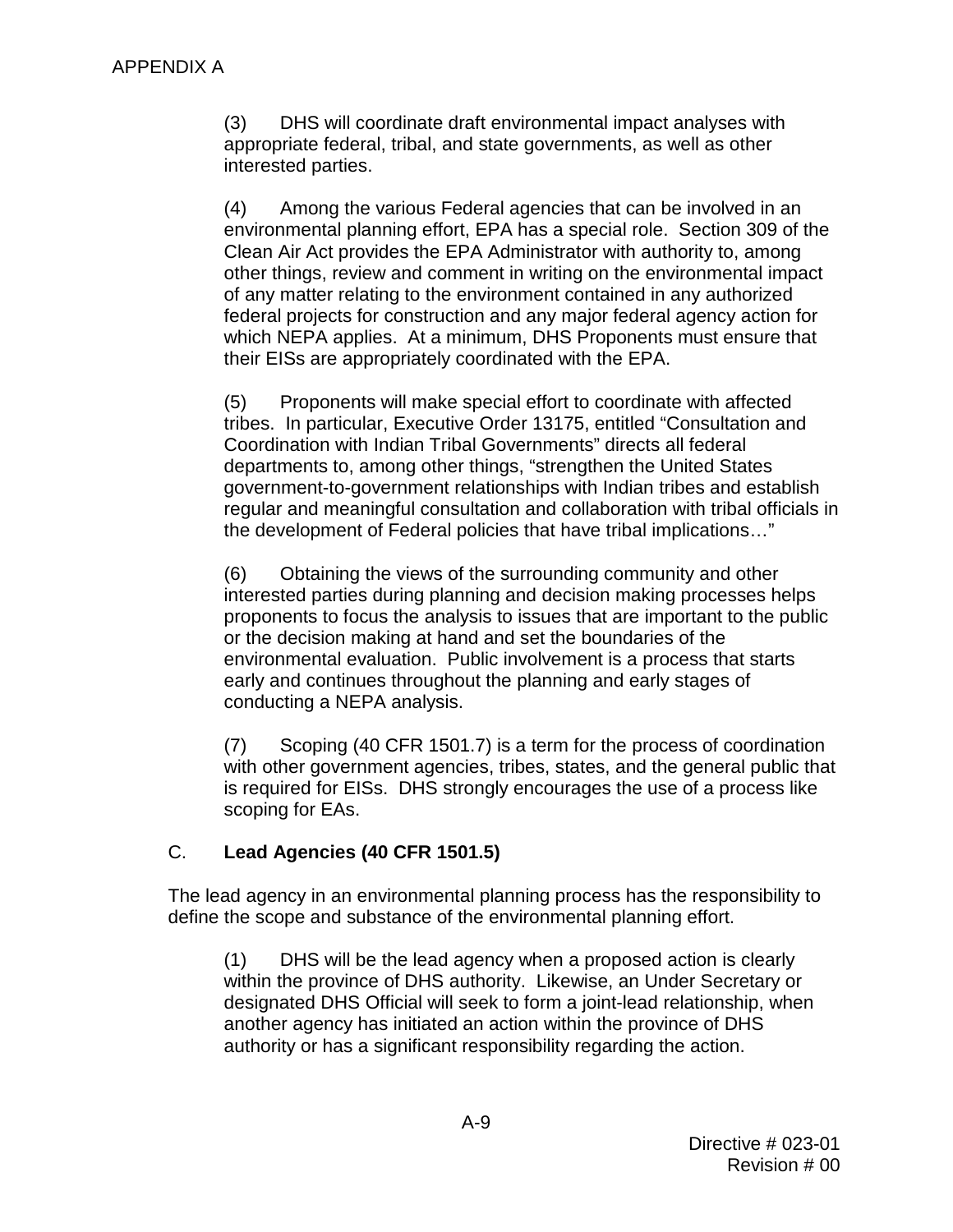consultations with CEQ or other federal entities in the resolution of lead-(2) Unless otherwise delegated, the CAS will designate a Component within DHS to be the lead agency when more than one Component could be involved. As necessary, the CAS will represent the Department in agency determinations.

(3) To eliminate duplication with state and local procedures, a nonfederal agency may be designated as a joint lead agency when a Component has a duty to comply with state or local requirements that are comparable to the NEPA requirements.

## D. **Cooperating Agencies (40 CFR 1501.6 and 1508.5)**

DHS Components are encouraged to use the cooperating agency process. planning associated with programs or projects in DHS missions. These agencies requirements that can benefit DHS mission planning. Where another federal, with respect to environmental issues, the DHS Proponent should encourage the Other federal, tribal, or state agencies may share a role in the environmental often have specialized expertise or authority in environmental planning tribal, or state government agency has jurisdiction by law or special expertise agency to be a cooperating agency pursuant to 40 CFR 1501.6 and 1508.5.

 requested by the lead agency. Any federal agency with special expertise with a cooperating agency, by agreement. Any tribal, state, or local government entity with jurisdiction by law or special expertise on any environmental issue may also Any federal agency with jurisdiction by law must be a cooperating agency, if respect to environmental issues in an environmental impact analysis may also be be a cooperating agency, by agreement.

CAS, as needed, will coordinate requests from non-Departmental agencies in determining cooperating agency status within DHS.

## E. **Public Involvement (40 CFR 1506.6)**

 decisions. Other public organizations, NGOs, and citizens play an important role Open communication with the American public in the environmental planning process, consistent with other federal requirements, is DHS policy. Public involvement in the environmental planning process helps produce better in the protection of resources. DHS encourages early and open public involvement in environmental planning processes.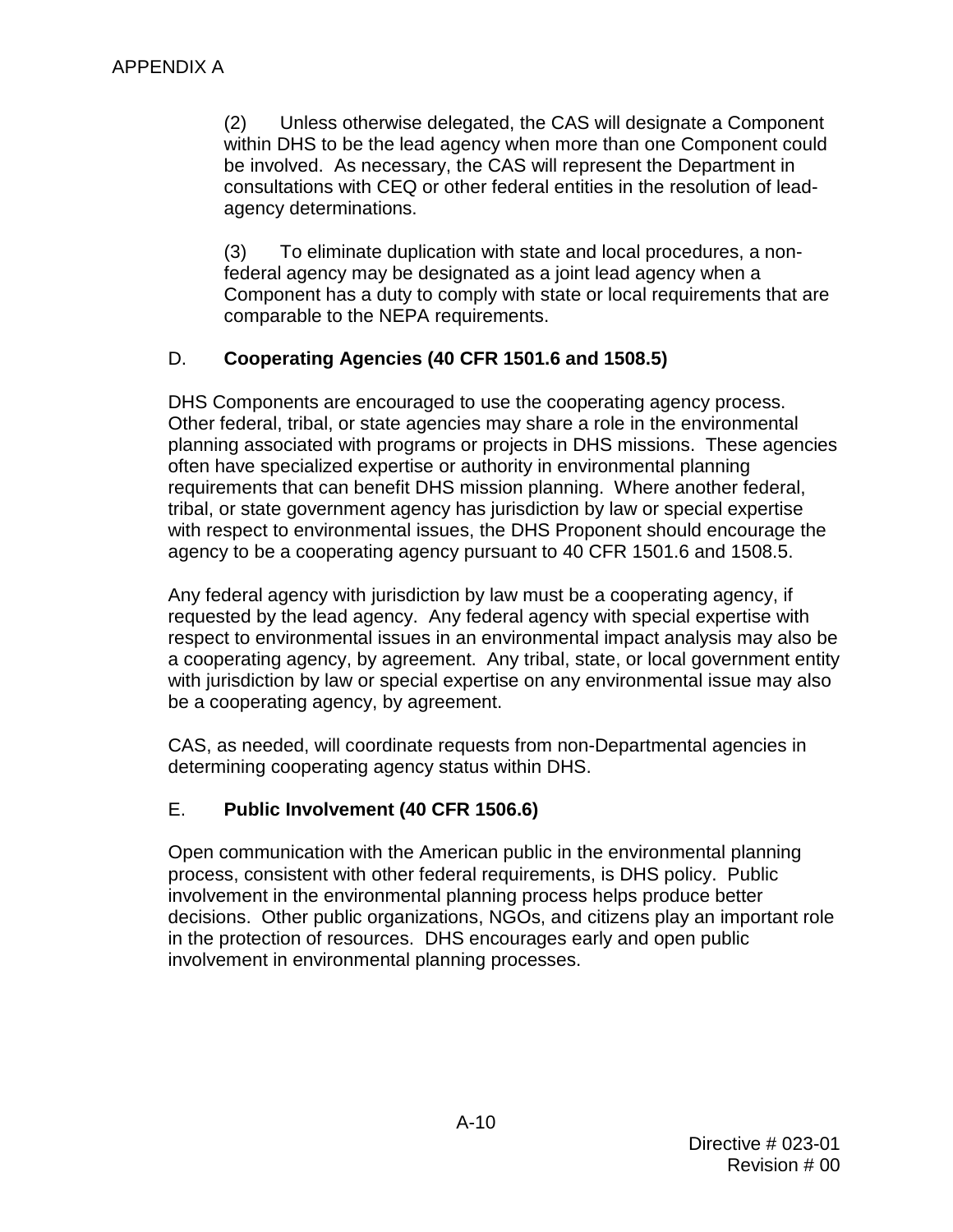agencies, applicants, and the public in the environmental impact EA preparation. Section [4C](#page-49-0) describes the public involvement policy for an EA in greater detail. The following factors are to be weighed in (1) **Environmental Assessments**. The Proponent will involve other evaluation process leading to the preparation of an EA, to the extent practicable (to the extent that it can be done). The Proponent has discretion under 40 CFR 1501.4 (b) and 1506.6(a) regarding the type and level of public involvement and the length of any public comment period in determining the nature of the public involvement effort and the length of the public comment period in EA preparation.

(a) Magnitude of the proposed project/action and impacts.

(b) Extent of anticipated public interest, based on experience with similar proposals.

- (c) Urgency of the proposal.
- (d) National security classification.

(e) The presence of minority or economically-disadvantaged populations that may be impacted.

(f) Nature of the environmental impact evaluation; for example a determination of conformity with a state air quality implementation plan may require public review.

The guidance under the following section for EISs (section [2F](#page-21-0)[\(2\)\)](#page-25-0) should also be considered when preparing an environmental assessment.

 (2) **Environmental Impact Statements**. CEQ regulations mandate specific public-involvement steps in the EIS. Component's will:

 (a) **Provide for appropriate public involvement**. Public and during preparation of an EIS. The involvement of other federal special expertise with respect to environmental issues, as well as provides information and conclusions for incorporation into an EIS. potential for significance. A public meeting may be appropriate. potential for significance. A public meeting may be appropriate.<br>The need for a formal public hearing should be determined in involvement must begin early in the proposal development stage, agencies and state, local, and tribal governments with jurisdiction or the general public, is an integral part of impact analysis, and Information obtained from public involvement efforts can help to focus environmental analysis effort on the impacts with the most accordance with the criteria set forth in 40 CFR Part 1506.6(c).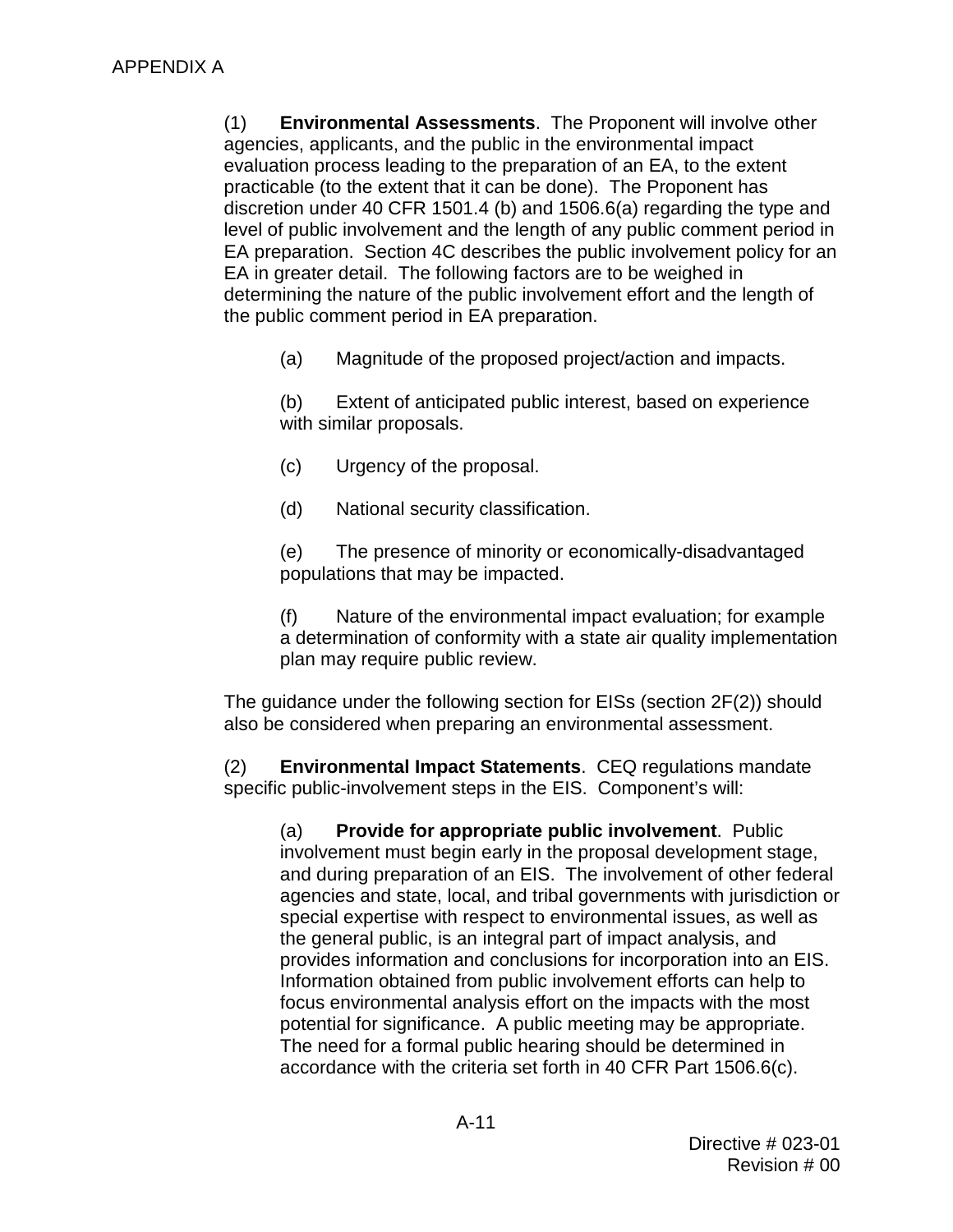meetings, and the availability of environmental documents. **meetings, and the availability of environmental documents**. The notice should be provided by effective and efficient means (b) **Provide public notice of NEPA-related hearings, public**  most likely to inform those persons and agencies that may be interested or affected, including minority populations and lowincome populations. Special effort should be made to identify and perform outreach to affected minority populations and low-income populations. Public notices for NEPA activities involving proposals that are controversial, likely to receive Congressional or high-level executive branch attention, likely to gain nationwide attention, have DHS wide effects, or involve classified or sensitive issues should be cleared with the Departmental Environmental Executive (DEE) prior to publication.

Tailor the methods to reach the audience of concern. income populations. Translation may be required to reach limited- English speakers. Additionally, Components are encouraged to (c) **Tailor the methods to reach the audience of concern**. Make every effort to make materials available and accessible to affected or interested populations. Special outreach efforts may be needed to reach affected tribes and minority populations and lowuse electronic means to provide access to and distribution of environmental planning information and NEPA documents.

## <span id="page-25-1"></span> F. **Review of Other Agencies' Analyses and Documents**

 $(1)$ DHS Components should review and comment on other agencies' environmental analyses and documents when the proposed action may impact DHS missions, operations, or facilities.

<span id="page-25-0"></span>(2) Comments should be confined to matters within the jurisdiction or expertise of the Department; such as security, immigration, or enforcement.

(3) If a DHS Component intends to issue formal adverse comments on a non-DHS agency's analysis or document, the matter should be coordinated with DOSEP prior to issuing the comments.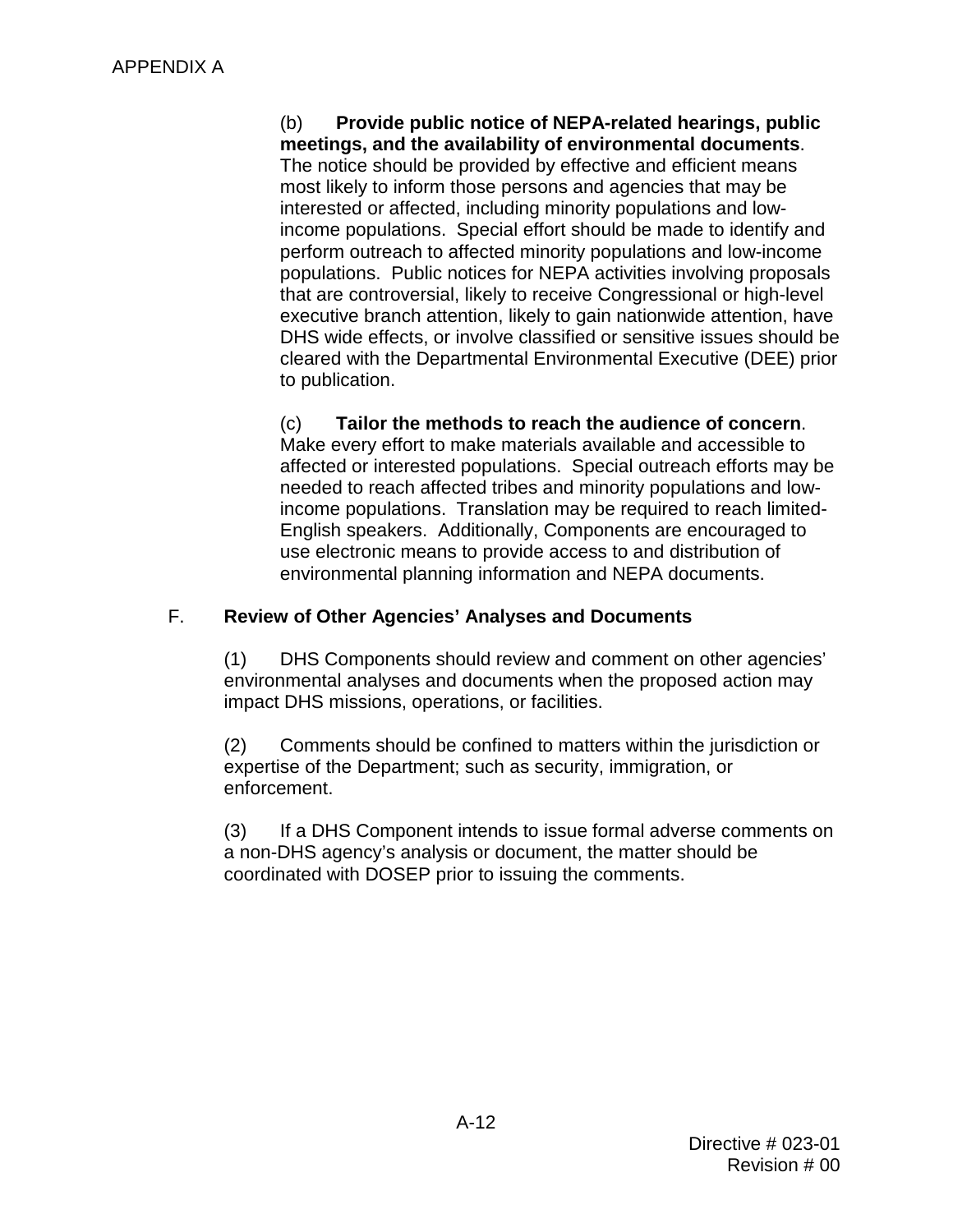## APPENDIX A

## <span id="page-26-0"></span>3. **Categorical Exclusions (40 CFR 1507.3(b) (2) (ii))**

### A. **Purpose**

(1) CEQ regulations (40 CFR 1508.4) provide for federal agencies to establish categories of actions that based on experience do not individually or cumulatively have a significant impact on the human environment and, therefore, do not require an Environmental Assessment (EA) or Environmental Impact Statement (EIS). These CATEXs allow DHS Components to avoid unnecessary efforts and paperwork and concentrate their resources on those proposed actions having real potential for environmental concerns.

(2) Components may otherwise decide to prepare environmental assessments for the reasons stated in CEQ regulations (1508.9) even though it is not required to do so.

 DOSEP for approval. Upon DOSEP approval, proposals to delete, modify, (3) All requests to establish, substantively revise or delete CATEXs (together with justification) will be forwarded through the Component to the or establish new CATEXs will be subject to both CEQ review and public comment before they will be available for use.

### B. **Conditions and Extraordinary Circumstances (40 CFR 1508.4)**

 EPPM, must satisfy each of the three conditions described below. If the proposed action does not meet these conditions, is not exempted by a statute or an EIS must be prepared before the action may proceed. Where it may not be clear whether a proposed action will meet these conditions, the Proponent must ensure that the administrative record reflects consideration of these conditions. the form of a Record of Environmental Consideration. A Component should not For an action to be categorically excluded, DHS Components, working with the subject to emergency provisions for alternative compliance with NEPA, an EA or Certain CATEX require documentation of the consideration of these conditions in use a CATEX for an action with significant impacts, regardless of whether the impacts are beneficial or adverse.

(1) **Clearly Fits the Category**. The entire action clearly fits within one or more of the categories of excludable actions listed in Section [3C.](#page-26-0)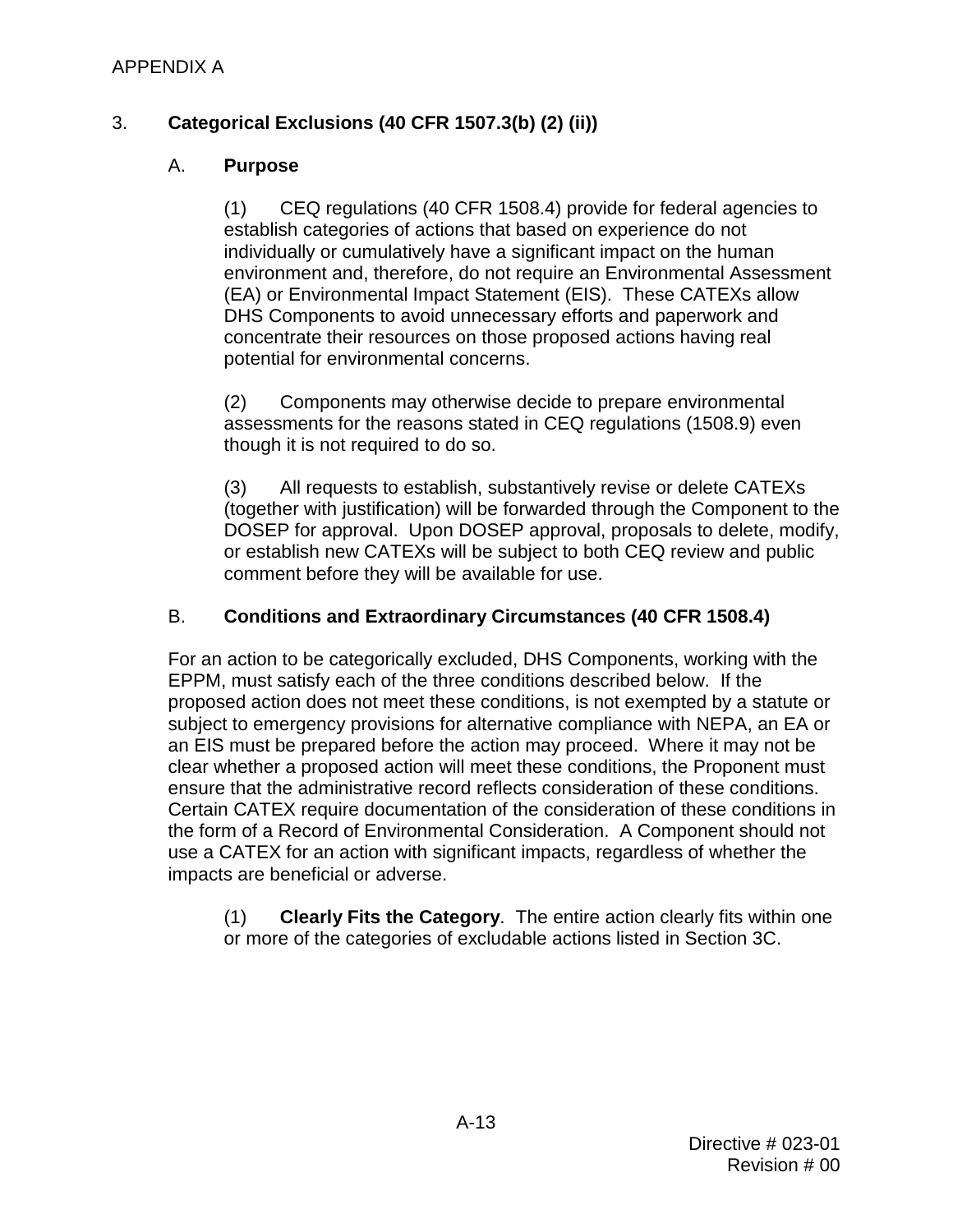when the scope of the action has been divided solely for the purposes of purposes of NEPA, actions must be considered in the same review if the (2) **Is Not a Piece of a Larger Action**. It is not appropriate to segment an action or connected actions by division into smaller parts in order to avoid a more extensive evaluation of the potential for significant environmental impacts under NEPA. One form of segmentation occurs using several CATEX or the repetitive use of a single CATEX. For actions are connected, for example: where one action triggers or forces another; where one action depends on another (e.g., when one action is an interdependent part of a larger action, or where one action will not proceed unless another action is taken).

 an EA or EIS process. A determination of whether an action that is circumstances must focus on the action's potential effects and consider intensity. This determination is made by considering whether the specific action is likely to involve one or more of the following circumstances: (3) **No Extraordinary Circumstances Exist**. It is not appropriate to categorically exclude an action when there are extraordinary circumstances present that would create the potential for a normally excluded action to have a significant environmental effect. In those cases where a specific action that might otherwise be categorically excluded is associated with one or more extraordinary circumstances, a Record of Environmental Consideration (REC), as described in Section [3C](#page-26-0)[\(2\),](#page-29-0) will be prepared to document the determination that the proposed action is appropriately categorically excluded or requires further analysis through normally excluded requires additional analysis because of extraordinary the environmental significance of those effects in terms of both context (whether local, state, regional, tribal, national, or international) and

(a) A potentially significant effect on public health or safety.

 (b) A potentially significant effect on species or habitats protected by the Endangered Species Act, Marine Mammal Protection Act, the Migratory Bird Treaty Act, or Magnuson-Stevens Fishery Conservation and Management Act.

 $(c)$  a significant scientific, cultural, or historical resource. A potentially significant effect on a district, site, highway, structure, or object that is listed in or eligible for listing in the National Register of Historic Places, affects a historic or cultural resource or traditional and sacred sites, or the loss or destruction of

 (d) A potentially significant effect on an environmentally sensitive area.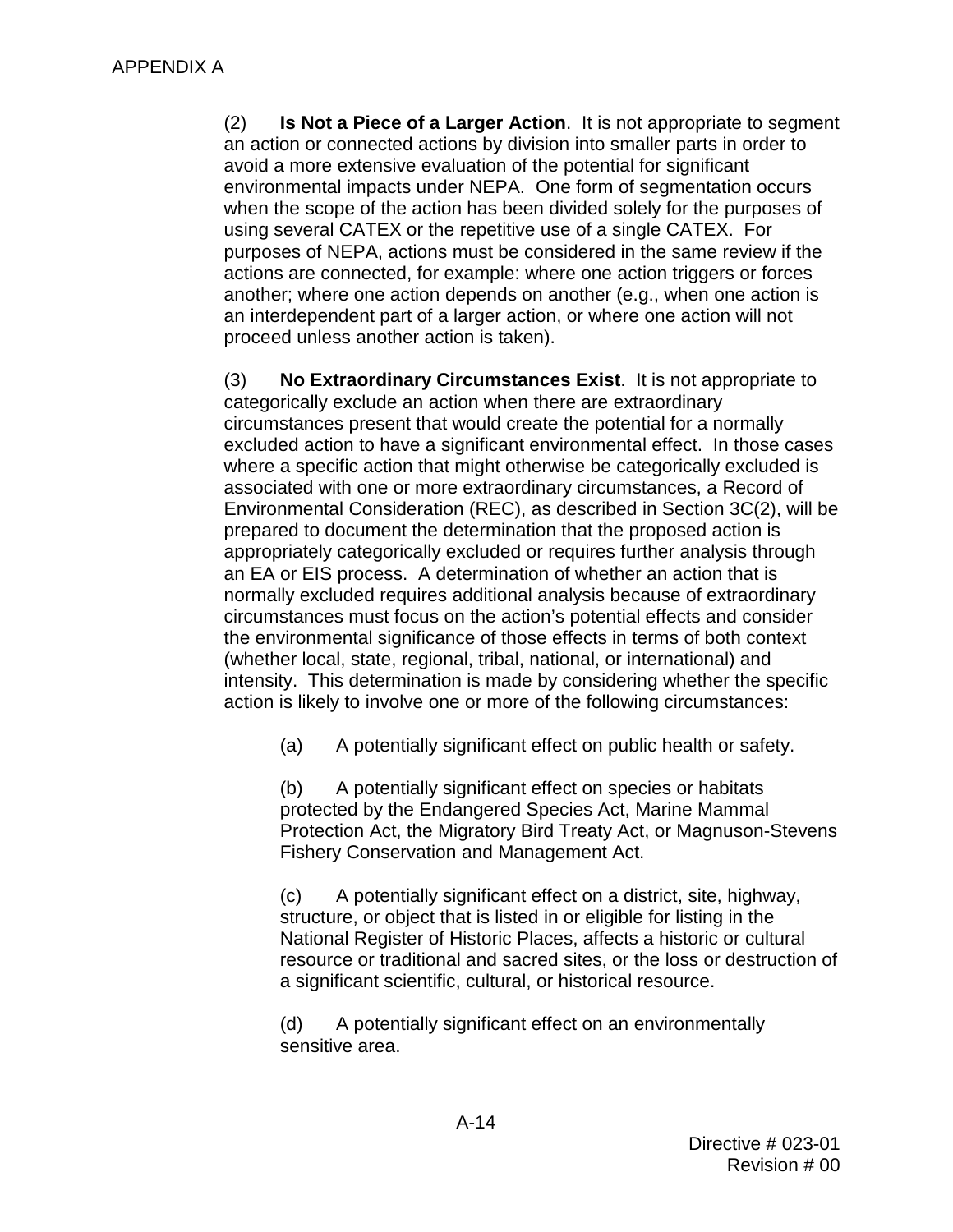law or administrative determination imposed for the protection of the environment. Some examples of administrative determinations federal, state, or local requirements for the control of hazardous or (e) A potential or threatened violation of a federal, state, or local to consider are a local noise control ordinance; the requirement to conform to an applicable State Implementation Plan (SIP); and toxic substances.

(f) An effect on the quality of the human environment that is likely to be highly controversial in terms of scientific validity, likely to be highly uncertain, or likely to involve unique or unknown environmental risks.

 (g) Employment of new technology or unproven technology that is likely to involve unique or unknown environmental risks, where the effect on the human environment is likely to be highly uncertain, or where the effect on the human environment is likely to be highly controversial in terms of scientific validity.

(h) Extent to which a precedent is established for future actions with significant effects.

(i) Significantly greater scope or size than normally experienced for a particular category of action.

 environmental conditions. Also, initiation of a potentially significant (j) Potential for significant degradation of already existing poor environmental degrading influence, activity, or effect in areas not already significantly modified from their natural condition.

(k) Whether the action is related to other actions with individually insignificant, but cumulatively significant impacts.

## C. **List of Categorically Excludable Actions**

EIS. When relying on **Table 1**, Proponents, in consultation with their (1) [Table 1](#page-30-0) provides a list of Categorical Exclusions, i.e., those activities which normally require no further NEPA analysis in an EA or an EPPM, should be alert for the presence of the extraordinary circumstances listed in Section [3B.](#page-26-0) DHS CATEXs are divided into the following functional groupings of activities conducted by DHS Components in fulfilling the Department's mission:

- (a) Administrative and Regulatory Activities
- (b) Operational Activities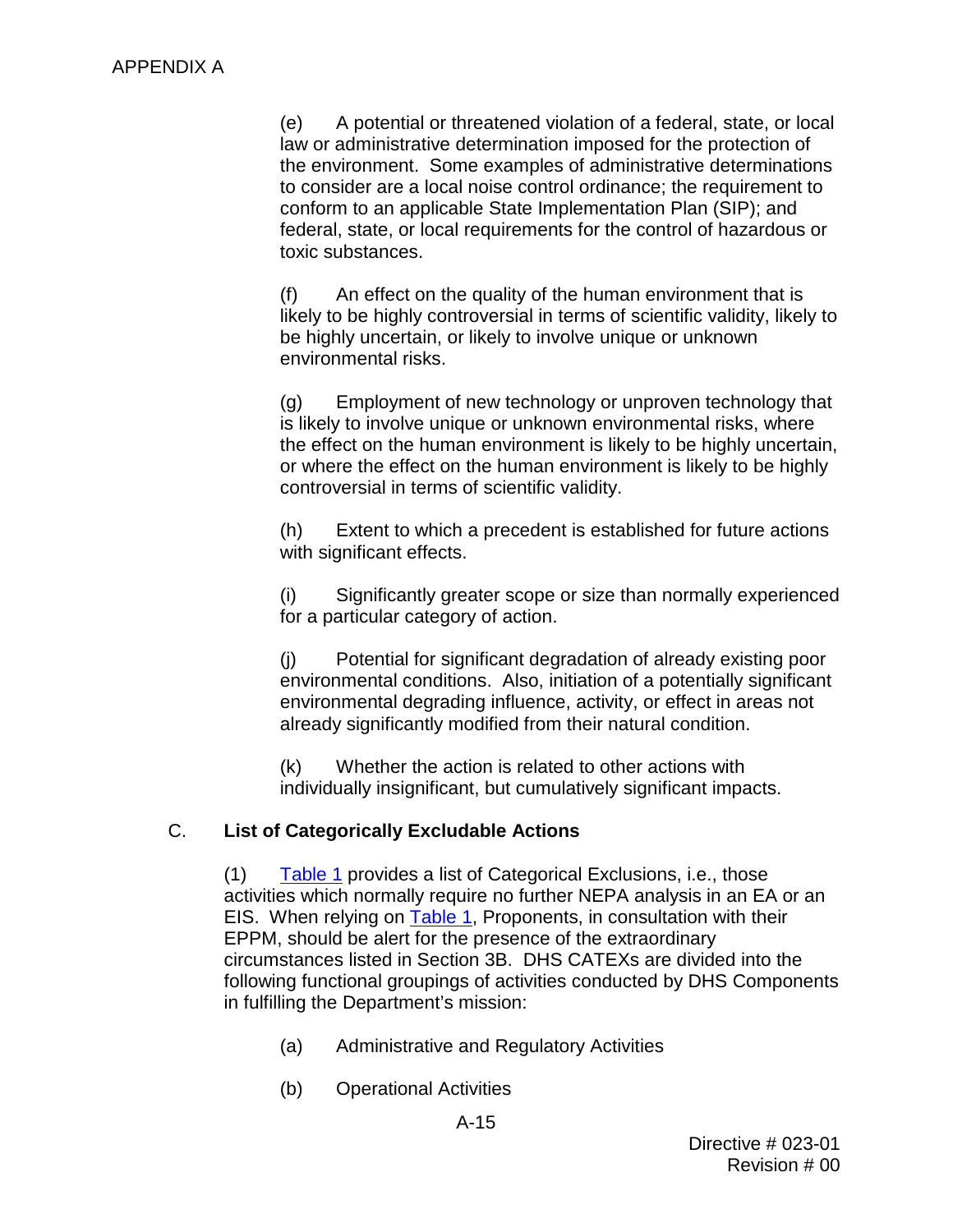- (c) Real Estate Management Activities
- (d) Repair and Maintenance Activities
- (e) Construction, Installation, and Demolition Activities

(f) Hazardous/Radioactive Materials Management and **Operations** 

- (g) Training and Exercises
- (h) Categorical Exclusions for specific DHS Components

<span id="page-29-0"></span> (2) **Record of Environmental Consideration (REC)**. When there are part of class of actions that is otherwise categorically excluded, a REC identified by an asterisk, include classes of actions that have a higher prepared whenever a CATEX that is identified by an asterisk is used. The to the Component. The REC will normally not exceed two pages. extraordinary circumstances associated with a specific proposal that is a must be prepared. A REC is a means of documenting the consideration of the conditions listed in Section [3B](#page-26-0) and the determination that the specific action contemplated is either appropriately categorically excluded or should be analyzed through an EA or an EIS process. Certain CATEX, possibility of involving extraordinary circumstances. A REC will be DOSEP will sign all RECs unless signature authority has been delegated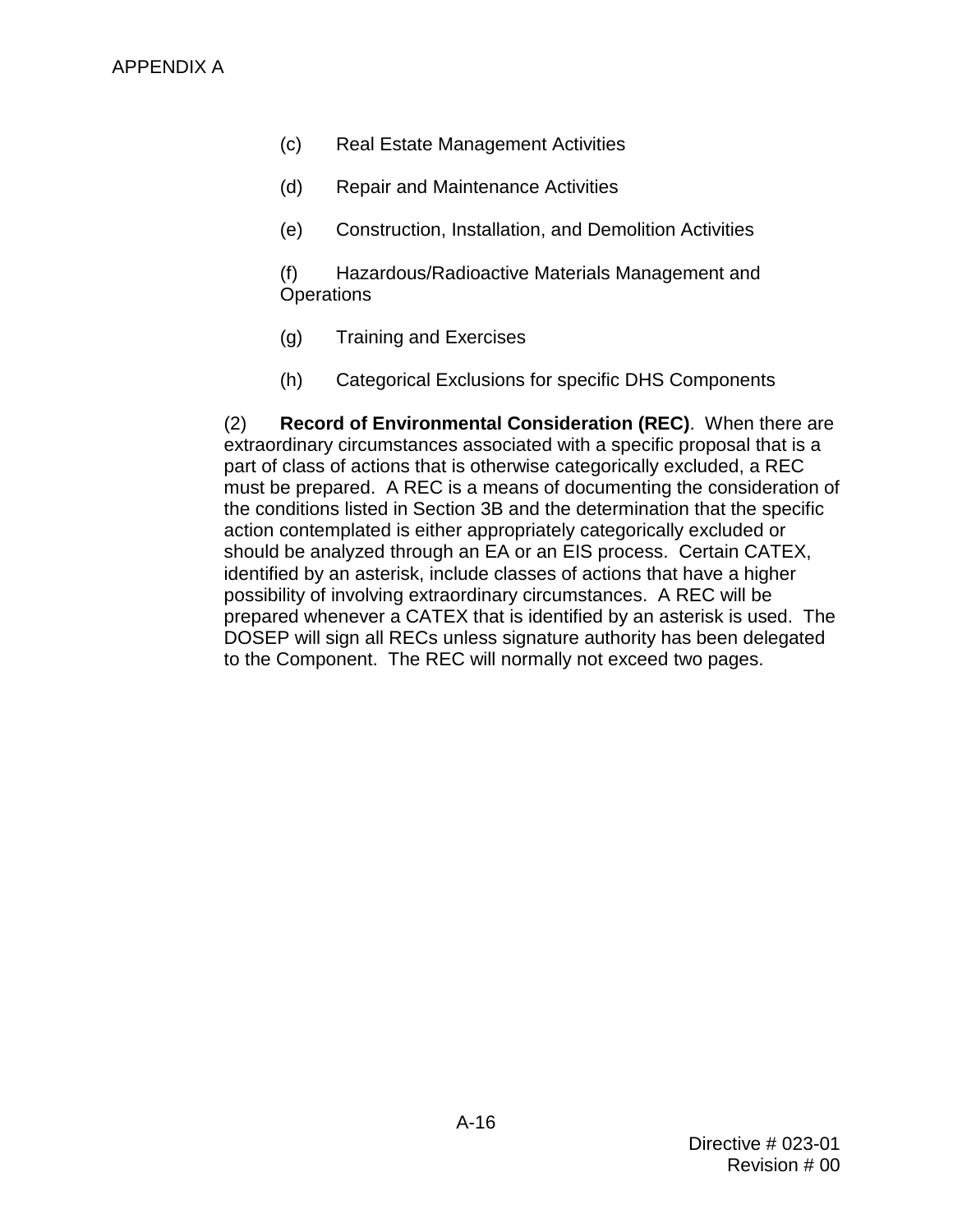## **Table 1: Categorical Exclusions**

<span id="page-30-0"></span>

|                | <b>ADMINISTRATIVE AND REGULATORY ACTIVITIES.</b> These CATEX have                                                                                                                                                                                                                                                                                    |  |  |  |
|----------------|------------------------------------------------------------------------------------------------------------------------------------------------------------------------------------------------------------------------------------------------------------------------------------------------------------------------------------------------------|--|--|--|
|                | the additional requirement to be conducted in conformance with Executive                                                                                                                                                                                                                                                                             |  |  |  |
|                | Orders on Greening the Government, E.O.s 13101, 13123, 13148, 13149,                                                                                                                                                                                                                                                                                 |  |  |  |
|                | and 13150.                                                                                                                                                                                                                                                                                                                                           |  |  |  |
| A <sub>1</sub> | Personnel, fiscal, management, and administrative activities, such as                                                                                                                                                                                                                                                                                |  |  |  |
|                | recruiting, processing, paying, recordkeeping, resource management,                                                                                                                                                                                                                                                                                  |  |  |  |
|                | budgeting, personnel actions, and travel.                                                                                                                                                                                                                                                                                                            |  |  |  |
| A2             | Reductions, realignments, or relocation of personnel that do not result in                                                                                                                                                                                                                                                                           |  |  |  |
|                | exceeding the infrastructure capacity or changing the use of space. An                                                                                                                                                                                                                                                                               |  |  |  |
|                | example of a substantial change in use of the supporting infrastructure would                                                                                                                                                                                                                                                                        |  |  |  |
|                | be an increase in vehicular traffic beyond the capacity of the supporting road                                                                                                                                                                                                                                                                       |  |  |  |
|                | network to accommodate such an increase.                                                                                                                                                                                                                                                                                                             |  |  |  |
| A3             | Promulgation of rules, issuance of rulings or interpretations, and the                                                                                                                                                                                                                                                                               |  |  |  |
|                | development and publication of policies, orders, directives, notices,                                                                                                                                                                                                                                                                                |  |  |  |
|                |                                                                                                                                                                                                                                                                                                                                                      |  |  |  |
|                |                                                                                                                                                                                                                                                                                                                                                      |  |  |  |
|                | (a) Those of a strictly administrative or procedural nature;                                                                                                                                                                                                                                                                                         |  |  |  |
|                | (b) Those that implement, without substantive change, statutory or regulatory                                                                                                                                                                                                                                                                        |  |  |  |
|                |                                                                                                                                                                                                                                                                                                                                                      |  |  |  |
|                | (c) Those that implement, without substantive change, procedures, manuals,                                                                                                                                                                                                                                                                           |  |  |  |
|                | and other guidance documents;                                                                                                                                                                                                                                                                                                                        |  |  |  |
|                | (d) Those that interpret or amend an existing regulation without changing its                                                                                                                                                                                                                                                                        |  |  |  |
|                | environmental effect;                                                                                                                                                                                                                                                                                                                                |  |  |  |
|                | (e) Technical guidance on safety and security matters; or,                                                                                                                                                                                                                                                                                           |  |  |  |
|                | (f) Guidance for the preparation of security plans.                                                                                                                                                                                                                                                                                                  |  |  |  |
| A4             | Information gathering, data analysis and processing, information                                                                                                                                                                                                                                                                                     |  |  |  |
|                | dissemination, review, interpretation, and development of documents. If any                                                                                                                                                                                                                                                                          |  |  |  |
|                | of these activities result in proposals for further action, those proposals must                                                                                                                                                                                                                                                                     |  |  |  |
|                | be covered by an appropriate CATEX. Examples include but are not limited                                                                                                                                                                                                                                                                             |  |  |  |
|                | to:                                                                                                                                                                                                                                                                                                                                                  |  |  |  |
|                |                                                                                                                                                                                                                                                                                                                                                      |  |  |  |
|                |                                                                                                                                                                                                                                                                                                                                                      |  |  |  |
|                | affairs actions.                                                                                                                                                                                                                                                                                                                                     |  |  |  |
|                |                                                                                                                                                                                                                                                                                                                                                      |  |  |  |
|                | modeling; and non-intrusive intelligence gathering activities.                                                                                                                                                                                                                                                                                       |  |  |  |
|                | procedures, manuals, advisory circulars, and other guidance documents of<br>the following nature:<br>requirements;<br>Document mailings, publication and distribution, training and<br>(a)<br>information programs, historical and cultural demonstrations, and public<br>(b)<br>Studies, reports, proposals, analyses, literature reviews; computer |  |  |  |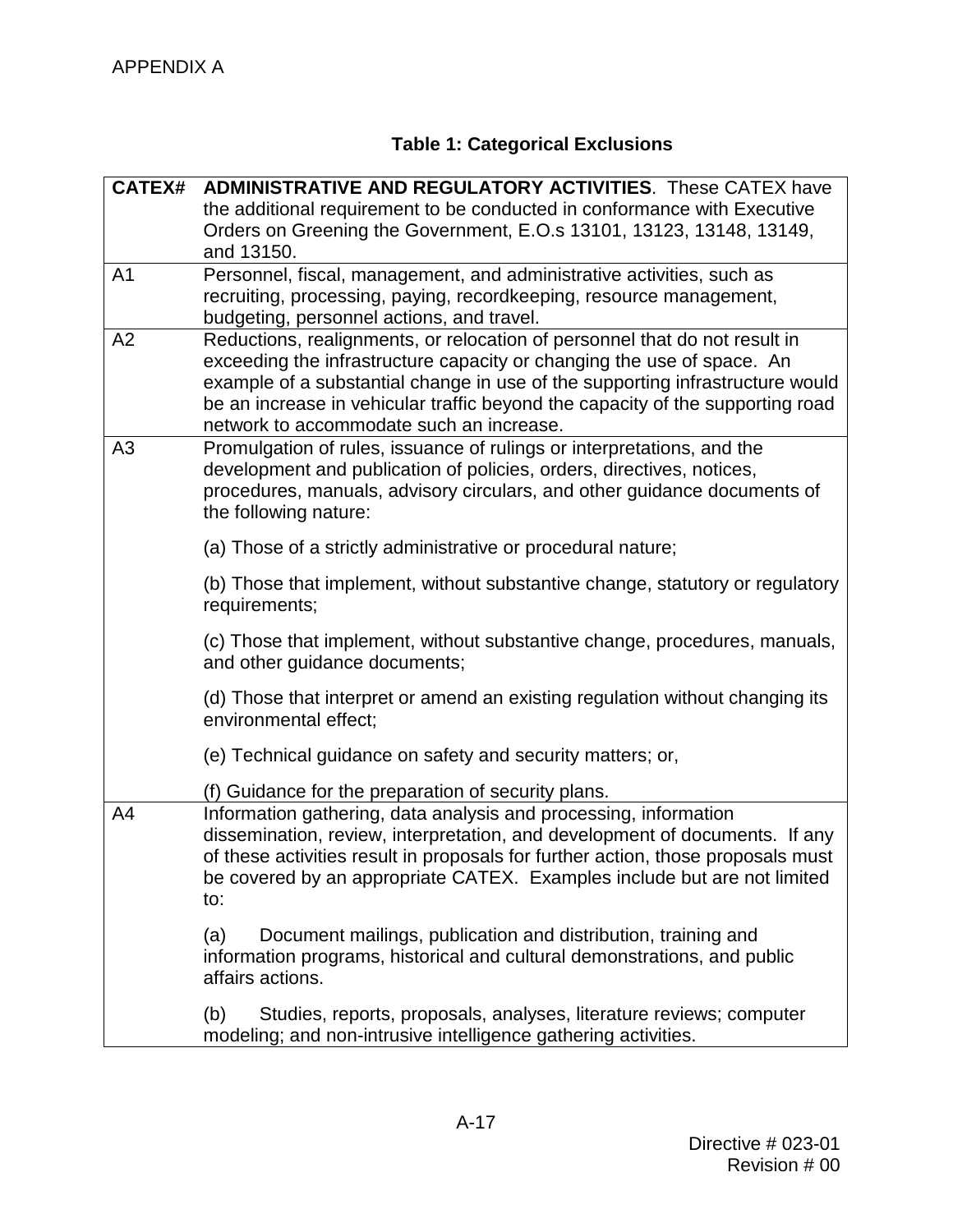| A <sub>5</sub> | Awarding of contracts for technical support services, ongoing management<br>and operation of government facilities, and professional services that do not<br>involve unresolved conflicts concerning alternative uses of available<br>resources.                                                                                                                                                           |
|----------------|------------------------------------------------------------------------------------------------------------------------------------------------------------------------------------------------------------------------------------------------------------------------------------------------------------------------------------------------------------------------------------------------------------|
| A <sub>6</sub> | Procurement of non-hazardous goods and services, and storage, recycling,<br>and disposal of non-hazardous materials and wastes, that complies with<br>applicable requirements and is in support of routine administrative,<br>operational, or maintenance activities. Storage activities must occur on<br>previously disturbed land or in existing facilities. Examples include but are<br>not limited to: |
|                | (a) Office supplies,                                                                                                                                                                                                                                                                                                                                                                                       |
|                | (b) Equipment,                                                                                                                                                                                                                                                                                                                                                                                             |
|                | (c) Mobile assets,                                                                                                                                                                                                                                                                                                                                                                                         |
|                | (d) Utility services,                                                                                                                                                                                                                                                                                                                                                                                      |
|                | (e) Chemicals and low level radio nuclides for laboratory use,                                                                                                                                                                                                                                                                                                                                             |
|                | (f) Deployable emergency response supplies and equipment, and                                                                                                                                                                                                                                                                                                                                              |
|                | (g) Waste disposal and contracts for waste disposal in established permitted<br>landfills and facilities.                                                                                                                                                                                                                                                                                                  |
| A7             | The commitment of resources, personnel, and funding to conduct audits,<br>surveys, and data collection of a minimally intrusive nature. If any of these<br>commitments result in proposals for further action, those proposals must be<br>covered by an appropriate CATEX. Examples include, but are not limited to:                                                                                       |
|                | (a)<br>Activities designed to support the improvement or upgrade<br>management of natural resources, such as surveys for threatened and<br>endangered species, wildlife and wildlife habitat, historic properties, and<br>archeological sites; wetland delineations; timber stand examination; minimal<br>water, air, waste, material and soil sampling; audits, photography, and<br>interpretation.       |
|                | (b)<br>Minimally-intrusive geological, geophysical, and geo-technical<br>activities, including mapping and engineering surveys.                                                                                                                                                                                                                                                                            |
|                | Conducting Facility Audits, Environmental Site Assessments and<br>(c)<br><b>Environmental Baseline Surveys, and</b>                                                                                                                                                                                                                                                                                        |
|                | (d)<br>Vulnerability, risk, and structural integrity assessments of<br>infrastructure.                                                                                                                                                                                                                                                                                                                     |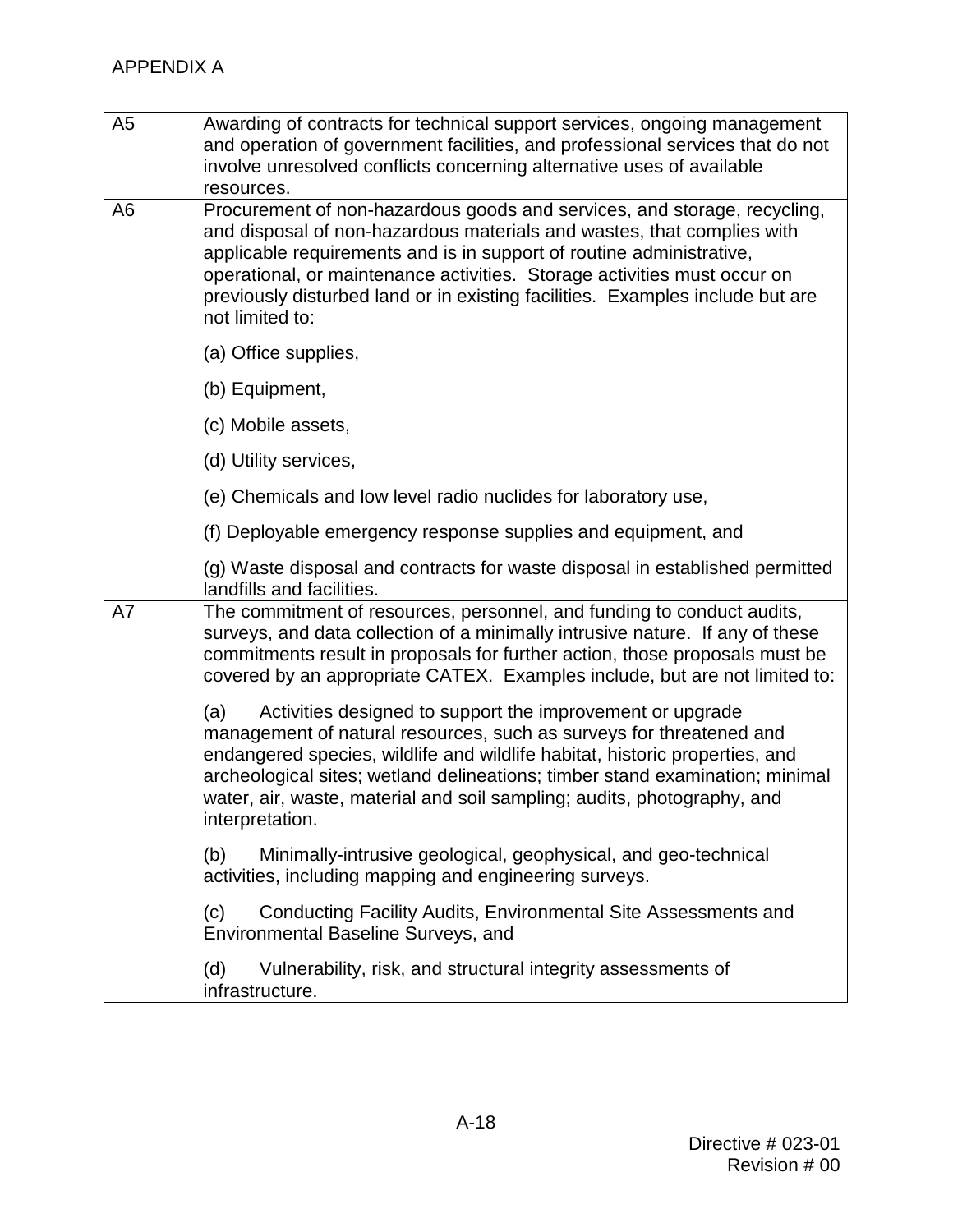| <b>CATEX#</b>                    | <b>OPERATIONAL ACTIVITIES</b>                                                                                                                                                                                                                                                                                                                                                                                                                                                                                                                                                                                                             |
|----------------------------------|-------------------------------------------------------------------------------------------------------------------------------------------------------------------------------------------------------------------------------------------------------------------------------------------------------------------------------------------------------------------------------------------------------------------------------------------------------------------------------------------------------------------------------------------------------------------------------------------------------------------------------------------|
| B <sub>1</sub><br>B <sub>2</sub> | Research, development, testing, and evaluation activities, or laboratory<br>operations conducted within existing enclosed facilities consistent with<br>previously established safety levels and in compliance with applicable<br>Federal, tribal, state, and local requirements to protect the environment<br>when it will result in no, or de minimus change in the use of the facility. If the<br>operation will substantially increase the extent of potential environmental<br>impacts or is controversial, an EA (and possibly an EIS) is required.<br>Transportation of personnel, detainees, equipment, and evidentiary materials |
|                                  | in wheeled vehicles over existing roads or jeep trails established by federal,<br>tribal, state, or local governments, including access to permanent and<br>temporary observation posts.                                                                                                                                                                                                                                                                                                                                                                                                                                                  |
| B <sub>3</sub>                   | Proposed activities and operations to be conducted in an existing structure<br>that would be compatible with and similar in scope to its ongoing functional<br>uses and would be consistent with previously established safety levels and<br>in compliance with applicable Federal, tribal, state, or local requirements to<br>protect the environment.                                                                                                                                                                                                                                                                                   |
| <b>B4</b>                        | Provision of on-site technical assistance to non-DHS organizations to<br>prepare plans, studies, or evaluations. Examples include, but are not limited<br>to:                                                                                                                                                                                                                                                                                                                                                                                                                                                                             |
|                                  | (a) General technical assistance to assist with development and<br>enhancement of Weapons of Mass Destruction (WMD) response plans,<br>exercise scenario development and evaluation, facilitation of working groups,<br>etc.                                                                                                                                                                                                                                                                                                                                                                                                              |
|                                  | (b) State strategy technical assistance to assist states in completing needs<br>and threat assessments and in developing their domestic preparedness<br>strategy.                                                                                                                                                                                                                                                                                                                                                                                                                                                                         |
| B <sub>5</sub>                   | Support for or participation in community projects that do not involve<br>significant physical alteration of the environment. Examples include, but are<br>not limited to:                                                                                                                                                                                                                                                                                                                                                                                                                                                                |
|                                  | (a) Earth Day activities,                                                                                                                                                                                                                                                                                                                                                                                                                                                                                                                                                                                                                 |
|                                  | (b) Adopting schools,                                                                                                                                                                                                                                                                                                                                                                                                                                                                                                                                                                                                                     |
|                                  | (c) Cleanup of rivers and parkways, and                                                                                                                                                                                                                                                                                                                                                                                                                                                                                                                                                                                                   |
|                                  | (d) Repair and alteration of housing.                                                                                                                                                                                                                                                                                                                                                                                                                                                                                                                                                                                                     |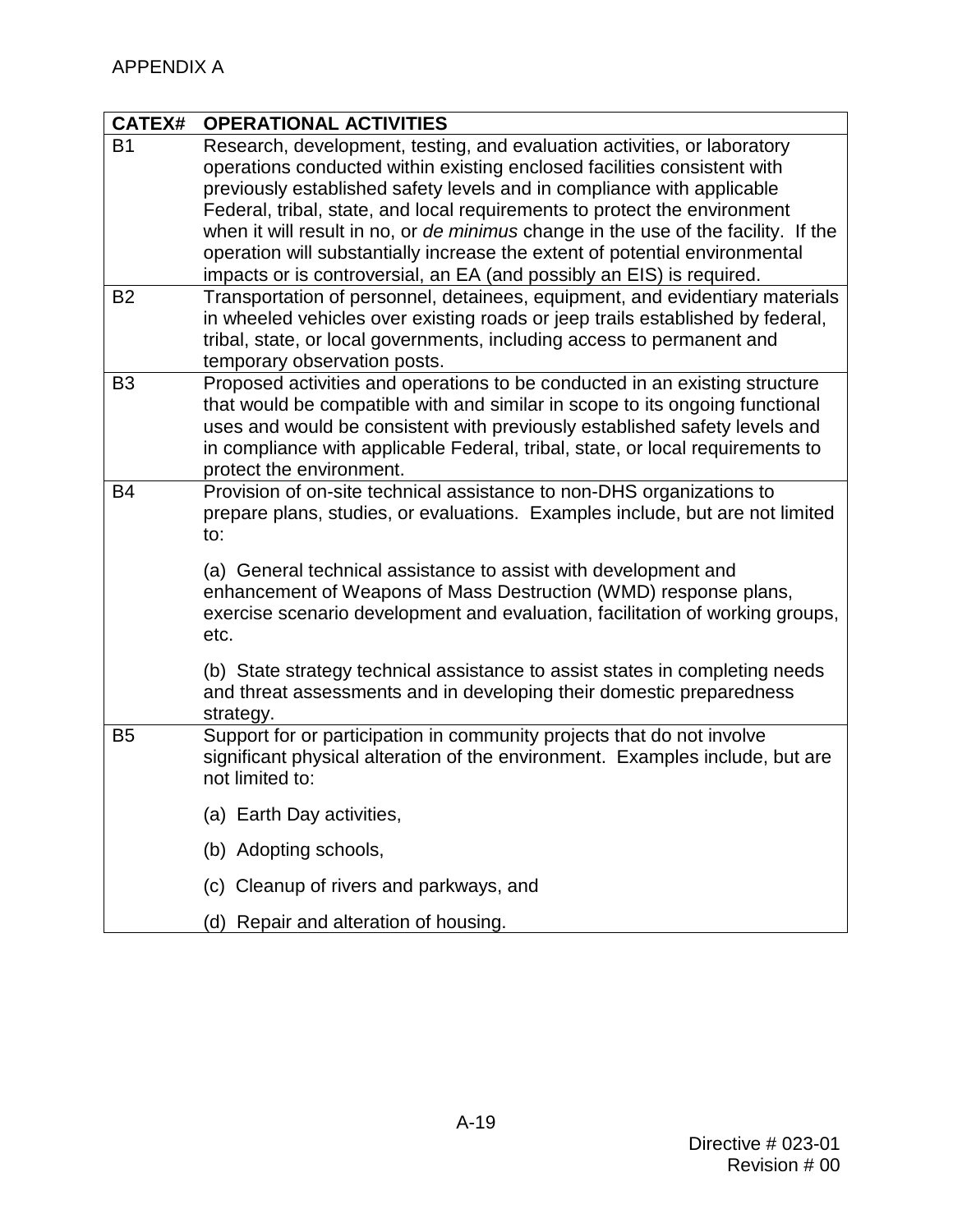| <b>B6</b> | Approval of recreational or public activities or events at a location typically<br>used for that type and scope (size and intensity) of activity that would not<br>involve significant physical alteration of the environment. Examples include,<br>but are not limited to:                                                                                                               |
|-----------|-------------------------------------------------------------------------------------------------------------------------------------------------------------------------------------------------------------------------------------------------------------------------------------------------------------------------------------------------------------------------------------------|
|           | (a) Picnics,                                                                                                                                                                                                                                                                                                                                                                              |
|           | (b) Encampments, and                                                                                                                                                                                                                                                                                                                                                                      |
|           | (c) Interpretive programs for historic and cultural resources, such as<br>programs in conjunction with state and tribal Historic Preservation Officers,<br>or with local historic preservation or re-enactment groups.                                                                                                                                                                    |
| B7        | Initial assignment or realignment of mobile assets, including vehicles,<br>vessels and aircraft, to existing operational facilities that have the capacity to<br>accommodate such assets or where supporting infrastructure changes will<br>be minor in nature to perform as new homeports or for repair and overhaul.                                                                    |
| B8*       | Acquisition, installation, maintenance, operation, or evaluation of security<br>equipment to screen for or detect dangerous or illegal individuals or<br>materials at existing facilities and the eventual removal and disposal of that<br>equipment in compliance with applicable requirements to protect the<br>environment. Examples of the equipment include, but are not limited to: |
|           | (a) Low-level x-ray devices,                                                                                                                                                                                                                                                                                                                                                              |
|           | (b) Cameras and biometric devices,                                                                                                                                                                                                                                                                                                                                                        |
|           | (c) Passive inspection devices,                                                                                                                                                                                                                                                                                                                                                           |
|           | (d) Detection or security systems for explosive, biological, or chemical<br>substances, and                                                                                                                                                                                                                                                                                               |
|           | (e) Access controls, screening devices, and traffic management systems.                                                                                                                                                                                                                                                                                                                   |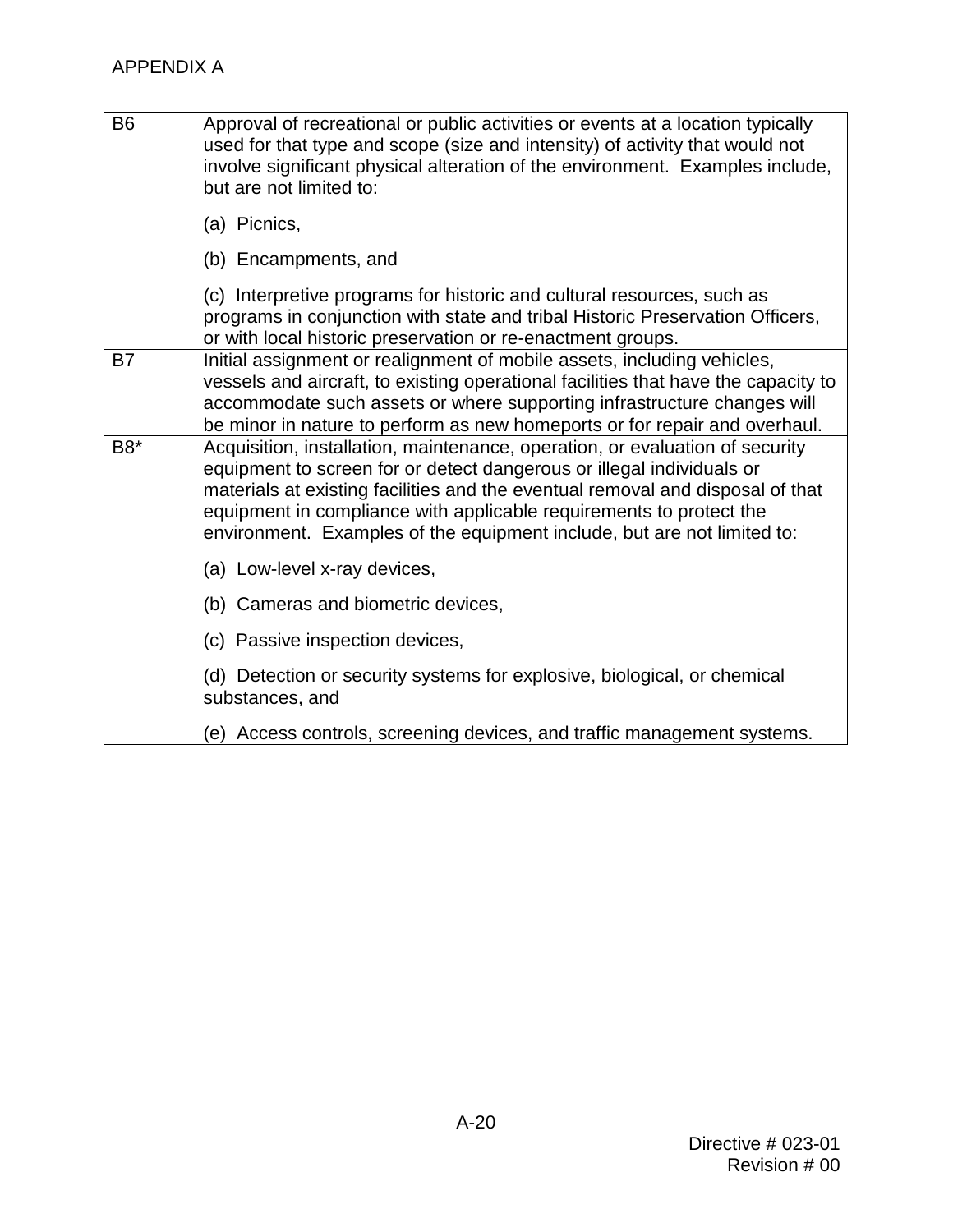| B9*            | Acquisition, installation, operation, or evaluation of physical security devices,<br>or controls to enhance the physical security of existing critical assets and the<br>eventual removal and disposal of that equipment in compliance with<br>applicable requirements to protect the environment. Examples include, but<br>are not limited to:                                                                                                                                                                                                                                               |  |
|----------------|-----------------------------------------------------------------------------------------------------------------------------------------------------------------------------------------------------------------------------------------------------------------------------------------------------------------------------------------------------------------------------------------------------------------------------------------------------------------------------------------------------------------------------------------------------------------------------------------------|--|
|                | (a) Motion detection systems,                                                                                                                                                                                                                                                                                                                                                                                                                                                                                                                                                                 |  |
|                | (b) Use of temporary barriers, fences, and jersey walls on or adjacent to<br>existing facilities or on land that has already been disturbed or built upon,                                                                                                                                                                                                                                                                                                                                                                                                                                    |  |
|                | (c) Impact resistant doors and gates,                                                                                                                                                                                                                                                                                                                                                                                                                                                                                                                                                         |  |
|                | (d) X-ray units,                                                                                                                                                                                                                                                                                                                                                                                                                                                                                                                                                                              |  |
|                | (e) Remote video surveillance systems,                                                                                                                                                                                                                                                                                                                                                                                                                                                                                                                                                        |  |
|                | (f) Diver/swimmer detection systems, except sonar,                                                                                                                                                                                                                                                                                                                                                                                                                                                                                                                                            |  |
|                | (g) Blast/shock impact-resistant systems for land based and waterfront<br>facilities,                                                                                                                                                                                                                                                                                                                                                                                                                                                                                                         |  |
|                | (i) Column and surface wraps, and                                                                                                                                                                                                                                                                                                                                                                                                                                                                                                                                                             |  |
|                | (j) Breakage/shatter-resistant glass.                                                                                                                                                                                                                                                                                                                                                                                                                                                                                                                                                         |  |
| <b>B10</b>     | Identifications, inspections, surveys, or sampling, testing, seizures,<br>quarantines, removals, sanitization, and monitoring of imported products that<br>cause little or no physical alteration of the environment. This CATEX would<br>primarily encompass a variety of daily activities performed at the borders and<br>ports of entry by various elements of the Customs and Border Protection and<br><b>Transportation Security Administration.</b>                                                                                                                                     |  |
| <b>B11</b>     | Routine monitoring and surveillance activities that support law enforcement<br>or homeland security and defense operations, such as patrols,<br>investigations, and intelligence gathering, but not including any construction<br>activities (construction activities are addressed in Subsection F of these<br>CATEX). This CATEX would primarily encompass a variety of daily activities<br>performed by the Components of U.S. Coast Guard, Immigration and<br>Customs Enforcement, Customs and Border Protection, Transportation<br>Security Administration, and the U.S. Secret Service. |  |
| <b>CATEX#</b>  | <b>REAL ESTATE ACTIVITIES</b>                                                                                                                                                                                                                                                                                                                                                                                                                                                                                                                                                                 |  |
| C <sub>1</sub> | Acquisition of an interest in real property that is not within or adjacent to<br>environmentally sensitive areas, including interests less than a fee simple,<br>by purchase, lease, assignment, easement, condemnation, or donation,<br>which does not result in a change in the functional use of the property.                                                                                                                                                                                                                                                                             |  |
| C2             | Lease extensions, renewals, or succeeding leases where there is no change<br>in the facility's use and all environmental operating permits have been<br>acquired and are current.                                                                                                                                                                                                                                                                                                                                                                                                             |  |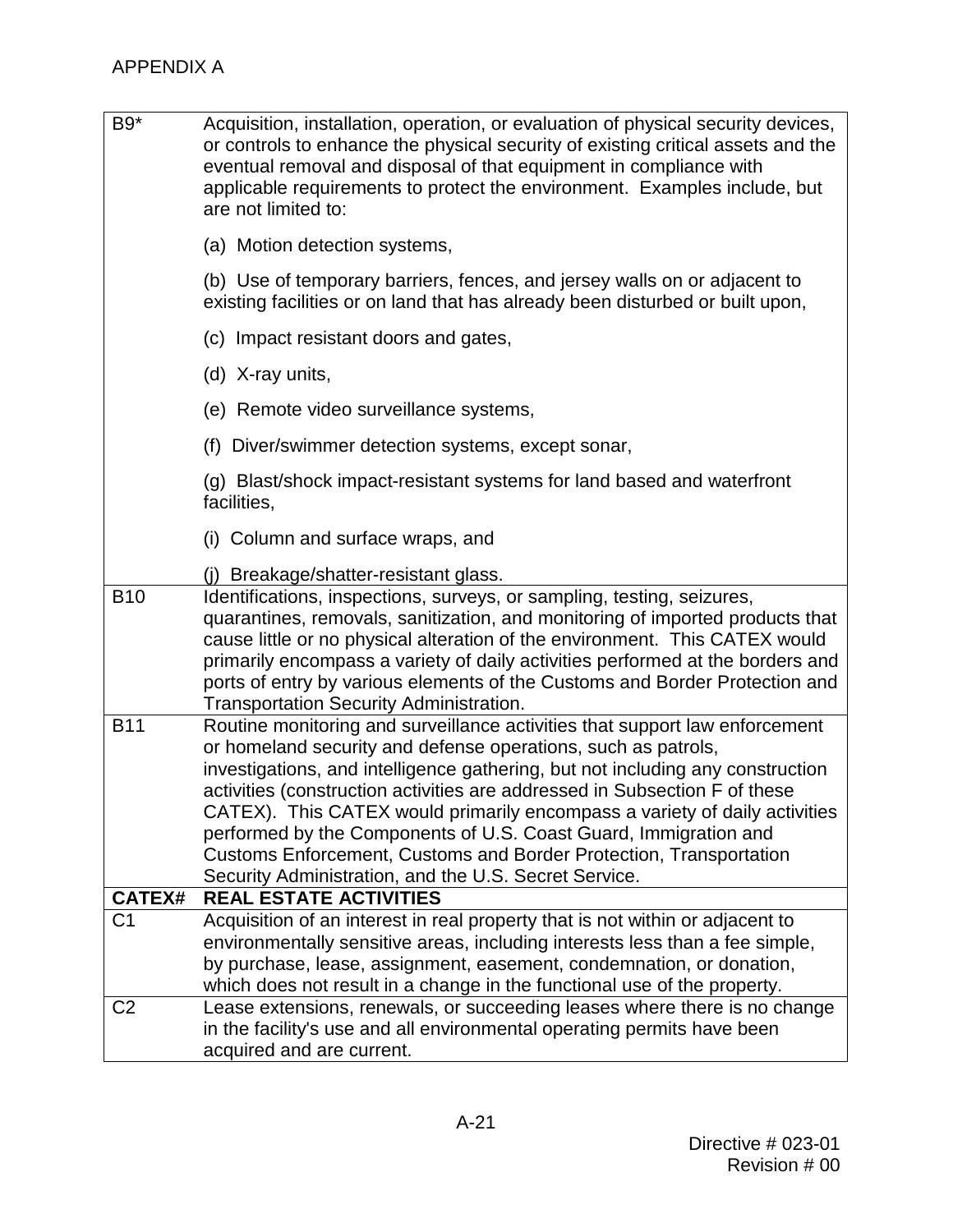| C <sub>3</sub> | Reassignment of real property, including related personal property within the<br>Department (e.g., from one Departmental element to another) that does not<br>result in a change in the functional use of the property.                                                                                                                                                                                                                                                                                                                                                                                          |
|----------------|------------------------------------------------------------------------------------------------------------------------------------------------------------------------------------------------------------------------------------------------------------------------------------------------------------------------------------------------------------------------------------------------------------------------------------------------------------------------------------------------------------------------------------------------------------------------------------------------------------------|
| C <sub>4</sub> | Transfer of administrative control over real property, including related<br>personal property, between another federal agency and the Department that<br>does not result in a change in the functional use of the property.                                                                                                                                                                                                                                                                                                                                                                                      |
| C <sub>5</sub> | Determination that real property is excess to the needs of the Department<br>and, in the case of acquired real property, the subsequent reporting of such<br>determination to the General Services Administration or, in the case of lands<br>withdrawn or otherwise reserved from the public domain, the subsequent<br>filing of a notice of intent to relinquish with the Bureau of Land Management,<br>Department of Interior.                                                                                                                                                                                |
| <b>CATEX#</b>  | <b>REPAIR AND MAINTENANCE ACTIVITIES</b>                                                                                                                                                                                                                                                                                                                                                                                                                                                                                                                                                                         |
| D <sub>1</sub> | Minor renovations and additions to buildings, roads, airfields, grounds,<br>equipment, and other facilities that do not result in a change in the functional<br>use of the real property (e.g. realigning interior spaces of an existing<br>building, adding a small storage shed to an existing building, retrofitting for<br>energy conservation, or installing a small antenna on an already existing<br>antenna tower that does not cause the total height to exceed 200 feet and<br>where the FCC would not require an environmental assessment or<br>environmental impact statement for the installation). |
| D <sub>2</sub> | Routine upgrade, repair, maintenance, or replacement of equipment and<br>vehicles, such as aircraft, vessels, or airfield equipment that does not result<br>in a change in the functional use of the property.                                                                                                                                                                                                                                                                                                                                                                                                   |
| D <sub>3</sub> | Repair and maintenance of Department-managed buildings, roads, airfields,<br>grounds, equipment, and other facilities which do not result in a change in<br>functional use or an impact on a historically significant element or setting<br>(e.g. replacing a roof, painting a building, resurfacing a road or runway, pest<br>control activities, restoration of trails and firebreaks, culvert maintenance,<br>grounds maintenance, existing security systems, and maintenance of<br>waterfront facilities that does not require individual regulatory permits).                                               |
| $D4^*$         | Reconstruction and/or repair by replacement of existing utilities or<br>surveillance systems in an existing right-of-way or easement, upon<br>agreement with the owner of the relevant property interest.                                                                                                                                                                                                                                                                                                                                                                                                        |
| $D5^*$         | Maintenance dredging activities within waterways, floodplains, and wetlands<br>where no new depths are required, applicable permits are secured, and<br>associated debris disposal is done at an approved disposal site. This<br>CATEX encompasses activities required for the maintenance of waterfront<br>facilities managed primarily within the U.S. Coast Guard and Customs and<br><b>Border Protection.</b>                                                                                                                                                                                                |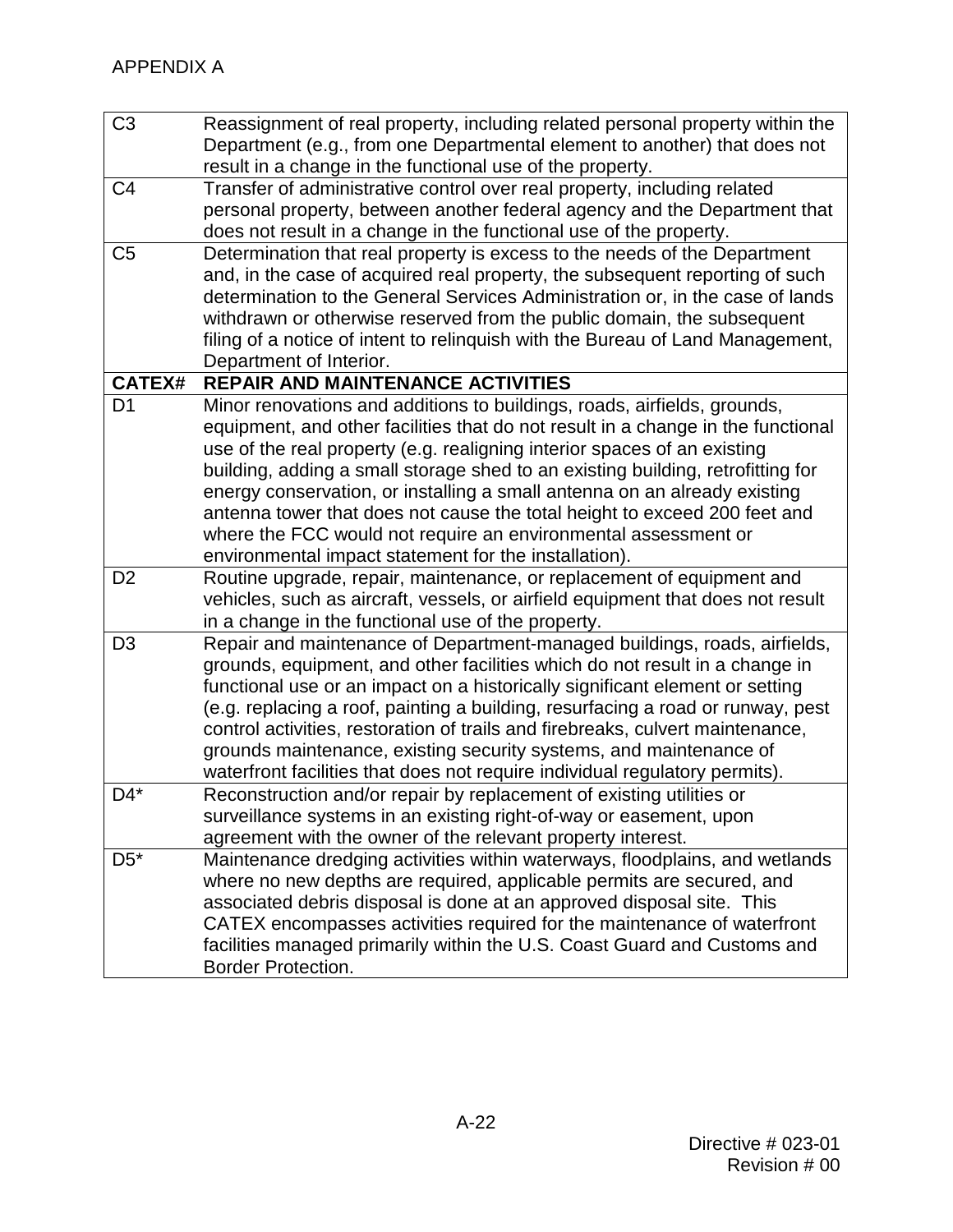| D <sub>6</sub> | Maintenance of aquatic and riparian habitat in streams and ponds, using<br>native materials or best natural resource management practices. Examples<br>include, but are not limited to:                                                                                                                                                                                                                                                                                                                                                                                   |
|----------------|---------------------------------------------------------------------------------------------------------------------------------------------------------------------------------------------------------------------------------------------------------------------------------------------------------------------------------------------------------------------------------------------------------------------------------------------------------------------------------------------------------------------------------------------------------------------------|
|                | (a) Installing or repairing gabions with stone from a nearby source,                                                                                                                                                                                                                                                                                                                                                                                                                                                                                                      |
|                | (b) Adding brush for fish habitat,                                                                                                                                                                                                                                                                                                                                                                                                                                                                                                                                        |
|                | (c) Stabilizing stream banks through bioengineering techniques, and                                                                                                                                                                                                                                                                                                                                                                                                                                                                                                       |
|                | (d) Removing and controlling exotic vegetation, not including the use of<br>herbicides or non-native biological controls.                                                                                                                                                                                                                                                                                                                                                                                                                                                 |
|                | This CATEX would primarily involve property management activities at larger<br>properties within the Coast Guard, Science and Technology Directorate, and<br>the Federal Law Enforcement Training Centers.                                                                                                                                                                                                                                                                                                                                                                |
| <b>CATEX#</b>  | <b>CONSTRUCTION, INSTALLATION, AND DEMOLITION ACTIVITIES</b>                                                                                                                                                                                                                                                                                                                                                                                                                                                                                                              |
| E1             | Construction, installation, operation, maintenance, and removal of utility and<br>communication systems (such as mobile antennas, data processing cable,<br>and similar electronic equipment) that use existing rights-of-way, easements,<br>utility distribution systems, and/or facilities. This is limited to activities with<br>towers where the resulting total height does not exceed 200 feet and where<br>the FCC would not require an environmental assessment or environmental<br>impact statement for the acquisition, installation, operation or maintenance. |
| $E2*$          | New construction upon or improvement of land where all of the following<br>conditions are met:                                                                                                                                                                                                                                                                                                                                                                                                                                                                            |
|                | (a) The structure and proposed use are compatible with applicable Federal,<br>tribal, state, and local planning and zoning standards and consistent with<br>federally-approved state coastal management programs,                                                                                                                                                                                                                                                                                                                                                         |
|                | (b) The site is in a developed area and/or a previously-disturbed site,                                                                                                                                                                                                                                                                                                                                                                                                                                                                                                   |
|                | (c) The proposed use will not substantially increase the number of motor<br>vehicles at the facility or in the area,                                                                                                                                                                                                                                                                                                                                                                                                                                                      |
|                | (d) The site and scale of construction or improvement are consistent with<br>those of existing, adjacent, or nearby buildings, and,                                                                                                                                                                                                                                                                                                                                                                                                                                       |
|                | (e) The construction or improvement will not result in uses that exceed<br>existing support infrastructure capacities (roads, sewer, water, parking, etc.).                                                                                                                                                                                                                                                                                                                                                                                                               |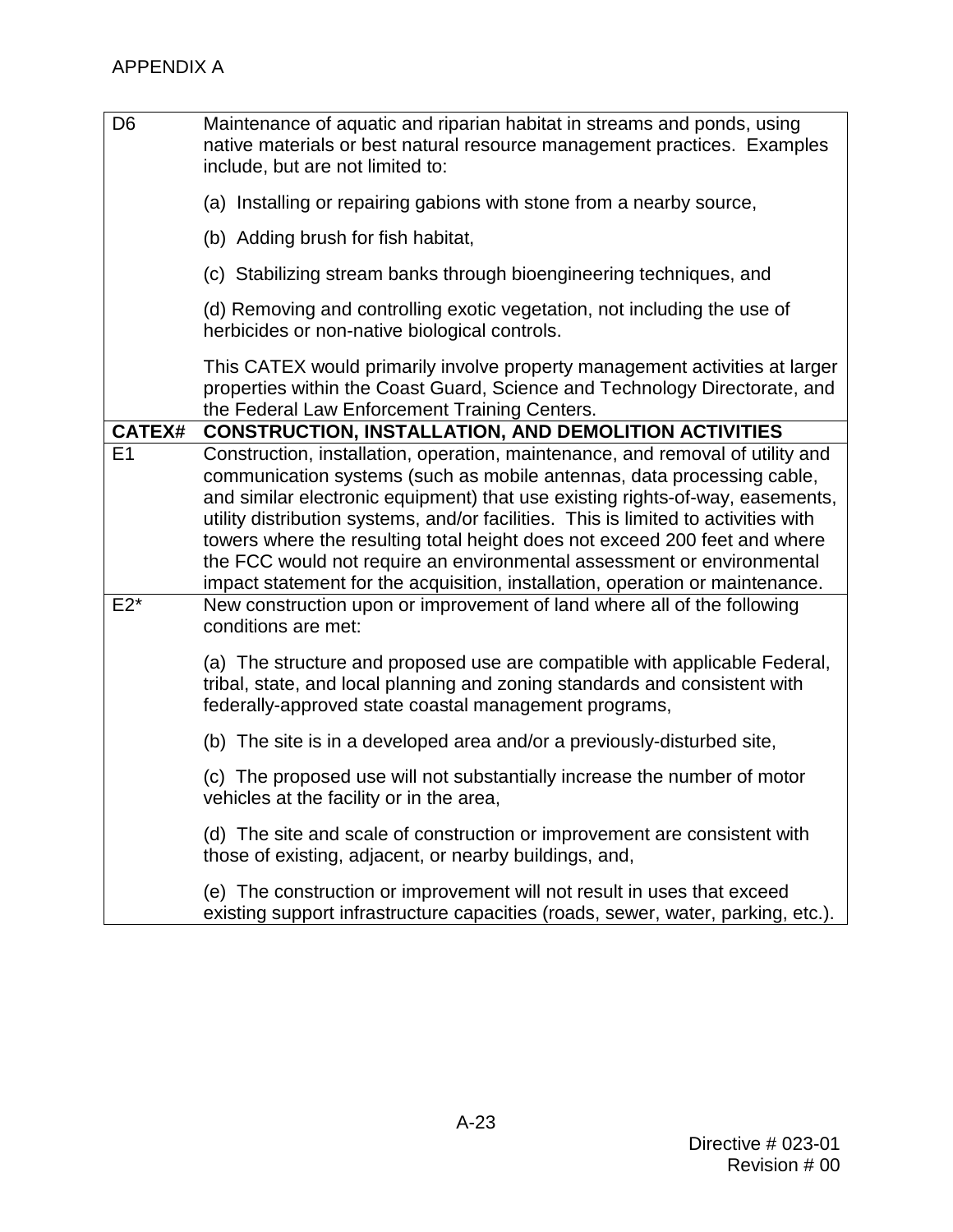| E3*            | Acquisition, installation, operation, and maintenance of equipment, devices,<br>and/or controls necessary to mitigate effects of the Department's missions<br>on health and the environment, including the execution of appropriate real<br>estate agreements. Examples include but are not limited to:                                                                                                                                                                                         |
|----------------|-------------------------------------------------------------------------------------------------------------------------------------------------------------------------------------------------------------------------------------------------------------------------------------------------------------------------------------------------------------------------------------------------------------------------------------------------------------------------------------------------|
|                | (a) Pollution prevention and pollution control equipment required to meet<br>applicable Federal, tribal, state, or local requirements,                                                                                                                                                                                                                                                                                                                                                          |
|                | (b) Noise abatement measures, including construction of noise barriers,<br>installation of noise control materials, or planting native trees and/or native<br>vegetation for use as a noise abatement measure, and,                                                                                                                                                                                                                                                                             |
|                | (c) Devices to protect human or animal life, such as raptor electrocution<br>prevention devices, fencing to restrict wildlife movement on to airfields,<br>fencing and grating to prevent accidental entry to hazardous or restricted<br>areas, and rescue beacons to protect human life.                                                                                                                                                                                                       |
| $E4*$          | Removal or demolition, along with subsequent disposal of debris to<br>permitted or authorized off-site locations, of non-historic buildings,<br>structures, other improvements, and/or equipment in compliance with<br>applicable environmental and safety requirements.                                                                                                                                                                                                                        |
| E <sub>5</sub> | Natural resource management activities on Department-managed property<br>to aid in the maintenance or restoration of native flora and fauna, including<br>site preparation, landscaping, and control of non-indigenous species. This<br>CATEX would encompass property management activities primarily at<br>properties within the U.S. Coast Guard, Science and Technology<br>Directorate, and the Federal Law Enforcement Training Centers.                                                   |
| E <sub>6</sub> | Reconstruction of roads on Departmental facilities, where runoff, erosion,<br>and sedimentation issues are mitigated through implementation of best<br>management practices. This CATEX would encompass property<br>management activities primarily at properties within the U.S. Coast Guard,<br>Science and Technology Directorate, and the Federal Law Enforcement<br><b>Training Centers.</b>                                                                                               |
| E7             | Construction of physical fitness and training trails for non-motorized use on<br>Department facilities in areas that are not environmentally sensitive, where<br>run-off, erosion, and sedimentation are mitigated through implementation of<br>best management practices. This CATEX would encompass property<br>management activities primarily at properties within the U.S. Coast Guard,<br>Science and Technology Directorate, and the Federal Law Enforcement<br><b>Training Centers.</b> |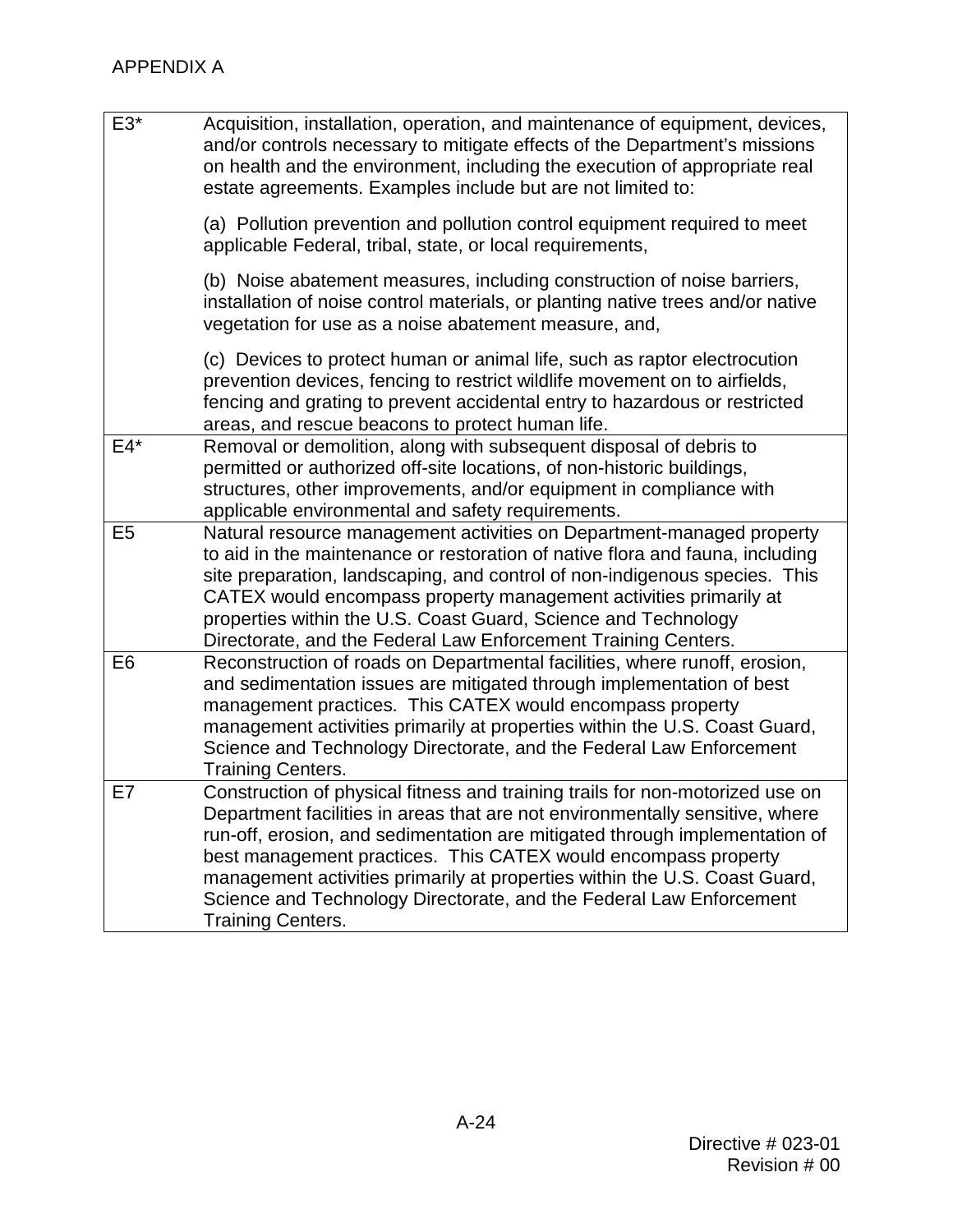| E8*            | Construction of aquatic and riparian habitat in streams and ponds on<br>Department-managed land, using native materials or best natural resource<br>management practices. Examples include, but are not limited to:                                                                                                                                                               |
|----------------|-----------------------------------------------------------------------------------------------------------------------------------------------------------------------------------------------------------------------------------------------------------------------------------------------------------------------------------------------------------------------------------|
|                | (a) Installing or repairing gabions with stone from a nearby source,                                                                                                                                                                                                                                                                                                              |
|                | (b) Adding brush for fish habitat,                                                                                                                                                                                                                                                                                                                                                |
|                | (c) Stabilizing stream banks through bioengineering techniques, and,                                                                                                                                                                                                                                                                                                              |
|                | (d) Removing and controlling exotic vegetation, not including the use of<br>herbicides or non-native biological controls.                                                                                                                                                                                                                                                         |
|                | This CATEX would encompass property management activities primarily at<br>properties within the U.S. Coast Guard, Science and Technology<br>Directorate, and the Federal Law Enforcement Training Centers.                                                                                                                                                                        |
| <b>CATEX#</b>  | HAZARDOUS/RADIOACTIVE MATERIALS MANAGEMENT AND<br><b>OPERATIONS</b>                                                                                                                                                                                                                                                                                                               |
| F1             | Routine procurement, transportation, distribution, use, and storage of<br>hazardous materials that comply with all applicable requirements, such as<br>Occupational Safety and Health Act (OSHA) and National Fire Protection<br>Association (NFPA).                                                                                                                              |
| F <sub>2</sub> | Reuse, recycling, and disposal of solid, medical, radiological, and hazardous<br>waste generated incidental to Department activities that comply with<br>applicable requirements such as Resource Conservation and Recovery Act<br>(RCRA), Occupational Safety and Health Act (OSHA), and state hazardous<br>waste management practices. Examples include but are not limited to: |
|                | (a) Appropriate treatment and disposal of medical waste conducted in<br>accordance with all federal, state, local and tribal laws and regulations,                                                                                                                                                                                                                                |
|                | (b) Temporary storage and disposal solid waste, conducted in accordance<br>with all federal, state, local and tribal laws and regulations,                                                                                                                                                                                                                                        |
|                | (c) Disposal of radiological waste through manufacturer return and recycling<br>programs, and                                                                                                                                                                                                                                                                                     |
|                | (c) Hazardous waste minimization activities.                                                                                                                                                                                                                                                                                                                                      |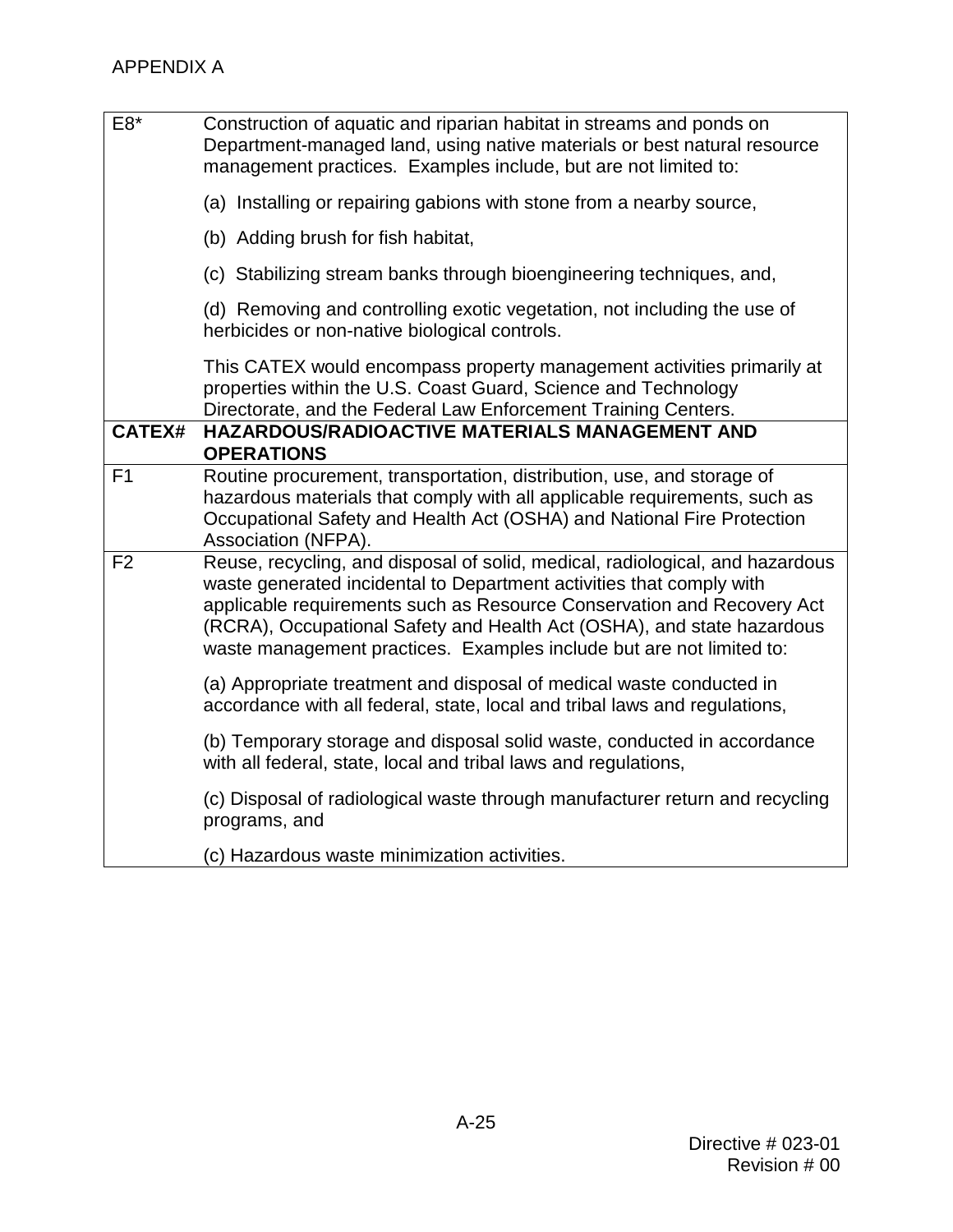| F <sub>3</sub> |             | Use (that may include the processes of installation, maintenance, non-<br>destructive testing, and calibration), transport, and storage of hand-held,<br>mobile or stationary instruments, containing sealed radiological and<br>radioactive materials, to screen for or detect dangerous or illegal individuals<br>or materials in compliance with commercial manufacturers specifications, as<br>well as applicable Federal requirements to protect the human environment.<br>Examples of such instruments include but are not limited to:                            |
|----------------|-------------|-------------------------------------------------------------------------------------------------------------------------------------------------------------------------------------------------------------------------------------------------------------------------------------------------------------------------------------------------------------------------------------------------------------------------------------------------------------------------------------------------------------------------------------------------------------------------|
|                |             | (a) Gauging devices, tracers, and other analytical instruments,                                                                                                                                                                                                                                                                                                                                                                                                                                                                                                         |
|                |             | (b) Instruments used in industrial radiography,                                                                                                                                                                                                                                                                                                                                                                                                                                                                                                                         |
|                |             | (c) Systems used in medical and veterinary practices; and                                                                                                                                                                                                                                                                                                                                                                                                                                                                                                               |
|                | facilities. | (d) Nuclear Regulatory Commission (NRC) approved, sealed, small source<br>radiation devices for scanning vehicles and packages where radiation<br>exposure to employees or the public does not exceed 0.1 rem per year and<br>where systems are maintained within the NRC license parameters at existing                                                                                                                                                                                                                                                                |
| <b>CATEX#</b>  |             | <b>TRAINING AND EXERCISES</b>                                                                                                                                                                                                                                                                                                                                                                                                                                                                                                                                           |
| G <sub>1</sub> |             | Training of homeland security personnel, including international, tribal, state,<br>and local agency representatives using existing facilities where the training<br>occurs in accordance with applicable permits and other requirements for the<br>protection of the environment. This exclusion does not apply to training that<br>involves the use of live chemical, biological, or radiological agents except<br>when conducted at a location designed and constructed to contain the<br>materials used for that training. Examples include but are not limited to: |
|                | (a)         | Administrative or classroom training,                                                                                                                                                                                                                                                                                                                                                                                                                                                                                                                                   |
|                | (b)         | Tactical training, including but not limited to training in explosives and<br>incendiary devices, arson investigation and firefighting, and emergency<br>preparedness and response,                                                                                                                                                                                                                                                                                                                                                                                     |
|                | (c)         | Vehicle and small boat operation training,                                                                                                                                                                                                                                                                                                                                                                                                                                                                                                                              |
|                | (d)         | Small arms and less-than-lethal weapons training,                                                                                                                                                                                                                                                                                                                                                                                                                                                                                                                       |
|                | (e)         | Security specialties and terrorist response training,                                                                                                                                                                                                                                                                                                                                                                                                                                                                                                                   |
|                | (f)         | Crowd control training, including gas range training,                                                                                                                                                                                                                                                                                                                                                                                                                                                                                                                   |
|                | (g)         | Enforcement response, self-defense, and interdiction techniques<br>training, and                                                                                                                                                                                                                                                                                                                                                                                                                                                                                        |
|                | (h)         | Techniques for use in fingerprinting and drug analysis.                                                                                                                                                                                                                                                                                                                                                                                                                                                                                                                 |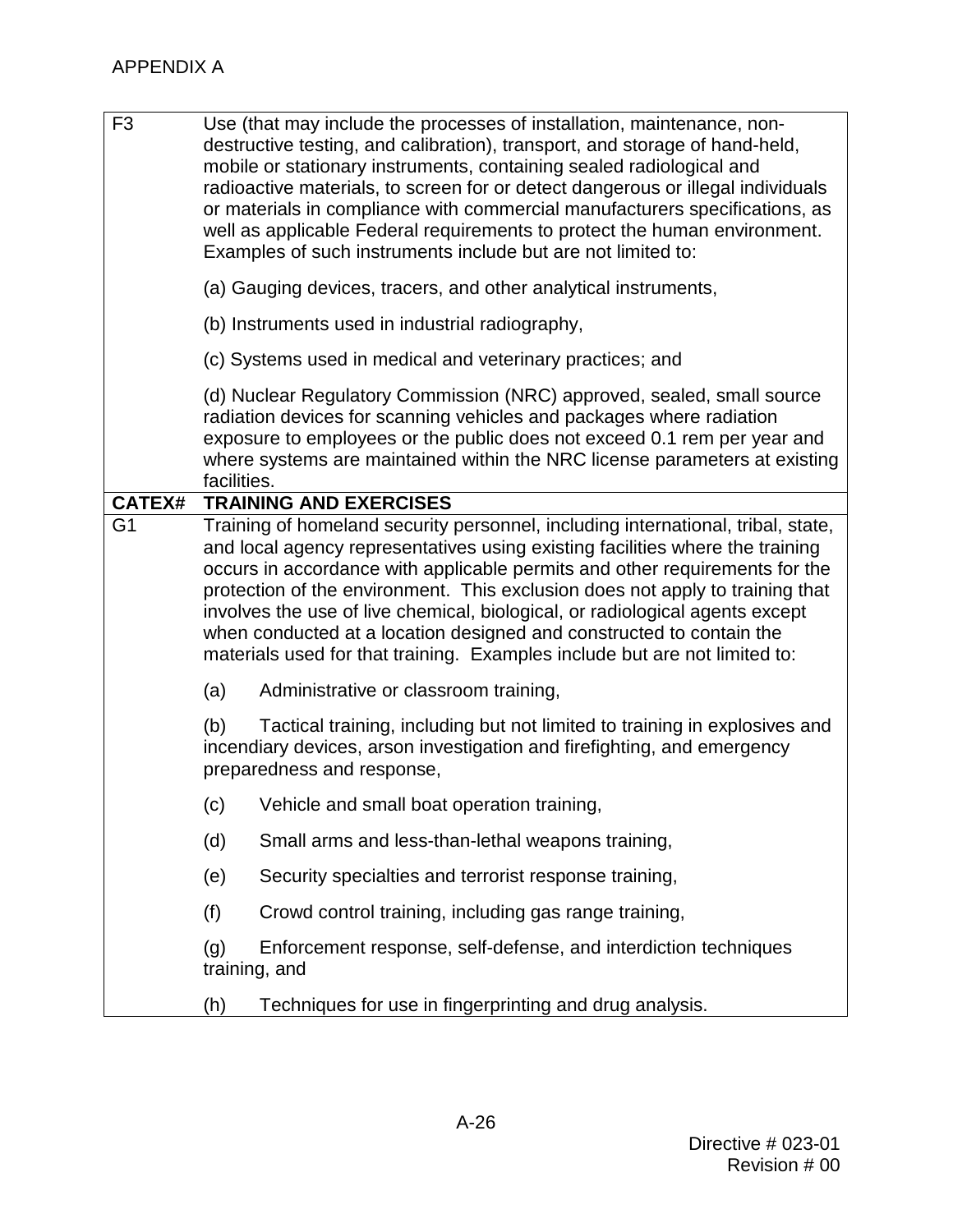| G <sub>2</sub> | Projects, grants, cooperative agreements, contracts, or activities to design,<br>develop, and conduct national, state, local, or international exercises to test<br>the readiness of the nation to prevent or respond to a terrorist attack or a<br>natural or manmade disaster and where conducted in accordance with<br>existing facility or land use designations. This exclusion does not apply to<br>exercises that involve the use of chemical, biological, radiological, nuclear,<br>or explosive agents/devices (other than small devices such as practice |  |  |
|----------------|--------------------------------------------------------------------------------------------------------------------------------------------------------------------------------------------------------------------------------------------------------------------------------------------------------------------------------------------------------------------------------------------------------------------------------------------------------------------------------------------------------------------------------------------------------------------|--|--|
|                | grenades/flash bang devices used to simulate an attack during exercise<br>play).                                                                                                                                                                                                                                                                                                                                                                                                                                                                                   |  |  |
| <b>CATEX#</b>  | UNIQUE CATEGORICAL EXCLUSIONS FOR THE TRANSPORTATION<br><b>SECURITY ADMINISTRATION</b>                                                                                                                                                                                                                                                                                                                                                                                                                                                                             |  |  |
| H1             | Approval or disapproval of security plans required under legislative or<br>regulatory mandates unless such plans would have a significant effect on the<br>environment.                                                                                                                                                                                                                                                                                                                                                                                            |  |  |
| H <sub>2</sub> | Issuance or revocation of certificates or other approvals, including but not<br>limited to:                                                                                                                                                                                                                                                                                                                                                                                                                                                                        |  |  |
|                | (a)<br>Airmen certificates,                                                                                                                                                                                                                                                                                                                                                                                                                                                                                                                                        |  |  |
|                | (b)<br>Security procedures at general aviation airports, and                                                                                                                                                                                                                                                                                                                                                                                                                                                                                                       |  |  |
|                | (c)<br>Airport security plans.                                                                                                                                                                                                                                                                                                                                                                                                                                                                                                                                     |  |  |
| <b>CATEX#</b>  | UNIQUE CATEGORICAL EXCLUSION FOR THE U.S. VISIT PROGRAM                                                                                                                                                                                                                                                                                                                                                                                                                                                                                                            |  |  |
| $11*$          | A portable or relocatable facility or structure used to collect traveler data at                                                                                                                                                                                                                                                                                                                                                                                                                                                                                   |  |  |
|                | or adjacent to an existing port of entry where the placement or use of the                                                                                                                                                                                                                                                                                                                                                                                                                                                                                         |  |  |
|                | facility does not significantly disturb land, air, or water resources and does                                                                                                                                                                                                                                                                                                                                                                                                                                                                                     |  |  |
|                | not individually or cumulatively have a significant environmental effect. The                                                                                                                                                                                                                                                                                                                                                                                                                                                                                      |  |  |
|                | building footprint of the facility must be less than 5,000 square feet and the                                                                                                                                                                                                                                                                                                                                                                                                                                                                                     |  |  |
| <b>CATEX#</b>  | facility or structure must not foreclose future land use alternatives.<br>UNIQUE CATEGORICAL EXCLUSIONS FOR THE FEDERAL LAW                                                                                                                                                                                                                                                                                                                                                                                                                                        |  |  |
|                | <b>ENFORCEMENT TRAINING CENTER</b>                                                                                                                                                                                                                                                                                                                                                                                                                                                                                                                                 |  |  |
| $J1^*$         | Prescribed burning, wildlife habitat improvement thinning, and brush removal                                                                                                                                                                                                                                                                                                                                                                                                                                                                                       |  |  |
|                | for southern yellow pine at the FLETC facility in Glynco, Georgia. No more                                                                                                                                                                                                                                                                                                                                                                                                                                                                                         |  |  |
|                | than 200 acres will be treated in any single year. These activities may                                                                                                                                                                                                                                                                                                                                                                                                                                                                                            |  |  |
|                | include up to 0.5 mile of low-standard, temporary road construction to                                                                                                                                                                                                                                                                                                                                                                                                                                                                                             |  |  |
|                | support these operations.                                                                                                                                                                                                                                                                                                                                                                                                                                                                                                                                          |  |  |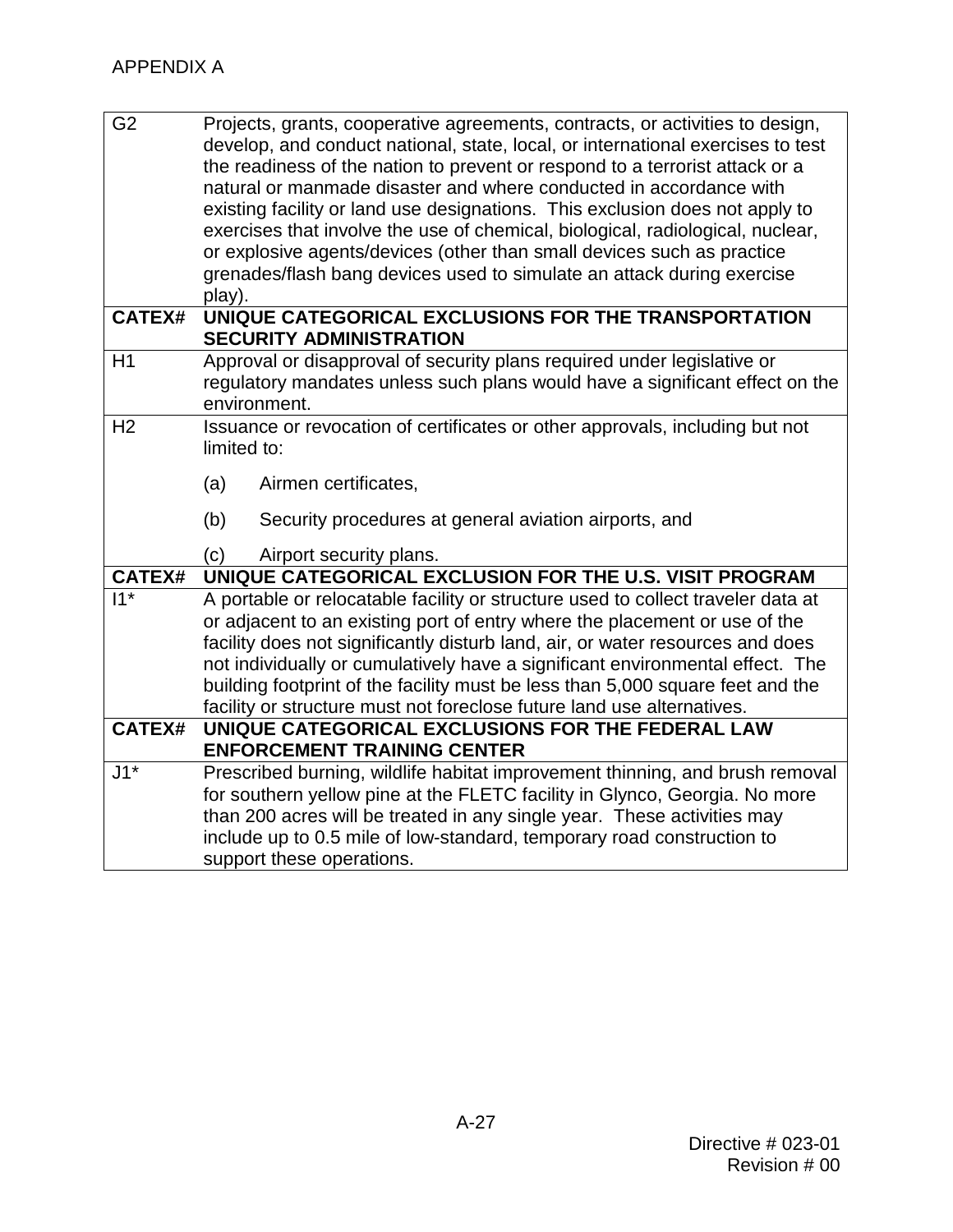| J2             | Harvest of live trees on Federal Law Enforcement Training Center facilities<br>not to exceed 70 acres, requiring no more than 1/2 mile of temporary road<br>construction. Do not use this category for even-aged regeneration harvest or<br>vegetation type conversion. The proposed action may include incidental<br>removal of trees for landings, skid trails, and road clearing. Examples include<br>but are not limited to: |
|----------------|----------------------------------------------------------------------------------------------------------------------------------------------------------------------------------------------------------------------------------------------------------------------------------------------------------------------------------------------------------------------------------------------------------------------------------|
|                | Removal of individual trees for saw logs, specialty products, or fuel<br>(a)<br>wood, and                                                                                                                                                                                                                                                                                                                                        |
|                | (b)<br>Commercial thinning of overstocked stands to achieve the desired<br>stocking level to increase health and vigor.                                                                                                                                                                                                                                                                                                          |
| J3             | Salvage of dead and/or dying trees on Federal Law Enforcement Training<br>Center facilities not to exceed 250 acres, requiring no more than 1/2 mile of<br>temporary road construction. The proposed action may include incidental<br>removal of live or dead trees for landings, skid trails, and road clearing.<br>Examples include but are not limited to:                                                                    |
|                | Harvest of a portion of a stand damaged by a wind or ice event and<br>(a)<br>construction of a short temporary road to access the damaged trees,                                                                                                                                                                                                                                                                                 |
|                | (b)<br>Harvest of fire damaged trees, and                                                                                                                                                                                                                                                                                                                                                                                        |
|                | Harvest of insect or disease damaged trees.<br>(c)                                                                                                                                                                                                                                                                                                                                                                               |
| <b>CATEX#</b>  | UNIQUE CATEGORICAL EXCLUSIONS FOR CUSTOMS AND BORDER<br><b>PROTECTION</b>                                                                                                                                                                                                                                                                                                                                                        |
| K <sub>1</sub> | Road dragging of existing roads and trails established by Federal, tribal,<br>state, or local governments to maintain a clearly delineated right-of-way, to<br>provide evidence of foot traffic and that will not expand the width, length, or<br>footprint of the road or trail.                                                                                                                                                |
| K <sub>2</sub> | Repair and maintenance of existing border fences that do not involve<br>expansion in width or length of the project, and will not encroach on adjacent<br>habitat.                                                                                                                                                                                                                                                               |
| <b>CATEX#</b>  | UNIQUE CATEGORICAL EXCLUSIONS FOR U.S. COAST GUARD                                                                                                                                                                                                                                                                                                                                                                               |
|                | (Section added to Appendix A on 10/3/2011)                                                                                                                                                                                                                                                                                                                                                                                       |
| L1             | Personnel and other administrative actions associated with consolidations,<br>reorganizations, or reductions in force resulting from identified inefficiencies,<br>reduced personnel or funding levels, skill imbalances, or other similar<br>causes. (Checklist and CED required.)                                                                                                                                              |
| L2             | Routine procurement activities and actions for goods and services, including<br>office supplies, equipment, mobile assets, and utility services for routine<br>administration, operation, and maintenance.                                                                                                                                                                                                                       |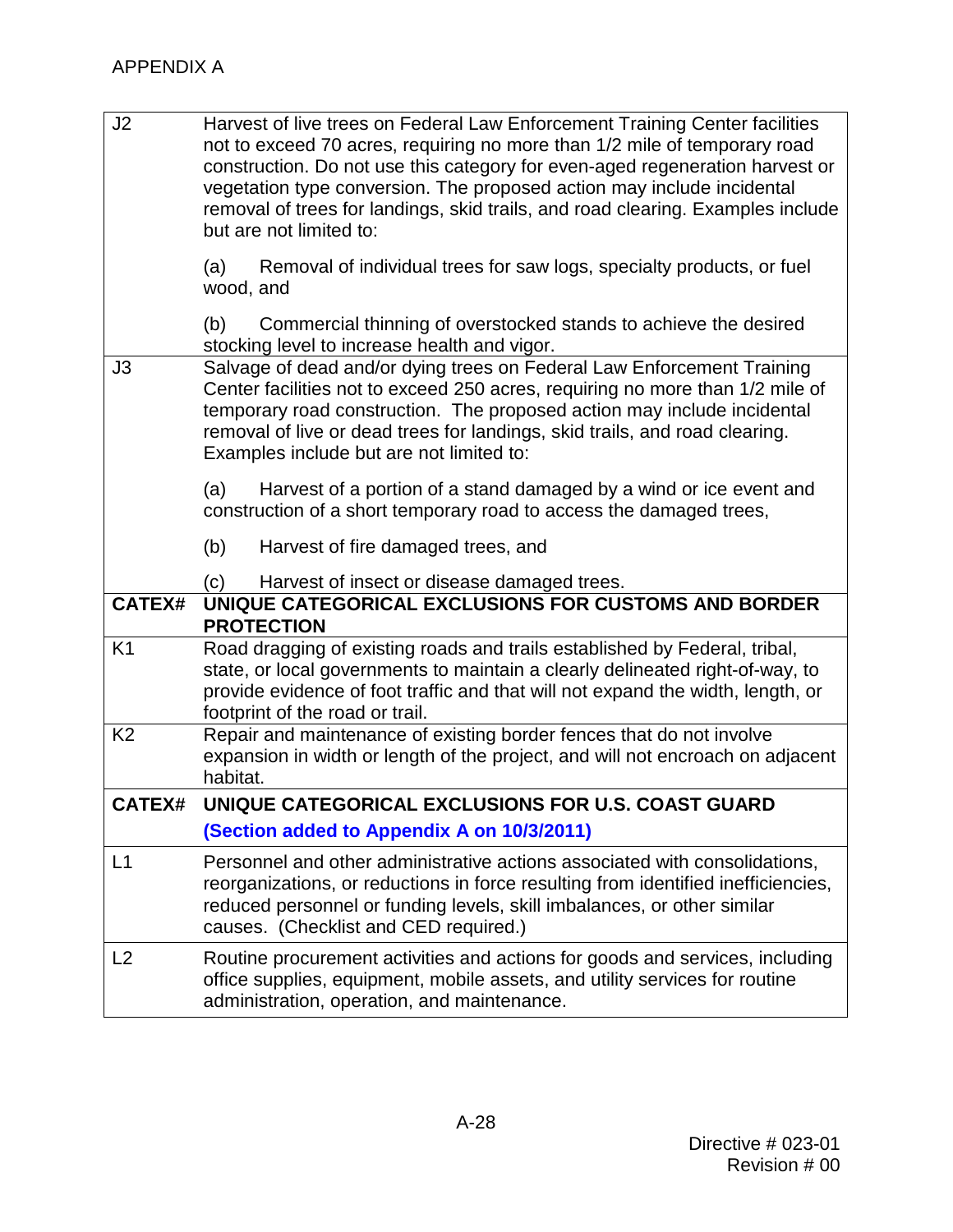| L3             | Routine personnel, fiscal, and administrative activities, actions, procedures,<br>and policies which clearly do not have any environmental impacts, such as<br>military and civilian personnel recruiting, processing, paying, and record<br>keeping.                                                                                                                                                    |
|----------------|----------------------------------------------------------------------------------------------------------------------------------------------------------------------------------------------------------------------------------------------------------------------------------------------------------------------------------------------------------------------------------------------------------|
| L4             | Review of documents, such as studies, reports, and analyses, prepared for<br>legislative proposals that did not originate in DHS and that relate to matters<br>that are not the primary responsibility of the USCG.                                                                                                                                                                                      |
| L <sub>5</sub> | Preparation of guidance documents that implement, without substantive<br>change, the applicable Commandant Instruction or other Federal agency<br>regulations, procedures, manuals, and other guidance documents.                                                                                                                                                                                        |
| L <sub>6</sub> | Approval of recreational activities or events (such as a Coast Guard unit<br>picnic) at a location developed or created for that type of activity.                                                                                                                                                                                                                                                       |
| L7             | The initial lease of, or grant of, an easement interest in, Coast Guard-<br>controlled real property to a non-Federal party or the amendment, renewal,<br>or termination of such lease or easement interest where the reasonably<br>foreseeable real property use will not change significantly and is similar to<br>existing uses. (Checklist and CED required.)                                        |
| L <sub>8</sub> | The grant of a license to a non-Federal party to perform specified acts upon<br>Coast Guard-controlled real property or the amendment, renewal, or<br>termination of such license where the proposed real property use is similar to<br>existing uses. (Checklist and CED required.)                                                                                                                     |
| L <sub>9</sub> | Allowing another Federal agency to use Coast Guard-controlled real<br>property under a permit, use agreement, or similar arrangement or the<br>amendment, renewal, or termination of such permit or agreement where the<br>real property use is similar to existing uses. (Checklist and CED required.)                                                                                                  |
| L10            | The lease of a Coast Guard controlled historic lighthouse property to a non-<br>Federal party as outlined in the Programmatic Memorandum of Agreement<br>between the Coast Guard, Advisory Council on Historic Preservation, and<br>the National Conference of State Historic Preservation Officers. (Checklist<br>and CED required.)                                                                    |
| L11            | Acquisition of real property (including fee simple estates, leaseholds, and<br>easements) improved or unimproved, and related personal property from a<br>non-Federal party by purchase, lease, donation, or exchange where the<br>proposed real property use is similar to existing uses for the foreseeable<br>future (acquisition through condemnation not covered). (Checklist and CED<br>required.) |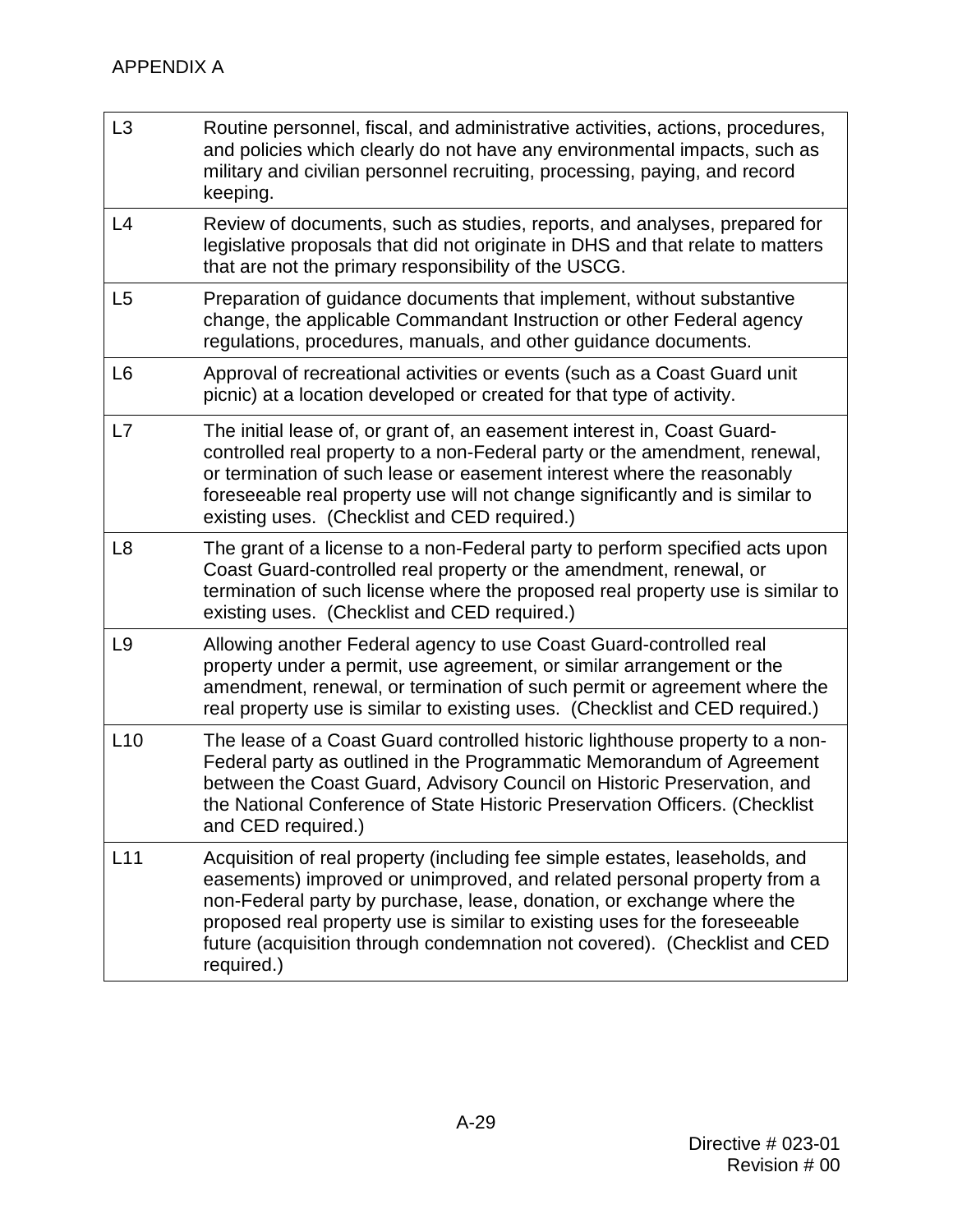| L12             | Acquisition of real property and related personal property through transfer of<br>administrative control from another Department of Homeland Security<br>component or another Federal agency to the Coast Guard where title to the<br>property remains with the United States including transfers made pursuant to<br>the defense Base Closure and Realignment Act of 1990, Pub. L. 101-510, as<br>amended, (10 U.S.C. 2687 note) and where the proposed Coast Guard real<br>property uses is similar to existing uses. (Checklist and CED required.)            |
|-----------------|------------------------------------------------------------------------------------------------------------------------------------------------------------------------------------------------------------------------------------------------------------------------------------------------------------------------------------------------------------------------------------------------------------------------------------------------------------------------------------------------------------------------------------------------------------------|
| L13             | Coast Guard use of real property under the administrative control of another<br>DHS component or another Federal agency through a permit, use<br>agreement, or similar arrangement where the proposed real property use is<br>similar to existing uses. (Checklist and CED required.)                                                                                                                                                                                                                                                                            |
| L14             | Coast Guard new construction upon, or improvement of, land where all of<br>the following conditions are met (Checklist and CED required.):                                                                                                                                                                                                                                                                                                                                                                                                                       |
|                 | The structure and proposed use are substantially in compliance with<br>$\bullet$<br>prevailing local planning and zoning standards.                                                                                                                                                                                                                                                                                                                                                                                                                              |
|                 | The site is on heavily developed property and/or located on a<br>$\bullet$<br>previously disturbed site in a developed area.                                                                                                                                                                                                                                                                                                                                                                                                                                     |
|                 | The proposed use will not substantially increase the number of motor<br>vehicles at the facility.                                                                                                                                                                                                                                                                                                                                                                                                                                                                |
|                 | The site and scale of construction are consistent with those of<br>existing, adjacent, or nearby buildings.                                                                                                                                                                                                                                                                                                                                                                                                                                                      |
| L15             | Real property inspections for compliance with deed or easement restrictions.                                                                                                                                                                                                                                                                                                                                                                                                                                                                                     |
| L16             | Transfer of administrative control over real property from the Coast Guard to<br>another Department of Homeland Security component or another Federal<br>agency (title to the property remains with the United States) that results in no<br>immediate change in use of the property. (Checklist and CED required.)                                                                                                                                                                                                                                              |
| L17             | Determination by the Coast Guard that real property is excess to its needs,<br>pursuant to the Federal Property and Administrative Services Act of 1949<br>(40 U.S.C. 471 et seq.), and the subsequent reporting of such determination<br>to the Administrator of the General Services Administration or the<br>subsequent filing of a notice of intent to relinguish lands withdrawn or<br>reserved from the public domain with the Bureau of Land Management,<br>Department of Interior, in accordance with 43 CFR part 2370. (Checklist and<br>CED required.) |
| L <sub>18</sub> | Congressionally mandated conveyance of Coast Guard controlled real<br>property to another Federal agency or non-Federal entity. (Checklist and<br>CED required.)                                                                                                                                                                                                                                                                                                                                                                                                 |
| L <sub>19</sub> | Relocation of Coast Guard personnel into existing Federally owned or leased<br>space where use does not change substantially and any attendant<br>modifications to the facility would be minor.                                                                                                                                                                                                                                                                                                                                                                  |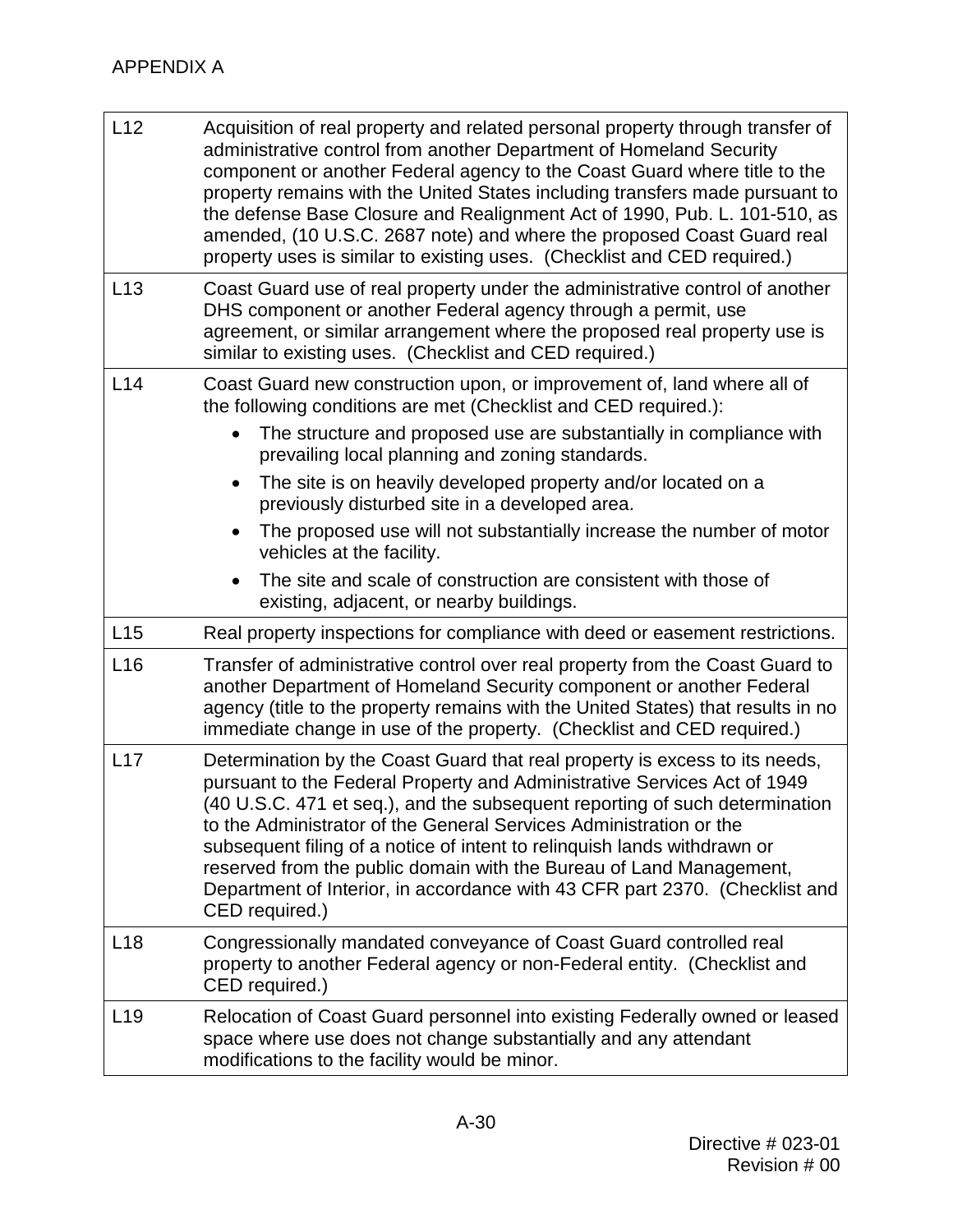| L20             | Decisions to temporarily or permanently decommission, disestablish, or<br>close Coast Guard shore facilities including any follow-on connected<br>protection and maintenance needed to maintain the property until it is no<br>longer under Coast Guard control. (Checklist and CED required.)                                                                                                                                                                                            |
|-----------------|-------------------------------------------------------------------------------------------------------------------------------------------------------------------------------------------------------------------------------------------------------------------------------------------------------------------------------------------------------------------------------------------------------------------------------------------------------------------------------------------|
| L21             | Demolition of buildings, structures, or fixtures and disposal of subsequent<br>building, structure, or fixture waste materials. (Checklist and CED required.)                                                                                                                                                                                                                                                                                                                             |
| L22             | Determination by the Coast Guard that Coast Guard controlled personal<br>property, including vessels and aircraft, is "excess property", as that term is<br>defined in the Federal Property and Administrative Services Act of 1949 (40<br>U.S.C. 472(e)), and any subsequent transfer of such property to another<br>Federal agency's administrative control or conveyance of the United States'<br>title in such property to a non-Federal entity. (Checklist and CED required.)        |
| L23             | Decisions to decommission equipment or temporarily discontinue use of<br>facilities or equipment. This does not preclude the need to review<br>decommissioning under section 106 of the National Historic Preservation<br>Act. (Checklist and CED required for vessels and aircraft.)                                                                                                                                                                                                     |
| L24             | Minor renovations and additions to buildings, roads, airfields, grounds,<br>equipment, and other facilities that do not result in a change in functional use<br>of the real property (e.g. realigning interior spaces of an existing building,<br>extending an existing roadway in a developed area a short distance,<br>installing a small antenna on an already existing antenna tower, adding a<br>small storage shed to an existing building, etc.). (Checklist and CED<br>required.) |
| L25             | Installation of devices to protect human or animal life, such as raptor<br>electrocution prevention devices, fencing to restrict wildlife movement on to<br>airfields, and fencing and grating to prevent accidental entry to hazardous<br>areas. (Checklist and CED required.)                                                                                                                                                                                                           |
| L26             | Maintenance dredging and debris disposal where no new depths are<br>required, applicable permits are secured, and disposal will be at an existing<br>approved disposal site. (Checklist and CED required.)                                                                                                                                                                                                                                                                                |
| L27             | Routine repair, renovation, and maintenance actions on aircraft and vessels.                                                                                                                                                                                                                                                                                                                                                                                                              |
| L <sub>28</sub> | Routine repair and maintenance of buildings, roads, airfields, grounds,<br>equipment, and other facilities which do not result in a change in functional<br>use, or an impact on a historically significant element or setting.                                                                                                                                                                                                                                                           |
| L <sub>29</sub> | Routine repair and maintenance to waterfront facilities, including mooring<br>piles, fixed floating piers, existing piers, and unburied power cables.                                                                                                                                                                                                                                                                                                                                     |
| L30             | Minor renovations and additions to waterfront facilities, including mooring<br>piles, fixed floating piers, existing piers, and unburied power cables, which<br>do not require special, site-specific regulatory permits. (Checklist and CED<br>required.)                                                                                                                                                                                                                                |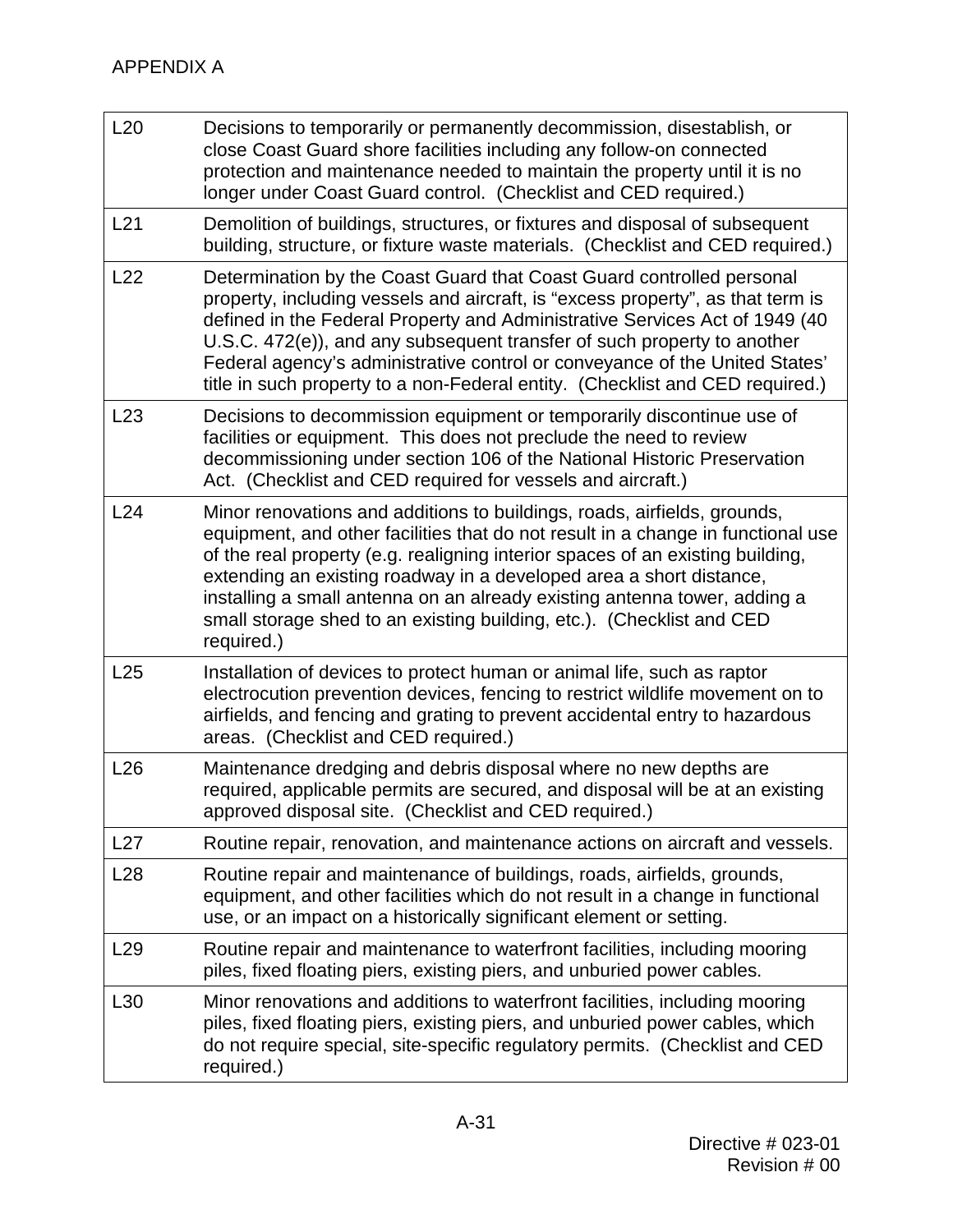| L31             | Routine grounds maintenance and activities at units and facilities. Examples<br>include localized pest management actions and actions to maintain improved<br>grounds (such as landscaping, lawn care and minor erosion control<br>measures) that are conducted in accordance with applicable Federal, state,<br>and local directives.                                                                                                                                                                                                                                                                                                                                                                                       |
|-----------------|------------------------------------------------------------------------------------------------------------------------------------------------------------------------------------------------------------------------------------------------------------------------------------------------------------------------------------------------------------------------------------------------------------------------------------------------------------------------------------------------------------------------------------------------------------------------------------------------------------------------------------------------------------------------------------------------------------------------------|
| L32             | Defense preparedness training and exercises conducted on Coast Guard<br>controlled property that do not involve undeveloped property or increased<br>noise levels over adjacent property and that involve a limited number of<br>personnel, such as exercises involving primarily electronic simulation or<br>command post personnel. (Checklist and CED required.)                                                                                                                                                                                                                                                                                                                                                          |
| L33             | Defense preparedness training and exercises conducted on other than<br>USCG property, where the lead agency or department is not USCG or DHS<br>and the lead agency or department has completed its NEPA analysis and<br>documentation requirements.                                                                                                                                                                                                                                                                                                                                                                                                                                                                         |
| L34             | Simulated exercises, including tactical and logistical exercises that involve<br>small numbers of personnel.                                                                                                                                                                                                                                                                                                                                                                                                                                                                                                                                                                                                                 |
| L35             | Training of an administrative or classroom nature.                                                                                                                                                                                                                                                                                                                                                                                                                                                                                                                                                                                                                                                                           |
| L36             | Realignment or initial homeporting of mobile assets, including vessels and<br>aircraft, to existing operational facilities that have the capacity to<br>accommodate such assets or where supporting infrastructure changes will<br>be minor in nature to perform as new homeports or for repair and overhaul.<br>Note. If the realignment or homeporting would result in more than a one for<br>one replacement of assets at an existing facility, then the checklist required<br>for this CE must specifically address whether such an increase in assets<br>could trigger the potential for significant impacts to protected species or<br>habitats before use of the CE can be approved. (Checklist and CED<br>required.) |
| L37             | Operations to carry out maritime safety, maritime law enforcement, search<br>and rescue, domestic ice breaking, and oil or hazardous substance removal<br>programs.                                                                                                                                                                                                                                                                                                                                                                                                                                                                                                                                                          |
| L38             | Actions performed as a part of USCG operations and the Aids to Navigation<br>Program to carry out statutory authority in the area of establishment of<br>floating and minor fixed aids to navigation, except electronic sound signals.                                                                                                                                                                                                                                                                                                                                                                                                                                                                                       |
| L39             | USCG participation in disaster relief efforts under the guidance or leadership<br>of another Federal agency that has taken responsibility for NEPA<br>compliance.                                                                                                                                                                                                                                                                                                                                                                                                                                                                                                                                                            |
| L <sub>40</sub> | Routine movement of personnel and equipment, and the routine movement,<br>handling, and distribution of non-hazardous and hazardous materials and<br>wastes in accordance with applicable regulations.                                                                                                                                                                                                                                                                                                                                                                                                                                                                                                                       |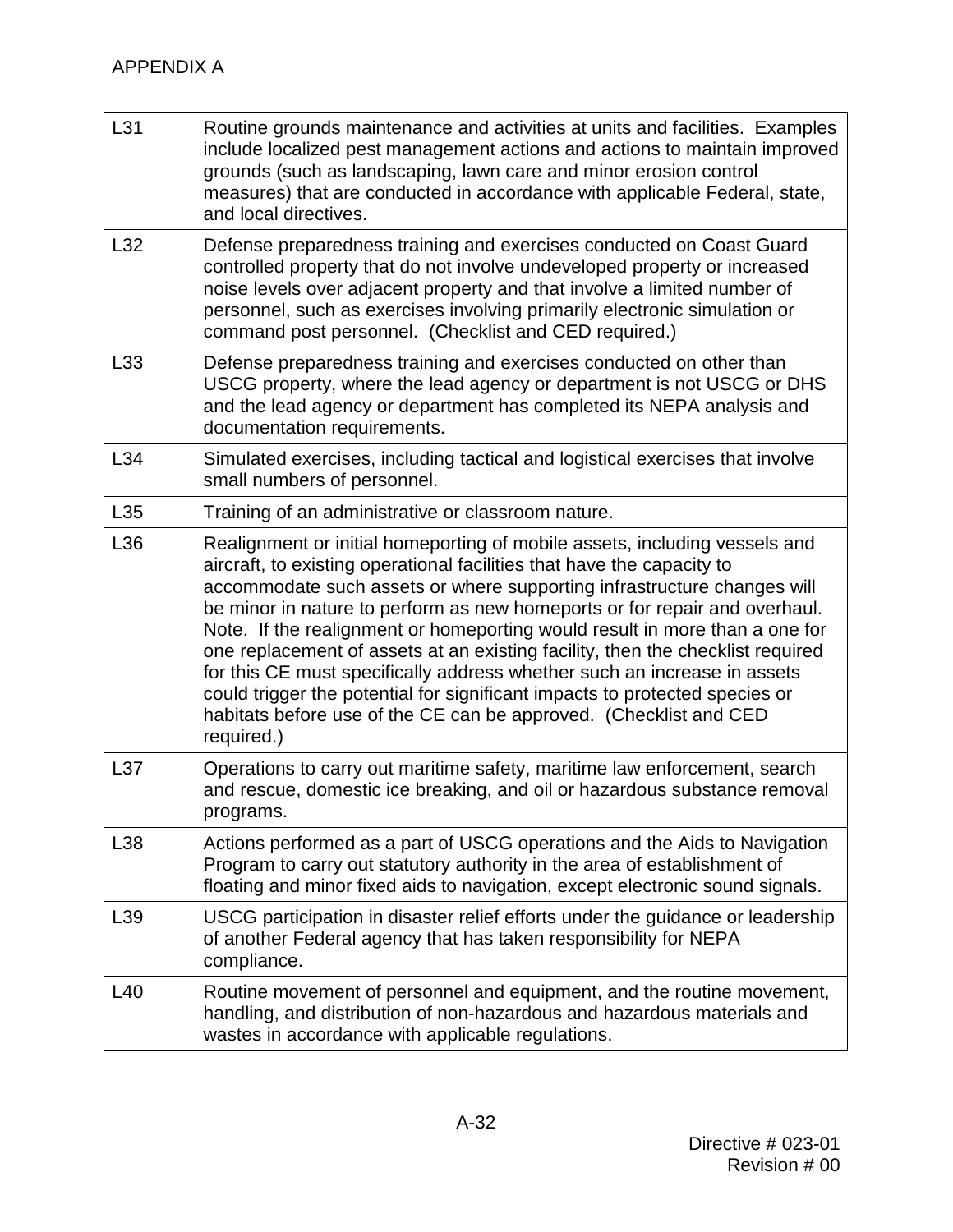| L41 | Contracts for activities conducted at established laboratories and facilities, to<br>include contractor-operated laboratories and facilities, on USCG-owned<br>property where all airborne emissions, waterborne effluents, external<br>radiation levels, outdoor noise, and solid and bulk waste disposal practices<br>are in compliance with existing applicable Federal, state, and local laws and<br>regulations. (Checklist required.)     |
|-----|-------------------------------------------------------------------------------------------------------------------------------------------------------------------------------------------------------------------------------------------------------------------------------------------------------------------------------------------------------------------------------------------------------------------------------------------------|
| L42 | Environmental site characterization studies and environmental monitoring<br>including: Siting, constructing, operating, and dismantling or closing of<br>characterization and monitoring devices. Such activities include but are not<br>limited to the following:                                                                                                                                                                              |
|     | Conducting geological, geophysical, geochemical, and engineering<br>$\bullet$<br>surveys and mapping, including the establishment of survey marks.                                                                                                                                                                                                                                                                                              |
|     | Installing and operating field instruments, such as stream-gauging<br>$\bullet$<br>stations or flow-measuring devices, telemetry systems, geochemical<br>monitoring tools, and geophysical exploration tools.                                                                                                                                                                                                                                   |
|     | Drilling wells for sampling or monitoring of groundwater, well logging,<br>$\bullet$<br>and installation of water-level recording devices in wells.                                                                                                                                                                                                                                                                                             |
|     | Conducting aquifer response testing.<br>٠                                                                                                                                                                                                                                                                                                                                                                                                       |
|     | Installing and operating ambient air monitoring equipment.                                                                                                                                                                                                                                                                                                                                                                                      |
|     | Sampling and characterizing water, soil, rock, or contaminants.                                                                                                                                                                                                                                                                                                                                                                                 |
|     | Sampling and characterizing water effluents, air emissions, or solid<br>waste streams.                                                                                                                                                                                                                                                                                                                                                          |
|     | Sampling flora or fauna.<br>٠                                                                                                                                                                                                                                                                                                                                                                                                                   |
|     | Conducting archeological, historic, and cultural resource identification<br>$\bullet$<br>and evaluation studies in compliance with 36 CFR part 800 and 43<br>CFR part 7.                                                                                                                                                                                                                                                                        |
|     | Gathering data and information and conducting studies that involve no<br>$\bullet$<br>physical change to the environment. Examples include topographic<br>surveys, bird counts, wetland mapping, and other inventories.                                                                                                                                                                                                                         |
| L43 | Natural and cultural resource management and research activities that are in<br>accordance with inter-agency agreements and which are designed to<br>improve or upgrade the USCG's ability to manage those resources.                                                                                                                                                                                                                           |
| L44 | Planning and technical studies which do not contain recommendations for<br>authorization or funding for future construction, but may recommend further<br>study. This includes engineering efforts or environmental studies<br>undertaken to define the elements of a proposal or alternatives sufficiently so<br>that the environmental effects may be assessed and does not exclude<br>consideration of environmental matters in the studies. |
| L45 | Modification or replacement of an existing bridge on essentially the same<br>alignment or location. Excluded are bridges with historic significance or<br>bridges providing access to undeveloped barrier islands and beaches.                                                                                                                                                                                                                  |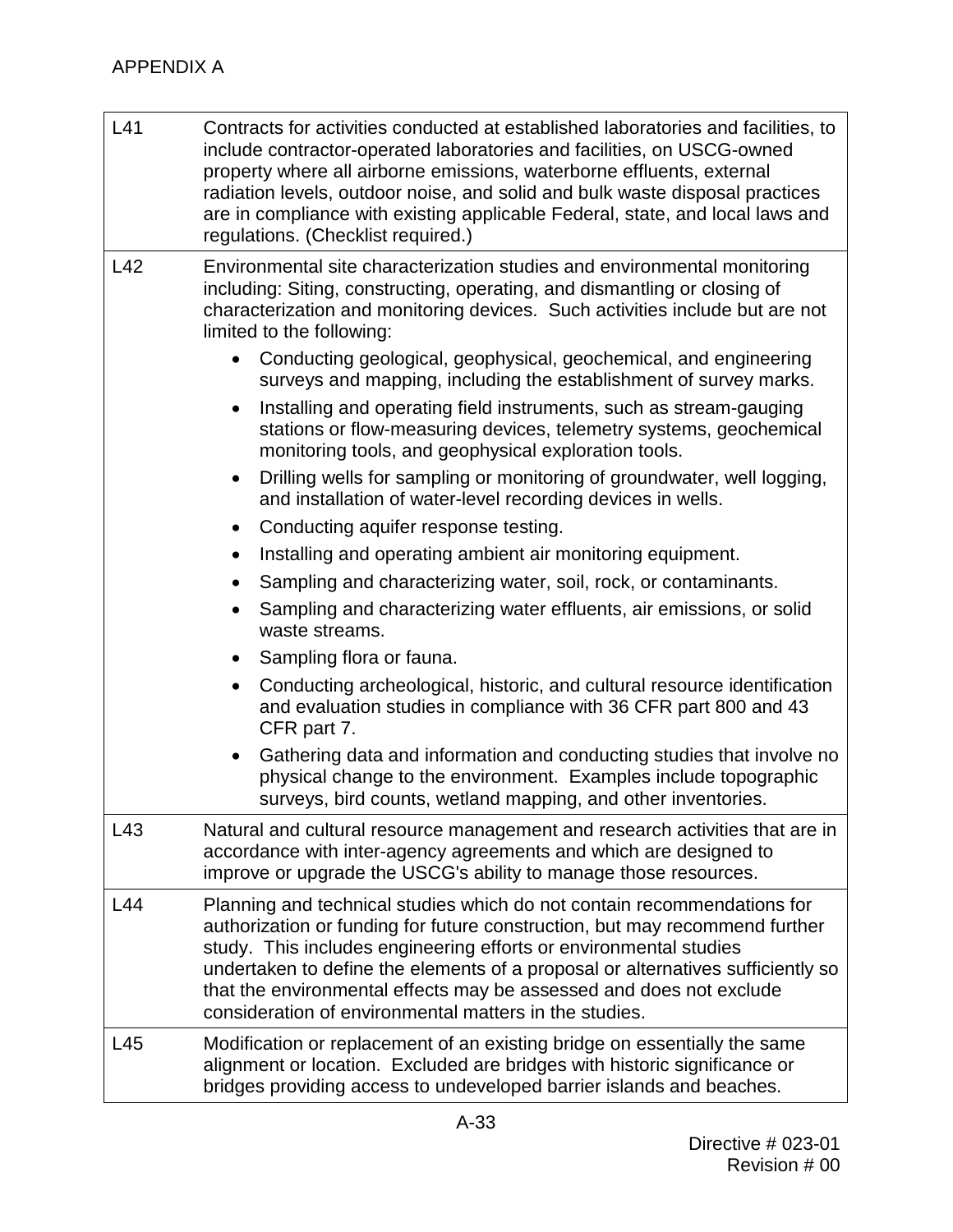| L46             | Construction of pipeline bridges for transporting potable water.                                                                                                                                                                                                                                                                                                                                                                                                                                                                                               |
|-----------------|----------------------------------------------------------------------------------------------------------------------------------------------------------------------------------------------------------------------------------------------------------------------------------------------------------------------------------------------------------------------------------------------------------------------------------------------------------------------------------------------------------------------------------------------------------------|
| L47             | Construction of pedestrian, bicycle, or equestrian bridges and stream<br>gauging cableways used to transport people.                                                                                                                                                                                                                                                                                                                                                                                                                                           |
| L48             | Temporary replacement of a bridge immediately after a natural disaster or a<br>catastrophic failure for reasons of public safety, health, or welfare.                                                                                                                                                                                                                                                                                                                                                                                                          |
| L49             | Promulgation of operating regulations or procedures for drawbridges.                                                                                                                                                                                                                                                                                                                                                                                                                                                                                           |
| L <sub>50</sub> | Identification of advance approval waterways under 33 CFR 115.70.                                                                                                                                                                                                                                                                                                                                                                                                                                                                                              |
| L <sub>51</sub> | Any Bridge Program action which is classified as a CE by another Federal<br>agency acting as lead agency for such an action.                                                                                                                                                                                                                                                                                                                                                                                                                                   |
| L52             | Regulations concerning vessel operation safety standards (e.g., regulations<br>requiring: certain boaters to use approved equipment which is required to be<br>installed such as an ignition cut-off switch, or carried on board, such as<br>personal flotation devices (PFDS), and/or stricter blood alcohol concentration<br>(BAC) standards for recreational boaters, etc.), equipment approval, and/or<br>equipment carriage requirements (e.g. personal flotation devices (PFDs) and<br>visual distress signals (VDS's)).                                 |
| L <sub>53</sub> | Congressionally mandated regulations designed to improve or protect the<br>environment (e.g., regulations implementing the requirements of the Oil<br>Pollution Act of 1990, such as those requiring vessels to have the capability<br>to transmit and receive on radio channels that would allow them to receive<br>critical safety and navigation warnings in U.S. waters, regulations to increase<br>civil penalties against persons responsible for the discharge of oil or<br>hazardous substances into U.S. waters, etc.). (Checklist and CED required.) |
| L <sub>54</sub> | Regulations which are editorial or procedural, such as those updating<br>addresses or establishing application procedures.                                                                                                                                                                                                                                                                                                                                                                                                                                     |
| L <sub>55</sub> | Regulations concerning internal agency functions or organization or<br>personnel administration, such as funding, establishing Captain of the Port<br>boundaries, or delegating authority.                                                                                                                                                                                                                                                                                                                                                                     |
| L <sub>56</sub> | Regulations concerning the training, qualifying, licensing, and disciplining of<br>maritime personnel.                                                                                                                                                                                                                                                                                                                                                                                                                                                         |
| L57             | Regulations concerning manning, documentation, admeasurement,<br>inspection, and equipping of vessels.                                                                                                                                                                                                                                                                                                                                                                                                                                                         |
| L <sub>58</sub> | Regulations concerning equipment approval and carriage requirements.                                                                                                                                                                                                                                                                                                                                                                                                                                                                                           |
| L <sub>59</sub> | Regulations establishing, disestablishing, or changing the size of Special<br>Anchorage Areas or anchorage grounds. (Checklist and CED not required<br>for actions that disestablish or reduce the size of the Area or grounds).                                                                                                                                                                                                                                                                                                                               |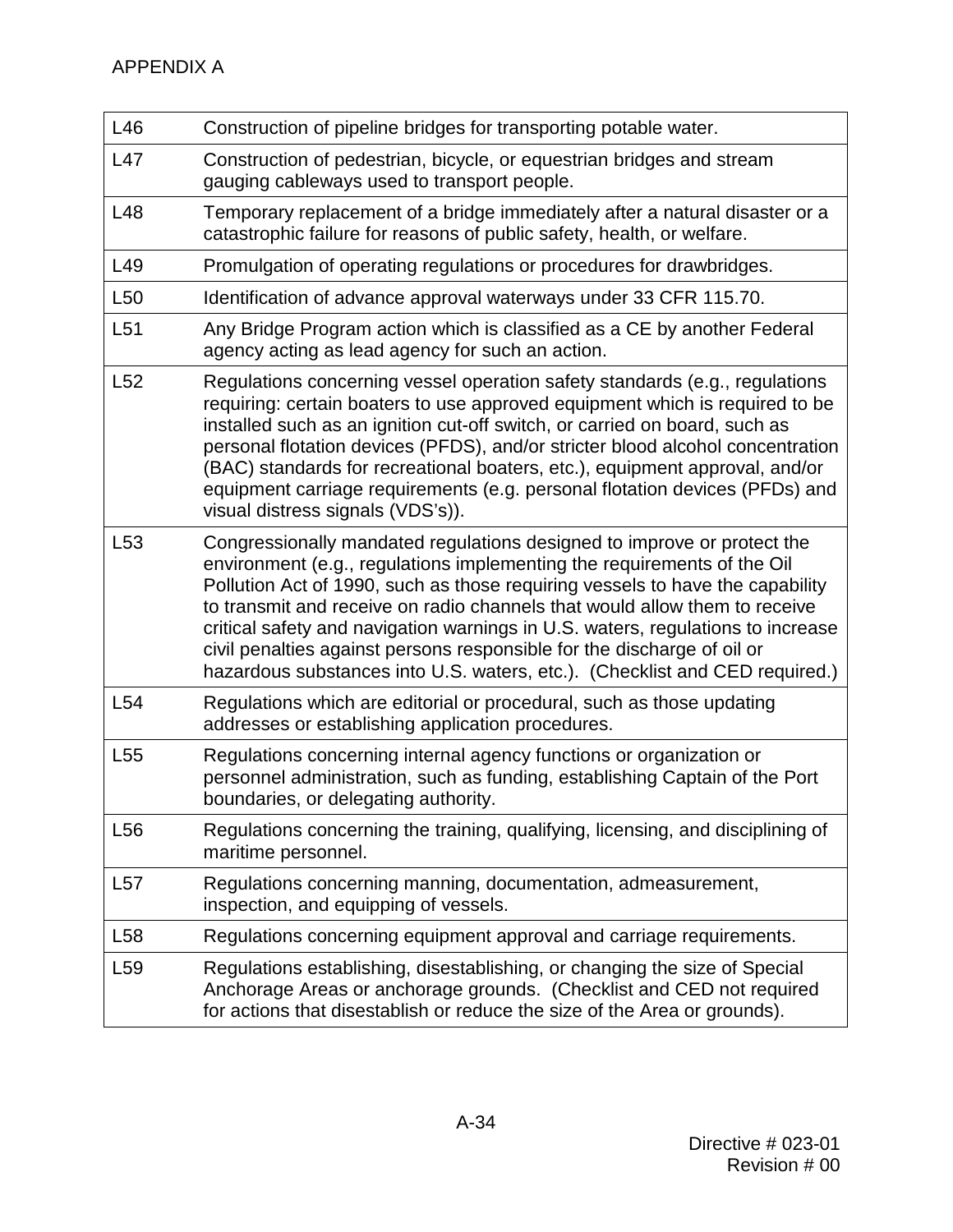| L60 | Regulations establishing, disestablishing, or changing Regulated Navigation<br>Areas and security or safety zones. (Checklist and CED not required for<br>actions that disestablish or reduce the size of the area or zone. For<br>temporary areas and zones that are established to deal with emergency<br>situations and that are less than one week in duration, the checklist and CED<br>are not required. For temporary areas and zones that are established to<br>deal with emergency situations and that are one week or longer in duration,<br>the checklist and CED will be prepared and submitted after issuance or<br>publication.) |
|-----|------------------------------------------------------------------------------------------------------------------------------------------------------------------------------------------------------------------------------------------------------------------------------------------------------------------------------------------------------------------------------------------------------------------------------------------------------------------------------------------------------------------------------------------------------------------------------------------------------------------------------------------------|
| L61 | Special local regulations issued in conjunction with a regatta or marine<br>parade; provided that, if a permit is required, the environmental analysis<br>conducted for the permit included an analysis of the impact of the<br>regulations. (Checklist and CED not require.)                                                                                                                                                                                                                                                                                                                                                                  |
| L62 | Regulations in aid of navigation, such as those concerning rules of the road,<br>International Regulations for the Prevention of Collisions at Sea<br>(COLREGS), bridge-to-bridge communications, vessel traffic services, and<br>marking of navigation systems.                                                                                                                                                                                                                                                                                                                                                                               |
| L63 | Approvals of regatta and marine parade event permits for the following<br>events:<br>(1) Events that are not located in, proximate to, or above an area<br>designated environmentally sensitive by an environmental agency of the<br>Federal, state, or local government. For example, environmentally sensitive<br>areas may include such areas as critical habitats or migration routes for<br>endangered or threatened species or important fish or shellfish nursery<br>areas.                                                                                                                                                             |
|     | (2) Events that are located in, proximate to, or above an area<br>designated as environmentally sensitive by an environmental agency of the<br>Federal state, or local government and for which the USCG determines,<br>based on consultation with the Governmental agency, that the event will not<br>significantly affect the environmentally sensitive area. (Checklist and CED<br>required.)                                                                                                                                                                                                                                               |

 Denotes classes of actions that have a higher possibility of involving extraordinary circumstances. A REC will be prepared whenever a CATEX that is identified by an asterisk is used.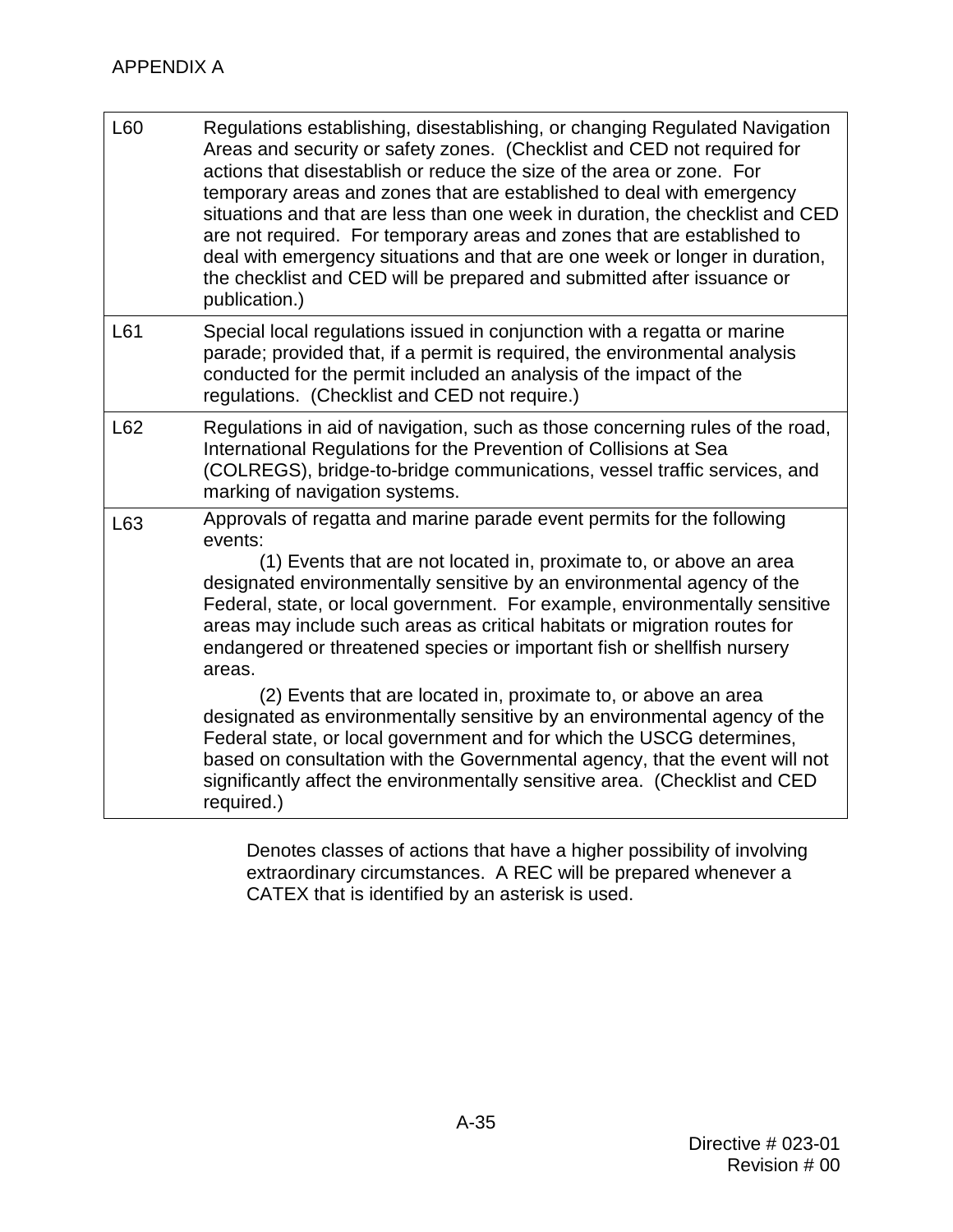## <span id="page-49-0"></span>4. **Environmental Assessments**

### A. **Purpose**.

Proponent in decision making by determining whether an EIS must be prepared. An EA is a brief analysis that is prepared pursuant to NEPA to assist the The environmental impact evaluation process summarized in an EA will conclude in either a finding of no significant impact (FONSI) or a Notice of Intent to prepare an EIS.

## B. **When to Use**.

 (1) For any proposed action by a Component that does not qualify for a EA unless it is otherwise clear that an EIS is needed. CATEX or involves extraordinary circumstances that preclude use of the CATEX, or does not clearly require an EIS, the Proponent will prepare an

(2) If changes in the scope of a proposed Component's action could significantly affect the quality of the human environment, an EA shall be prepared as soon as possible to determine the significance of the effects unless it is otherwise clear that an EIS is needed.

(3) An EA need not be prepared if a Proponent has decided to prepare an EIS on a proposed action.

 determines that an EA would assist DHS planning and decision making. (4) An EA may be prepared on any action at any time a Proponent

## C. **Considerations in Preparation of an EA or a Programmatic EA**.

 EA. The degree of public involvement is to be determined by evaluating [2B](#page-21-0) strongly encourages the use of a process like scoping to fulfill public involvement requirements during the preparation of an EA. involvement requirements during the preparation of an EA.<br>Subparagraphs [4C](#page-49-0)[\(5\)](#page-50-0) and 4C[\(6\)](#page-50-1) of this MD describe other procedures to (1) CEQ regulations and DHS policy require public involvement in the environmental impact evaluation process leading to the preparation of an the factors in Appendix A, Section [2E.](#page-21-0) In addition, Appendix A, Section obtain public involvement in the preparation of an EA.

(2) The EA should include alternatives to the proposed action.

(3) Unless signature authority has been specifically delegated to a relevant DHS Component, EAs and the associated environmental documents should be reviewed and approved by the CAS.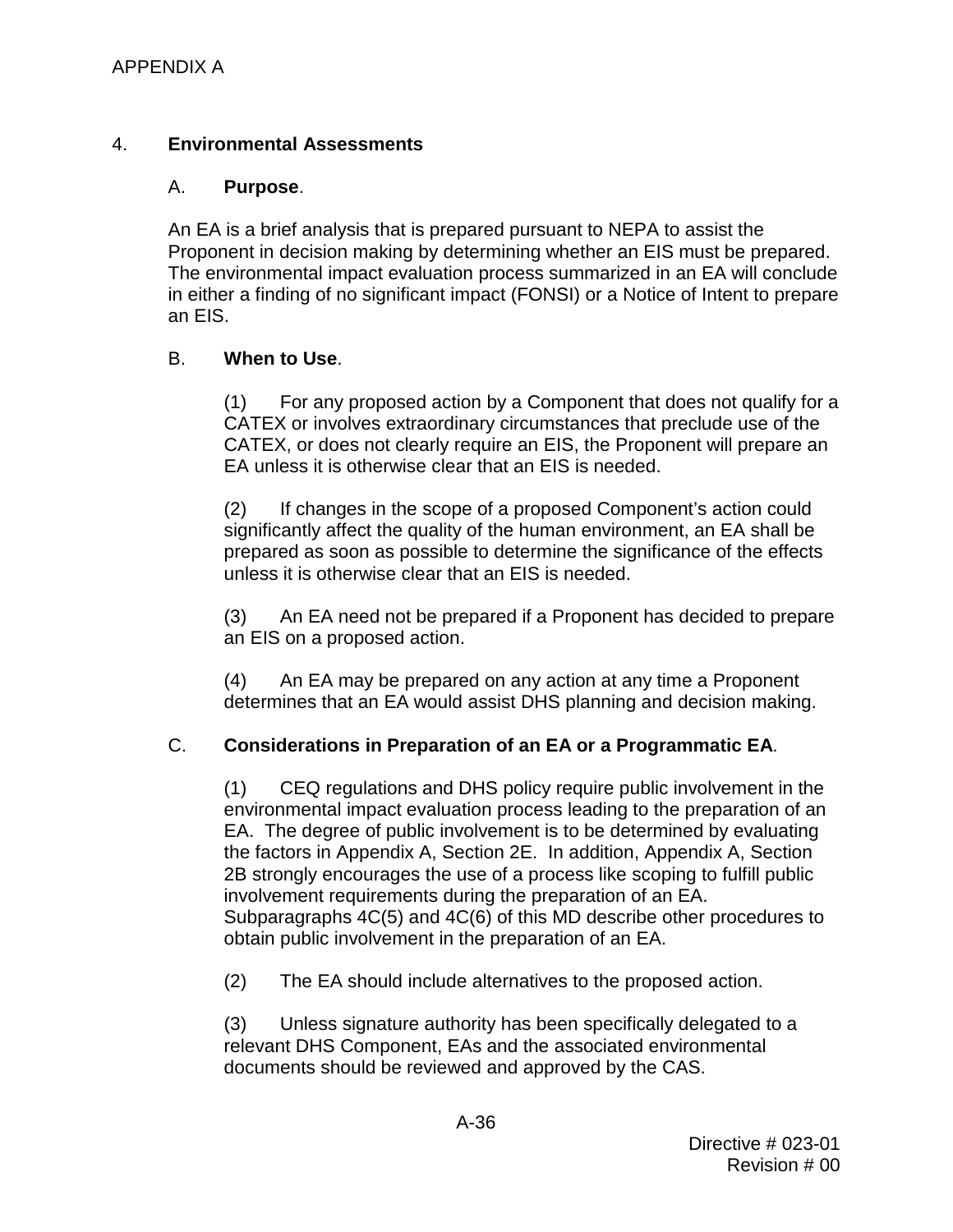(4) An EA may result in a FONSI when one of two situations exists: a environmental effects of the proposed action finds no potential for mitigate the potential for significant impact until it is no longer significant. FONSI may conclude the process when either (1) the evaluation of significant impact to the quality of the human environment or (2) the Component can commit to including measures in the proposed action that If a Proponent uses mitigation measures in such a manner, the FONSI must identify these mitigating measures, and they must be accomplished as the project is implemented. If any of these identified mitigation measures do not occur, so that significant adverse environmental effects could reasonably be expected to result, the Proponent must stop the action and prepare an EIS.

<span id="page-50-0"></span> in the preparation of an EA, the Proponent, in consultation with the EPPM, public before making a decision or taking an action. This determination should be made after evaluation of the factors in Appendix A, Section 2E. (5) When a process like scoping is not used to involve the public early will determine how to make any EA and proposed FONSI available to the When it is determined that an EA and proposed FONSI will be made available for public review and comment pursuant to this subparagraph, a minimum period of 30 (thirty) days will normally be provided for comment.

<span id="page-50-1"></span> publish the EA with any draft FONSI that is published for public review (6) There are certain situations, described in 40 CFR 1501.4(e) (2), when a public review period is required for a draft FONSI. DHS will pursuant to this subparagraph. Following the procedure in this subparagraph does not preclude the option to also use a process like scoping to obtain public involvement early in the process of preparing an EA.

 (7) The EA process concludes with either a public notice of the to prepare an EIS and the publication of a Notice of Intent in the Federal availability of the approved EA and signed FONSI or a decision to proceed Register.

## D. **Actions Normally Requiring an EA or a Programmatic EA (40 CFR 1501.3, 1508.9)**.

(1) Projects for which environmental assessments will be the minimum level of analysis include, but are not limited to:

(a) Proposed construction, land use, activity, or operation that has the potential to significantly affect environmentally sensitive areas.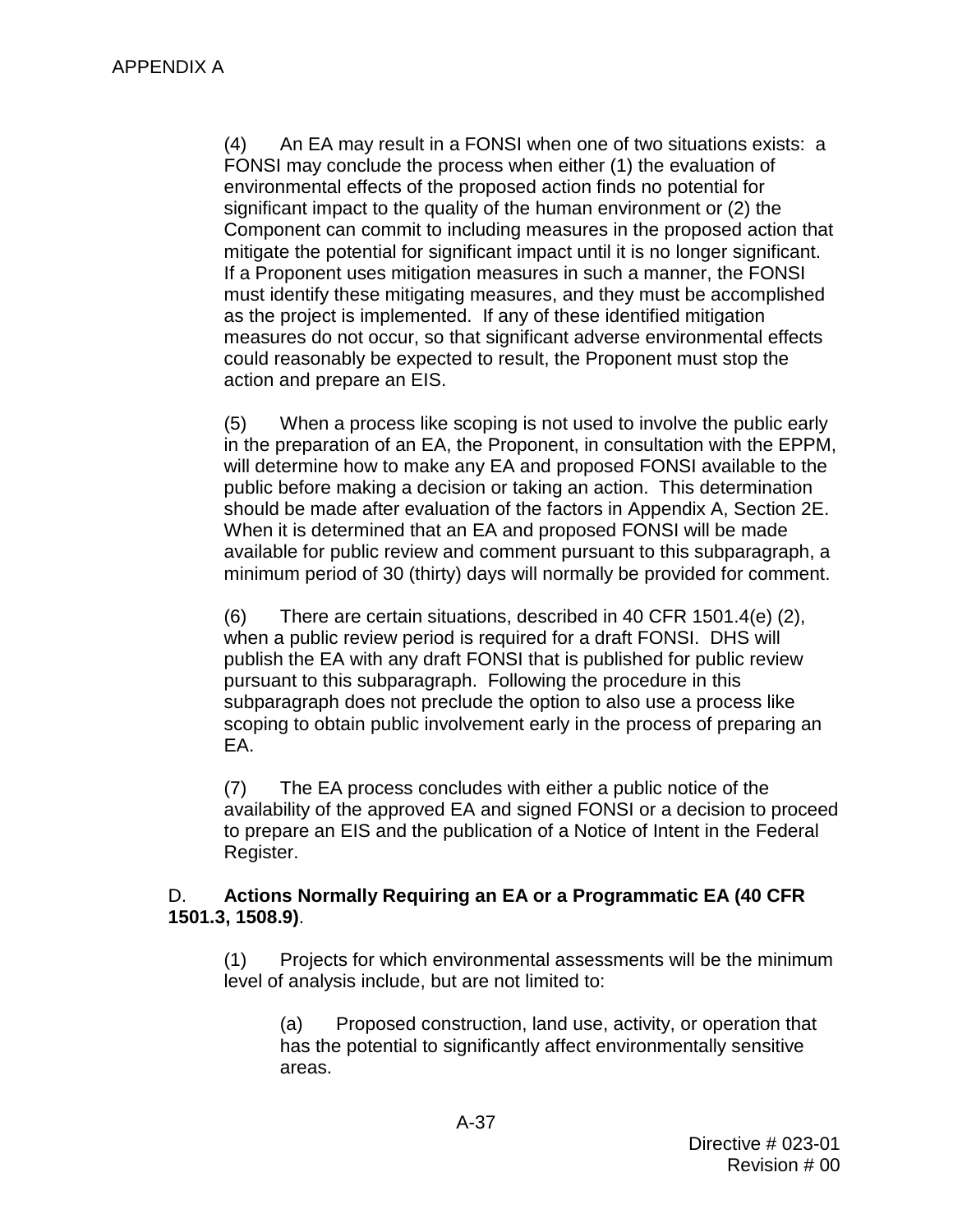(b) Dredging projects that do not meet the criteria of the U.S. Army Corps of Engineers Nationwide Permit Program.

 (c) New or revised regulations, MDs, or policy guidance that is not categorically excluded.

 (d) Proposal of new, low-altitude aircraft routes wherein over flights have the potential to significantly affect persons, endangered species, or property.

(e) Permanent closure or limitation of access to any area that was previously open to public use (e.g., roads and recreational areas) where there is a potential for significant environmental impacts.

(f) New law enforcement field operations for which the impacts are unknown, or for which the potential for significant environmental degradation or controversy is likely.

 (2) A Programmatic EA may be prepared on a broad federal action, information is known, and the anticipated environmental impacts are minor. A site or activity-specific EA or supplemental EA, may be tiered to such as a program or plan for which only very general environmental the Programmatic EA and the environmental analysis discussed in the broader statement be incorporated by reference in the site-specific EA. In some cases the Programmatic EA may be specific enough or contain sufficient information to require no or very little tiered analysis.

### E. **Decision Document: Finding of No Significant Impact (FONSI) (40 CFR 1508.13)**.

 Impact (FONSI) that will accompany the EA. The action described in the FONSI will be the one that DHS or its Component intends to implement. It is also known If the EA supports the conclusion that the action has no significant impact on the environment, the Proponent will prepare a separate Finding of No Significant as the "proposed action" under NEPA.

(1) The FONSI must either be attached to the EA or incorporate the EA by reference and consist of the following:

(a) The name of the proposed action,

(b) A summary of the facts and conclusions that led to the FONSI,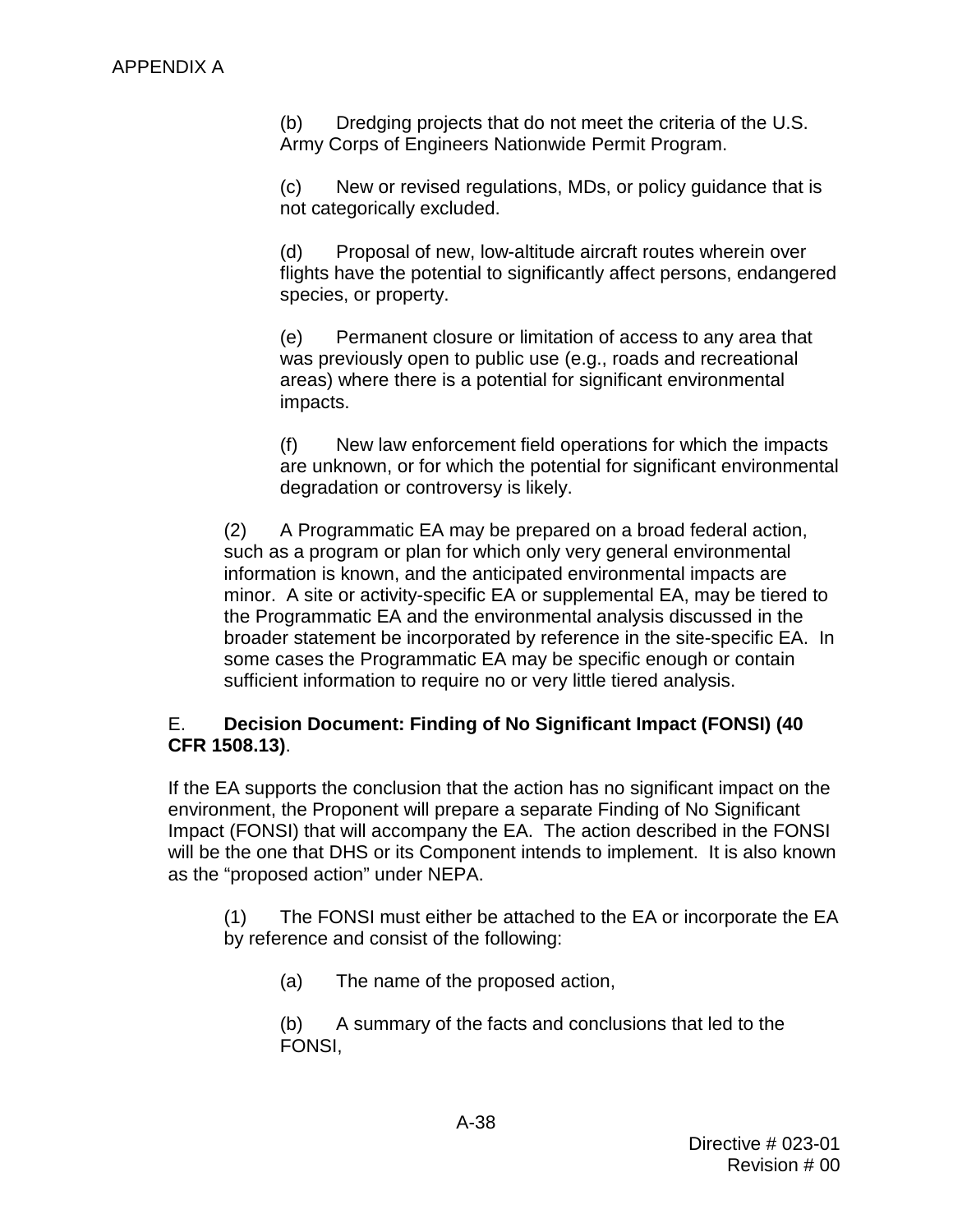(c) Any mitigation commitments (including funding and/or monitoring) essential to render the impacts of the proposed action not significant, beyond those mitigations that are an integral part of the proposed action,

(d) A statement that the action will not have a significant impact on the human environment, and,

(e) The date of issuance and signature of the Components official approving the document.

## F. **Supplemental EAs**.

(1) The Proponent will prepare a supplemental EA if there are substantial changes to the proposal that are relevant to environmental concerns or significant new circumstances or information relevant to environmental concerns.

 (2) The Proponent may supplement a draft or final EA at any time to further the analysis.

 (3) The Proponent will prepare, circulate, and file a supplement to an EA in the same manner as any other EA. The Proponent will provide public involvement in Supplemental EAs like that for other EAs. The Proponent has discretion regarding the type and level of public involvement in Supplemental EAs. Factors to be weighed include those listed in Section [2F](#page-21-0)[\(1\).](#page-25-1)

 (4) The supplemental EA process concludes with either a public notice of the availability of the approved EA and signed FONSI or a decision to proceed to prepare an EIS and the publication of a Notice of Intent in the Federal Register.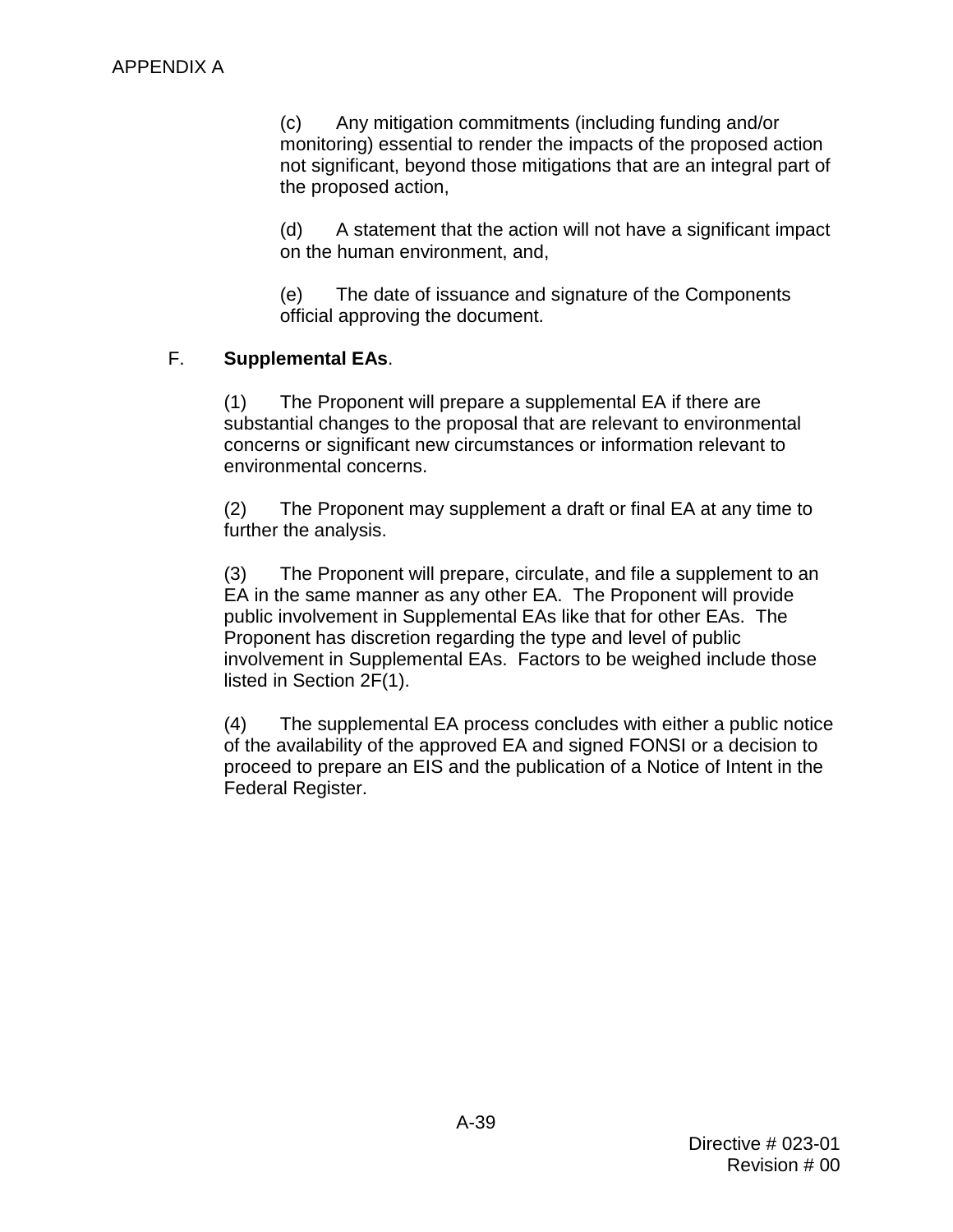## APPENDIX A

## 5. **Environmental Impact Statements (EISs) (40 CFR 1502)**.

### A. **Purpose**.

 reasonable alternatives. It displays them in a report for review by the decision maker. The EIS provides an opportunity to work collaboratively with other federal, state, and tribal authorities. The EIS provides an opportunity for the detailed analysis than an EA and is prepared for actions that appear to be major federal actions significantly affecting the quality of the human environment. It includes (1) a purpose and need statement (2) a reasonable range of alternative means to meet that purpose and need (3) a description of the affected alternatives and (5) a list of persons primarily responsible for a particular analysis (including their expertise, experience, and professional discipline). The EIS must identify the preferred alternative or alternatives (if one or more exist) in the draft An EIS analyzes the environmental impacts of a proposed action and all public to understand the impacts and to influence the decision. An EIS is a more environment (4) a description of the environmental effects of each of the EIS.

### B. **When to Use**.

 qualify for a CATEX or EA, and that could constitute a major federal action An EIS is prepared when a DHS Component proposes an action that does not significantly affecting the quality of the human environment.

### C. **Actions Normally Requiring an EIS (40 CFR 1501.4), a Programmatic EIS, or a Legislative EIS (40 CFR 1506.8)**.

(1) Actions normally requiring EISs include, but are not limited to:

 (a) Actions where the effects of a project or operation on the human environment are likely to be highly controversial,

 would have a significant effect on wetlands, coastal zones, or other (b) Proposed major construction or construction of facilities that environmentally sensitive areas,

 effect on the global commons, such as the oceans or Antarctica, as described in E.O. 12114, (c) Major federal actions having a significant environmental

 (d) Change in area, scope, type, and/or tempo of operations that may result in significant environmental effects, and

(e) Where an action is required by statute or treaty to develop an EIS.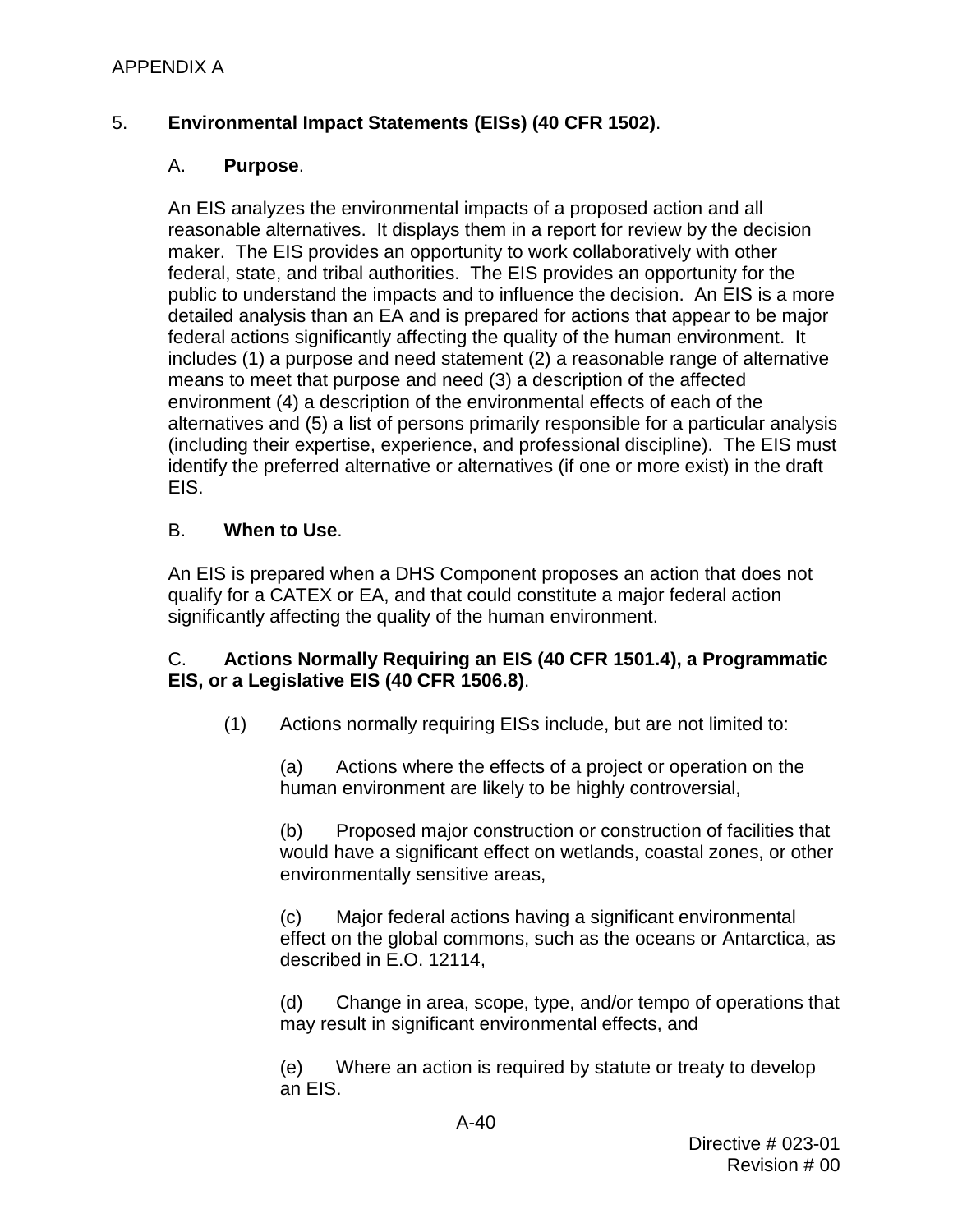action, such as a program or plan, for which only very general environmental information is known. A site-specific EIS or EA may then (2) A Programmatic EIS (PEIS) may be prepared on a broad federal be tiered to the PEIS and the environmental analysis discussed in the broader statement be incorporated by reference in the site-specific analysis.

 proposal for which DHS or its Components are primarily responsible and (3) A Legislative EIS will be prepared and circulated for any legislative which involves significant environmental impacts.

## D. **Preparation and Filing (40 CFR 1506.9)**.

 The Proponent is responsible for initiation, preparation, and approval of EISs. Preparation at this level is intended to ensure that the NEPA process will be incorporated into the activity planning process and that the EIS will accompany the proposal through existing review processes.

## E. **Combining Documents (40 CFR 1506.4)**.

 Draft and final EISs should refer to the underlying studies, reports, and other supporting documents should be posted on a DHS web site along with the EIS.<br>With the exception of standard reference documents, such as congressional documents considered in conjunction with the preparation. The Components should indicate how such documents could be obtained. If possible, the materials, the Proponent should maintain a file of the respective documents, which may be consulted by interested persons. If especially significant documents are attached to the EIS, care should be taken to ensure that the statement remains an essentially self-contained instrument easily understood without the need for undue cross-reference.

## F. **Supplemental EISs (40 CFR 1502.9)**.

 two years) from the year of execution of the ROD, the Proponent will (1) The Proponent will prepare a supplemental EIS if there are substantial changes to the proposal that are relevant to environmental concerns or significant new circumstances or information relevant to environmental concerns discussed in 40 CFR 1502.9(c)(1). In those cases where an action is not completed within a budget cycle (typically review the EIS when proceeding with the action to determine whether a supplement is needed.

 (2) The Proponent may supplement a draft or final EIS or ROD at any time to further the analysis. The Proponent shall introduce any such supplement into its formal administrative record if such a record exists.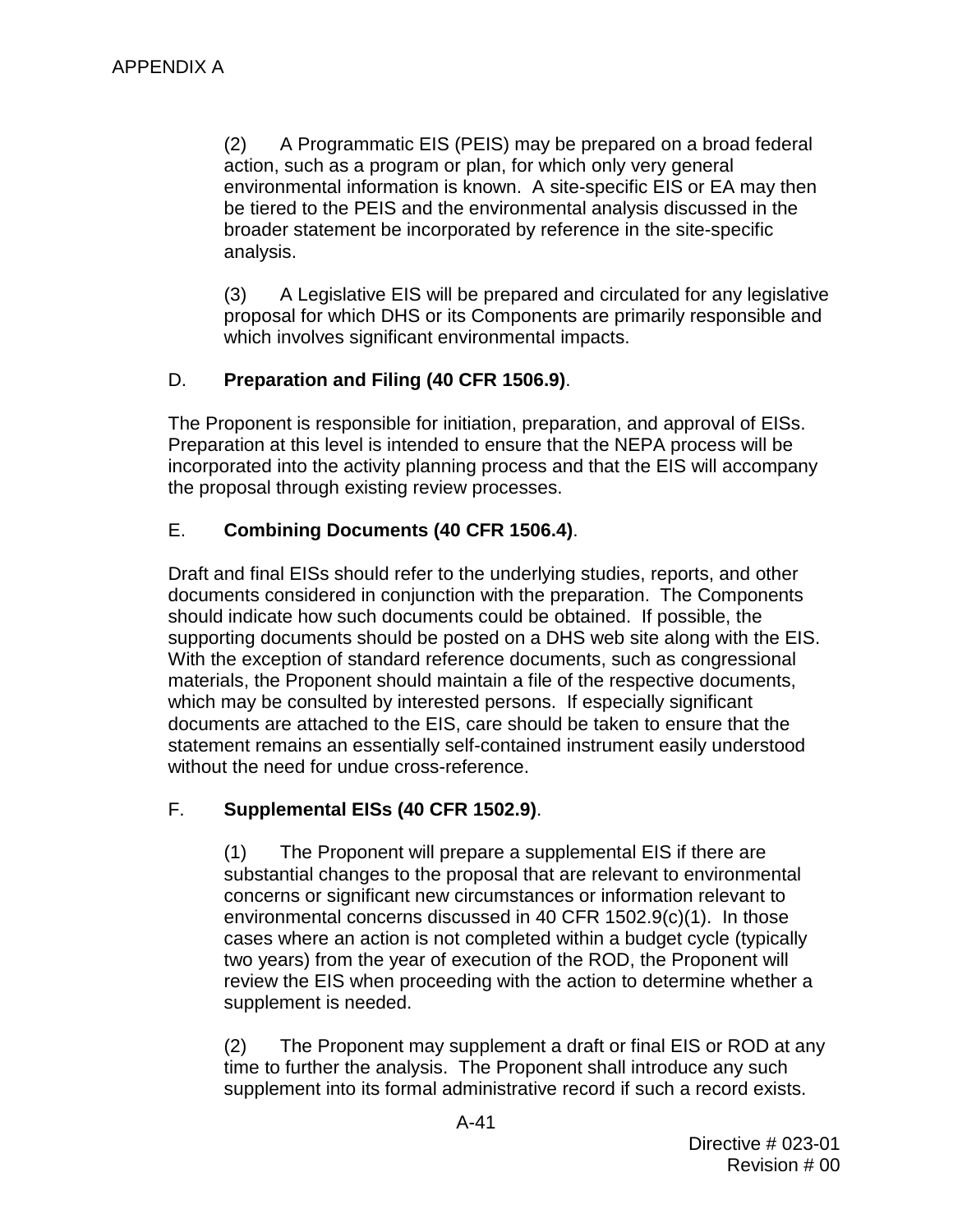(3) Any Component's decision to prepare a supplemental EIS will be coordinated with the DEE unless such decision has been delegated to the respective EPPM.

 (4) The Proponent will prepare, circulate, and file a supplement to a except that scoping is optional for an SEIS. A separate ROD is required prepared for the final EIS that is being supplemented. In special the SEIS with CEQ. The DEE will lead any discussions of alternative procedures with CEQ, unless delegated to the respective EPPM. draft or final EIS in the same manner as any other draft or final EIS, for the supplement prior to any action being taken even if one had been circumstances, it may be possible to negotiate alternative procedures for

(5) The public notice methods should be chosen to reach persons who may be interested in or affected by the proposal.

## G. **Proposals for Legislation (40 CFR 1506.8)**.

 compliance with NEPA in legislative proposals. The DEE will maintain close The Proponent, in consultation with the DEE, is responsible for ensuring coordination with the Office of the General Counsel whenever legislation is proposed that requires NEPA compliance.

## H. **Decision Document: Record of Decision (ROD) (40 CFR 1505.2)**.

 parties involved. The Components will also post the ROD on the Component's If the Component decides to take action on a proposal covered by an EIS, a ROD will be prepared. The Components will publish the ROD in the appropriate manner to make it available to the public and to reach the range of interested web site, if one exists.

## I. **Review of Other Agencies' EISs**.

 (1) If any DHS Component receives a request for EIS comment directly the request. DOSEP will check if other DHS Components have been from another agency, and the DHS Component wants to provide comments on the EIS, the DHS Component will notify the DOSEP about requested to comment on the same EIS.

 (a) If no other DHS Component has received a request for comment, DOSEP will inform the requested Component to provide comments. However, comments on another agency's EIS will not be posted on a public docket without DEE approval.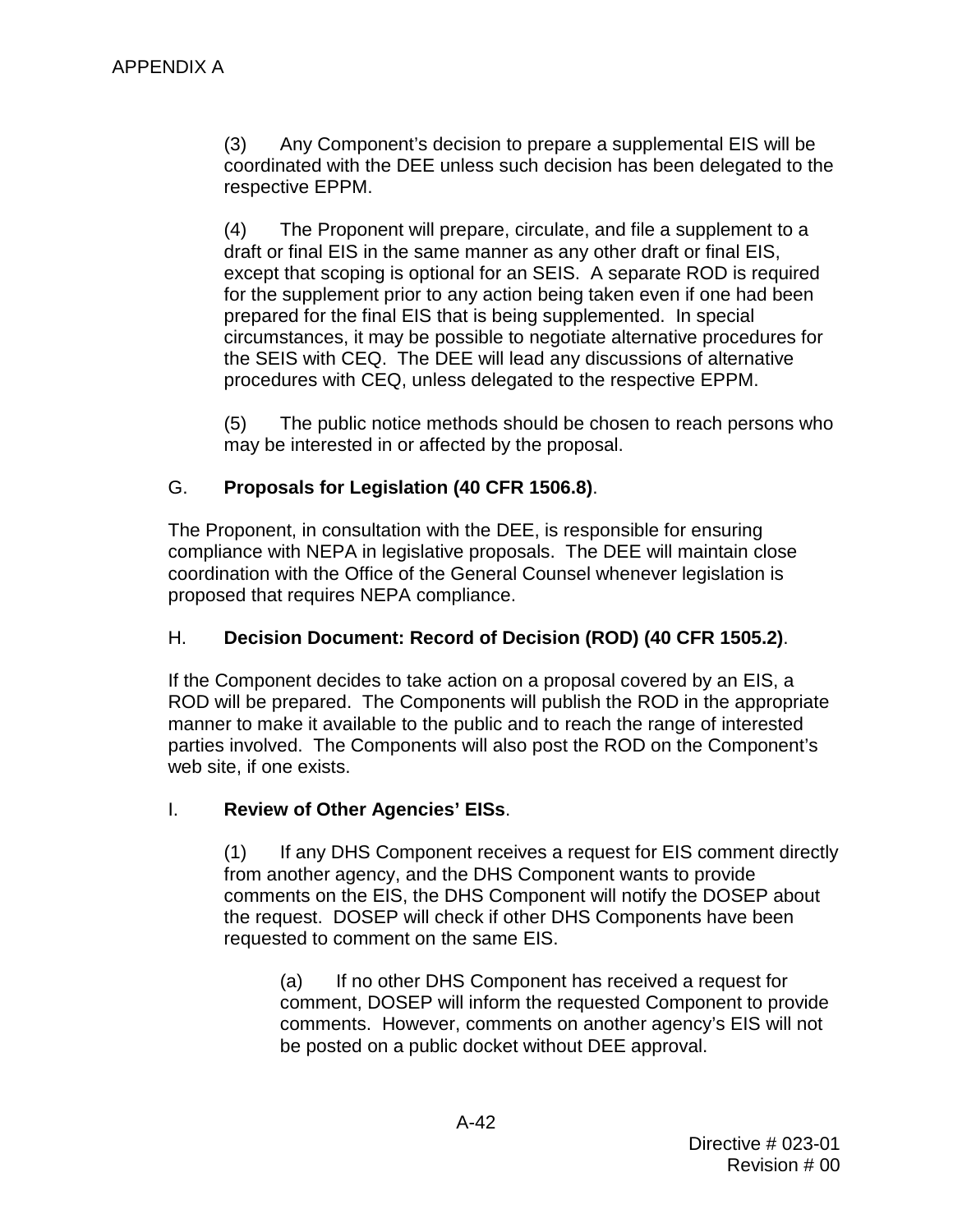(b) If another DHS Component has received a request for comment, DOSEP will either:

> i. Coordinate the response between DHS Components, or

 ii. Direct one of DHS Components to serve as the lead commenting Component.

(c) The lead commenting Component will provide a copy of formal comments on non-DHS agency EISs to DOSEP.

 (2) Any pertinent DHS projects that are environmentally or functionally related to the action proposed in the EIS should be identified so that interrelationships can be discussed in the final statement. In such cases, DHS Components should consider serving as a joint lead agency or cooperating agency.

 (3) Several types of EIS proposals from non-DHS agencies should be referred by DHS Components directly to DOSEP for comment, including:

(a) Actions with national policy implications relating to the DHS mission,

 (b) Actions with national security, immigration, or law enforcement implications, and

 national impact on DHS's mission. (c) Legislation, regulations, and program proposals having

### 6. **Special Circumstances**

## A. **Emergencies (40 CFR 1506.11)**.

 In addition to natural disasters and technological hazards, Americans face threats posed by hostile governments and extremist groups. These threats to defend and protect public health and safety as expeditiously as possible. analyses and documentation. In the event of any such emergency, whether from comply with this MD or CEQ regulations. Examples of emergencies that may national security include acts of terrorism and war, and require DHS action to Consequently, there may not be adequate time to perform the appropriate NEPA natural or man-made causes, DHS will not delay an emergency action necessary for national defense, security, or preservation of human life or property in order to require immediate DHS action include responses to hurricanes, earthquakes, imminent threat of terrorist activity, or the release or imminent release of hazardous, biological, or radiological substances.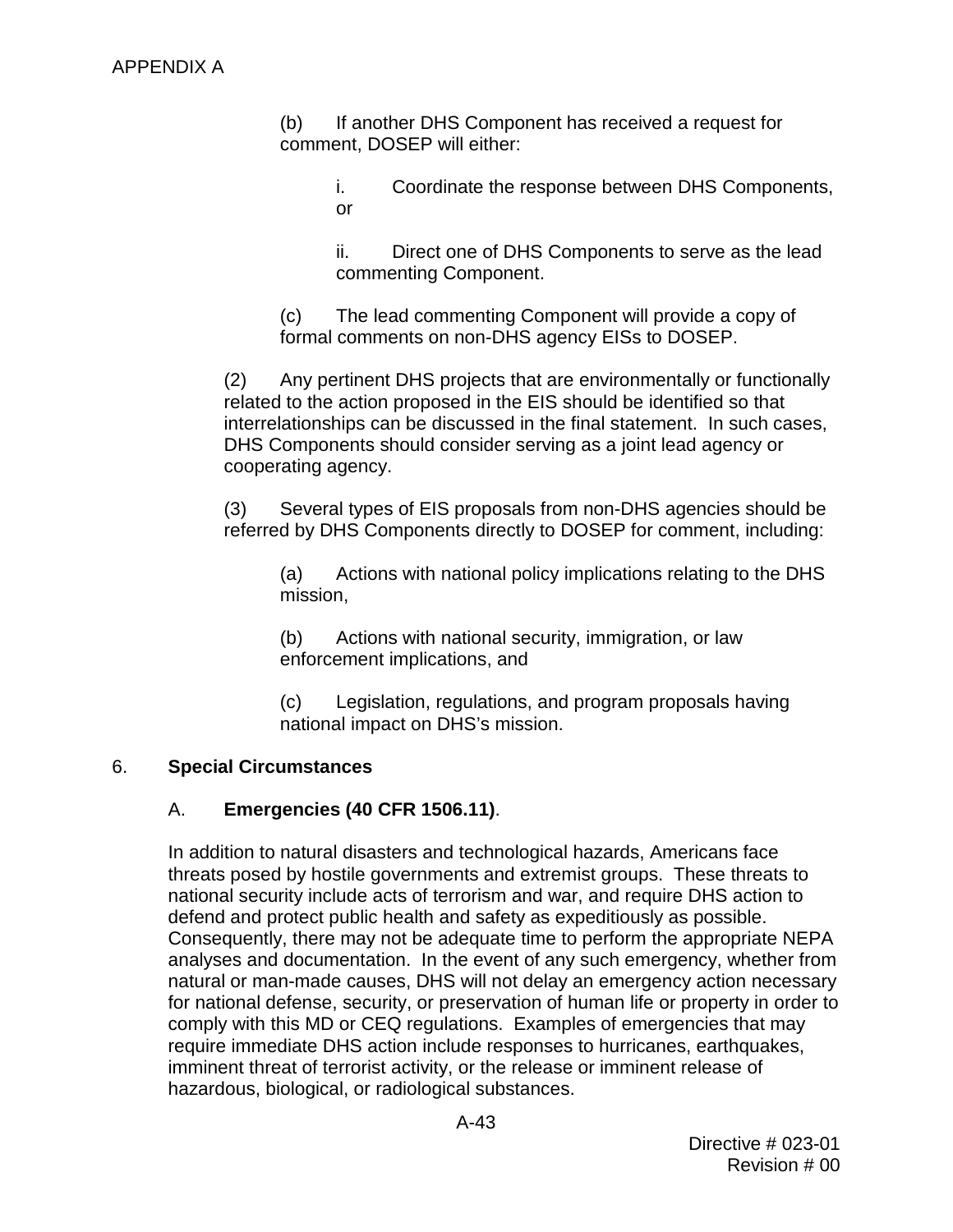where authority has been delegated under Section [C\)](#page-4-1) shall ensure that DOSEP is advised on actions taken in response to the emergency that (1) The DHS senior official responsible for responding to an emergency will consider the probable environmental consequences of the proposed DHS actions and will minimize environmental damage to the maximum degree practical, consistent with protecting human life, property, and national security. At the earliest practical time, the DHS senior official responding to the emergency (in coordination with the appropriate EPPM, may have environmental impacts.

(2) If the DHS senior official responding to the emergency and the DOSEP (or the appropriate EPPM, where authority has been delegated under Section [C\)](#page-4-1) jointly conclude that the emergency response actions would qualify for a CATEX and give rise to no extraordinary circumstances that would preclude the use of a CATEX as defined in this MD or CEQ regulations, then no further analysis or documentation is required to comply with NEPA prior to proceeding with DHS actions.

<span id="page-57-0"></span> has been delegated under Section [C\)](#page-4-1) jointly conclude that the DHS be prepared and published. In the event the EA cannot be concluded environmental assessments. To the maximum extent practical, these and focus on minimizing the adverse environmental consequences of (3) In situations where the DHS senior official responding to the emergency and the DOSEP (or the appropriate EPPM, where authority emergency response actions would not qualify for a CATEX, the DHS senior official will, at a minimum, document consideration of the potential environmental effects in an environmental assessment for the DHS response action. If the environmental impact evaluation process concludes that no significant environmental effects will occur, a FONSI will prior to the initiation of DHS response actions, the DHS senior official, DOSEP, and the appropriate EPPM will develop alternative arrangements to meet the requirements of this MD and CEQ regulations pertaining to alternative arrangements will ensure public notification and involvement DHS response action and the emergency. The DOSEP, in coordination with the appropriate EPPM, will inform CEQ of these arrangements at the earliest opportunity.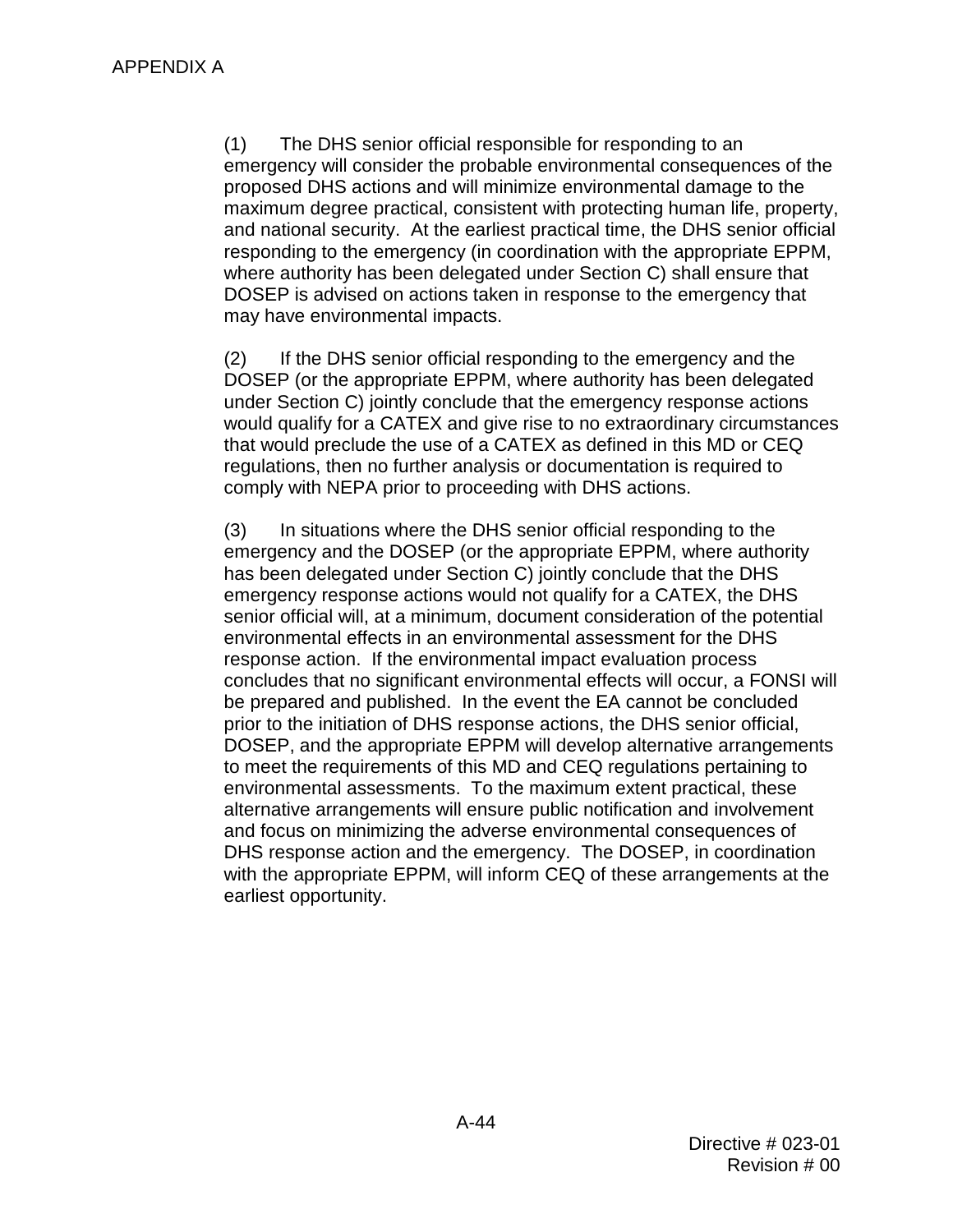<span id="page-58-0"></span> (4) If, at any time, including during the preparation of an EA as described in paragraph [\(3\)](#page-57-0) above, the DHS senior official responding to Council on Environmental Quality regarding the emergency and will seek the emergency and the DOSEP (or the appropriate EPPM, where authority has been delegated under Section [C\)](#page-4-1) jointly conclude that the emergency action appears to be a major federal action significantly affecting the quality of the human environment, the DOSEP, in coordination with the appropriate EPPM, will immediately notify the alternative arrangements to comply with NEPA in accordance with 40 CFR Part 1506.11.

 when crafting alternative arrangements include: nature and scope of the public), duration of the emergency; and potential mitigation measures. (5) The alternative arrangements developed under Subsection [\(3\)](#page-57-0) or [\(4\)](#page-58-0) apply only to actions necessary to control the immediate effects of the emergency to prevent further harm to life or property. Other actions remain subject to NEPA review as set forth herein. Factors to address emergency; actions necessary to control the immediate impacts of the emergency; potential adverse effects of the proposed action; Components of the NEPA process that can be followed and provide value to the decision making (such as coordination with regulatory agencies and the

 practical in the event of an emergency to cover the requirements of NEPA (6) A public affairs contingency plan should be developed to ensure open communication among the media, the public, and DHS to the extent and other related topics.

## B. **Classified or Protected Information (40 CFR 1507.3(c))**.

 under the Council on Environmental Quality regulations at 40 CFR Part (1) DHS will take care to make information in NEPA analysis and documents available to the public in conformance with its responsibilities 1506.6(f). In accordance with CEQ regulations, DHS will not disclose classified, sensitive security information, or other information that DHS otherwise would not disclose pursuant to the Freedom of Information Act (FOIA) (5 U.S.C. § 552).

(2) The existence of classified or protected information does not relieve DHS of the requirement to assess and document the environmental effects of a proposed action.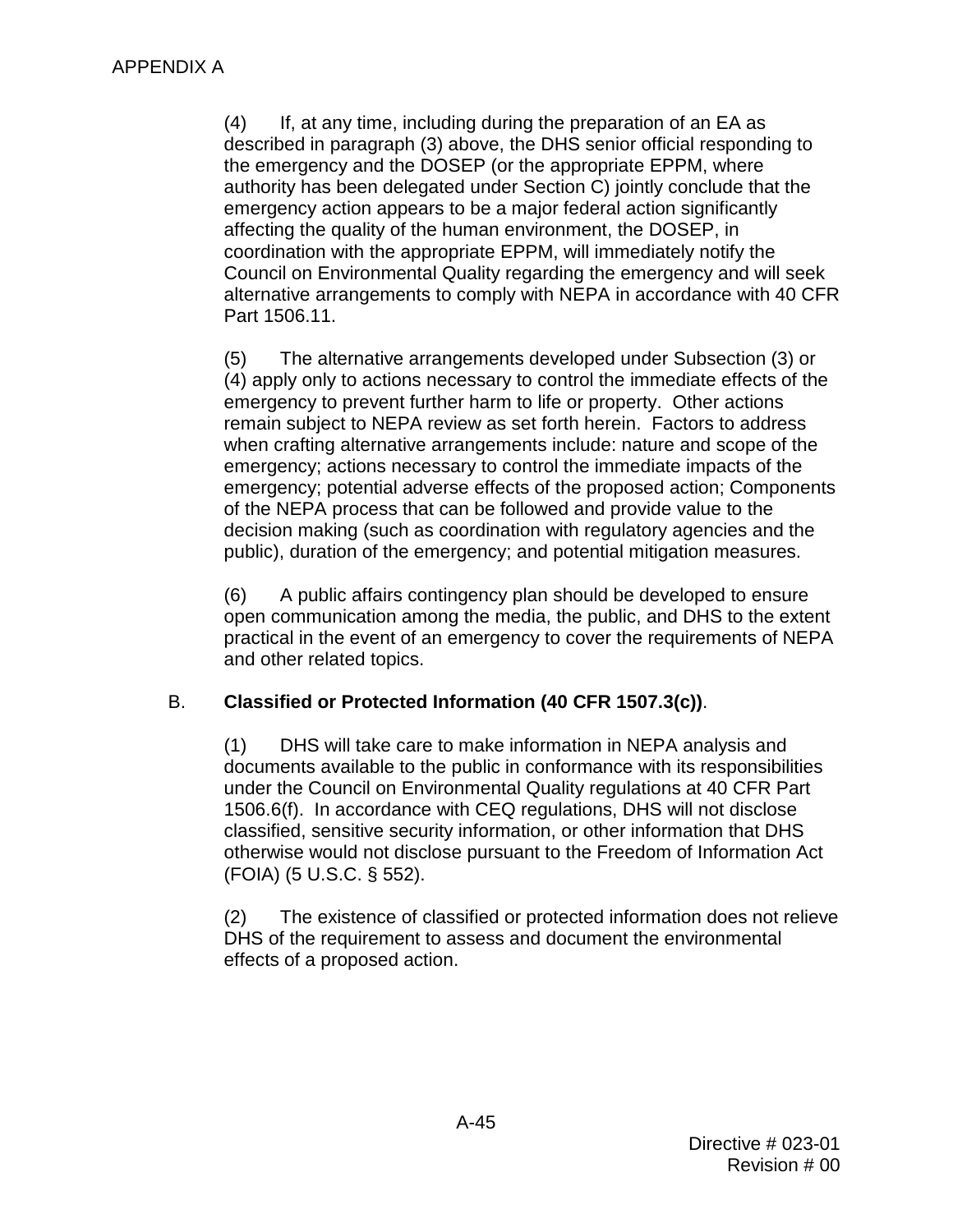(3) To the fullest extent possible, DHS will segregate any such of the NEPA analysis. If exempted material cannot be segregated, or if accordance with CEQ Regulations and this MD, and use it in the DHS decision making process. The protected NEPA analysis may be shared with appropriately cleared officials in CEQ, EPA, and within DHS. In such letter and intent of NEPA. With regard to an EIS requiring a security or protected material for compliance with applicable Federal, tribal, state, and local environmental compliance requirements. This team will include classified or protected information into an appendix sent to appropriate reviewers and decision makers, and allow public review of the remainder segregation would leave essentially meaningless material, the DHS Component will withhold the entire NEPA analysis from the public; however, the DHS Component will prepare the NEPA analysis in cases, other appropriate security and environmental officials will ensure that the consideration of environmental effects will be consistent with the clearance for review, a team of cleared personnel will review the classified internal environmental professionals and external resource professionals with appropriate clearances.

## C. **Procedures for Applicants (40 CFR 1501.2, 1506.5)**.

 permits, grants, awards, licenses, approvals, or other major federal actions become the Proponent for environmental planning purposes. These Proponents must consider the environmental effects of their action in accordance with this MD, where applicable. The requirements of this Components must be alert to identify circumstances that may be (1) DHS Components with the role of processing applications for MD may be approached in a programmatic manner (e.g. one NEPA evaluation and document for an entire category of grants) or may be approached on a single application basis. In either case, DHS associated with any single application that would have the potential for significant environmental impacts.

 (2) For major categories of DHS actions involving a large number of of environmental information that applicants should provide and identify studies or other information required for later federal action. applicants, the appropriate DHS Component will prepare and make available generic guidance describing the recommended level and scope

 $(3)$  after receiving an application. The Proponent must conduct an complete the NEPA process (including evaluation of any EA that may be prepared by the applicant) before rendering a decision on the application. prepared by the applicant) before rendering a decision on the application.<br>DHS Proponents must consider the NEPA analysis in reaching a decision. DHS Proponent shall begin the NEPA review as soon as possible independent and objective evaluation of the applicant's materials and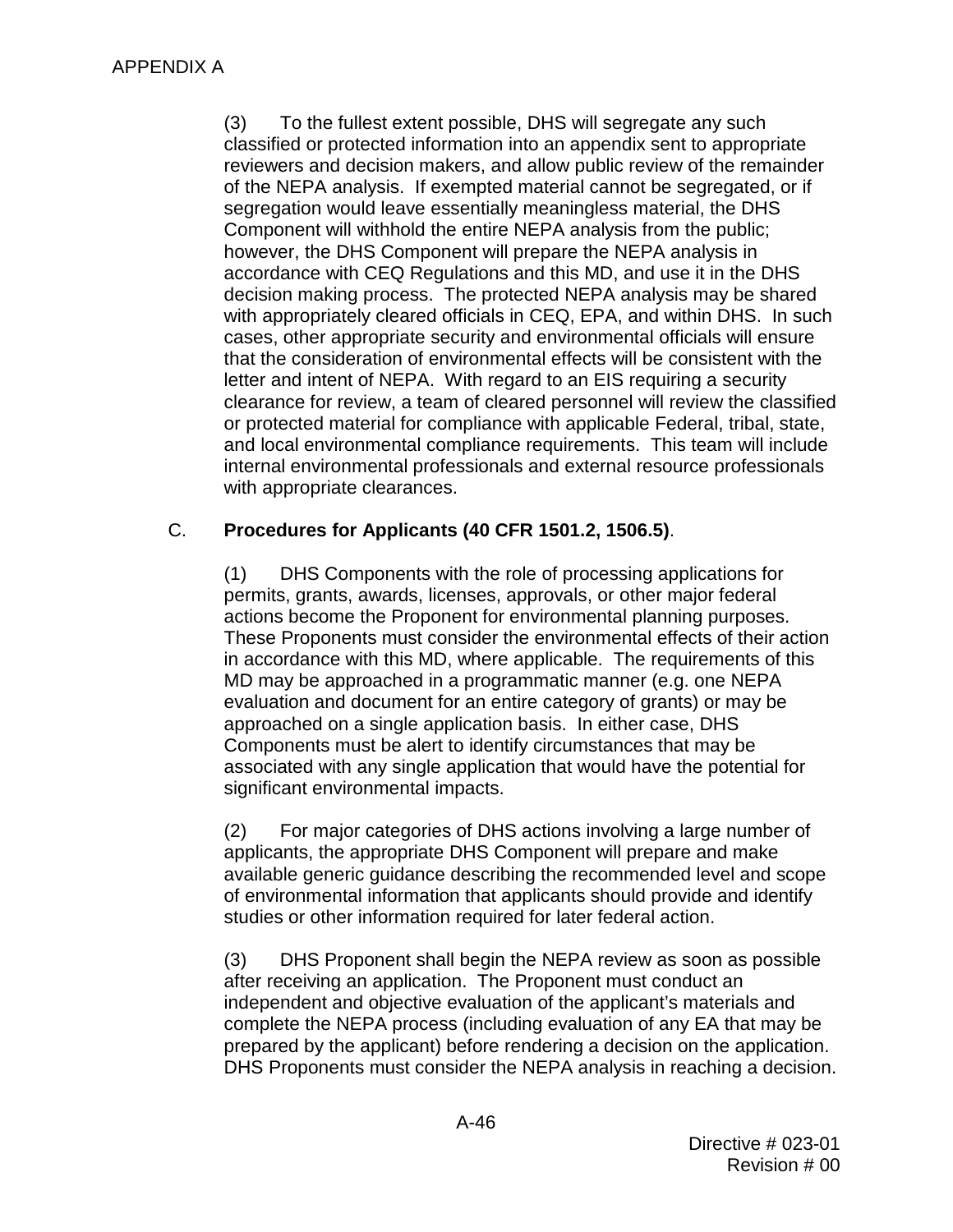and resources to meet the requirements of this MD. Each DHS program (4) In all cases, DHS program Proponent shall ensure that its application submittal and approval process provides for appropriate time Proponent must ensure, for each separate approval authority, that the responsibility for meeting the requirements of this MD is appropriately allocated between the applicant and DHS for each program of applications and, potentially, for each individual applicant. At a minimum, the application submittal and approval process must incorporate the following provisions:

 submitted as part of the application. This includes the identification (a) Consultation with DHS Proponent as early as possible in the application development process to obtain guidance with respect to the appropriate level and scope of any studies or environmental information that the program Proponent may require to be of the need for DHS Proponents to consult with federal, tribal, state, and local governments and with private entities and organizations potentially affected by or interested in the proposed action in accordance with 40 CFR 1501.2(d)(2).

 the level of significance. This may include identification of (b) Anticipation of issues that may lead to either or both (i) a significant environmental impact; or (ii) a concern with evaluating information gaps that may hinder an appropriate evaluation of significance.

 necessary and appropriate to determine the potential for (c) Performance of studies that DHS Proponent deems environmental impacts of the proposed action.

(d) Identification and evaluation of appropriate options to resolve potentially significant environmental impacts. This may include development of appropriate actions to mitigate significant impacts.

 needed during the NEPA process for scoping and other public involvement activities. This would include consultation with minority (e) Consultation, as appropriate, with Federal, tribal, state, and local governments and with private entities and organizations potentially affected by or interested in the proposed action as populations and low-income populations in accordance with E.O. 12898.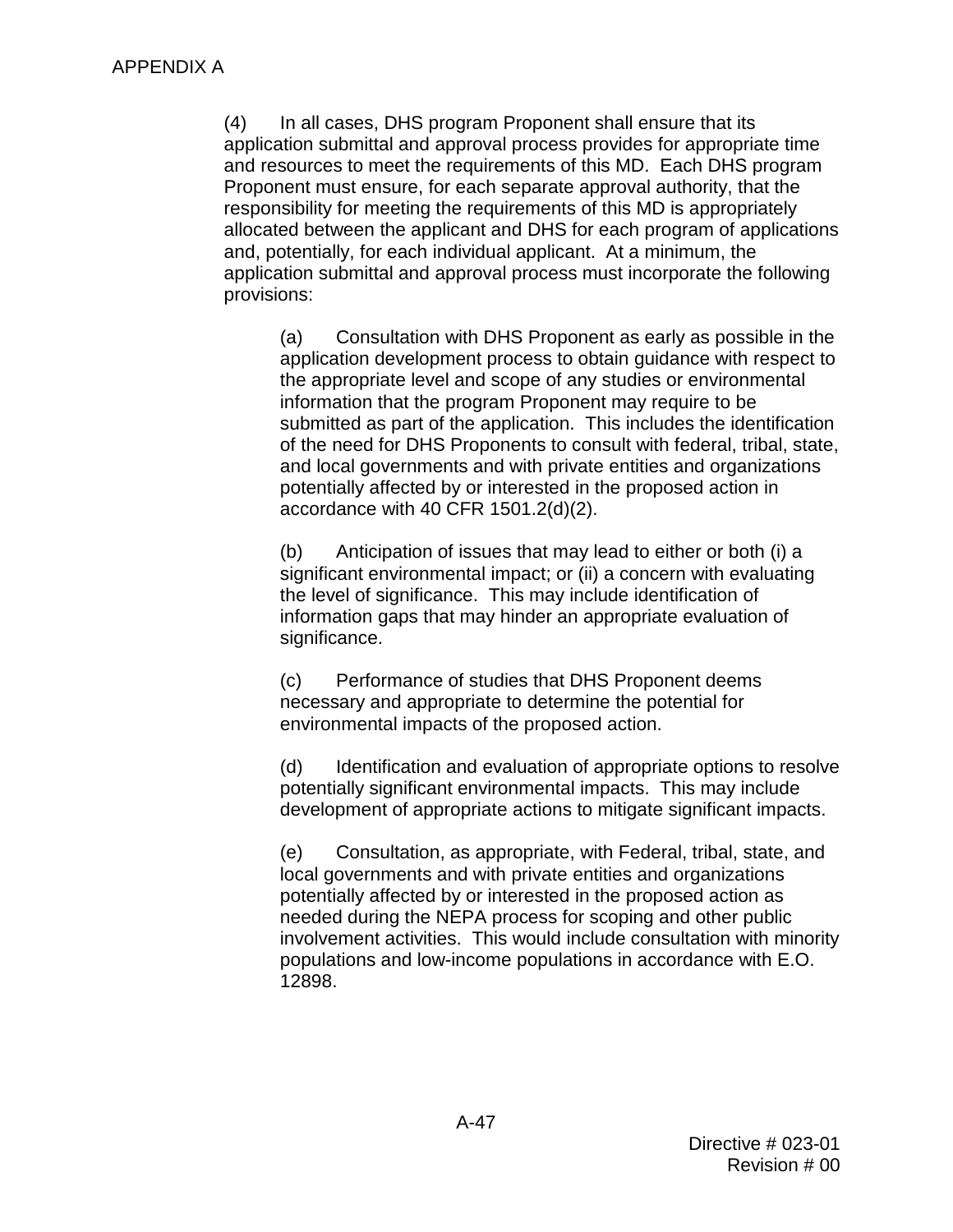(f) Notification to DHS Proponent as early as possible of other actions required to coordinate and complete the federal environmental review and to eliminate duplication with state and local procedures. (40 CFR 1506.2)

(g) Notification to DHS Proponent if the applicant changes the scope of the proposed action.

significant environmental impact or limit the choice of alternatives. alternatives, the Proponent will promptly notify the applicant that the (h) Notification to DHS Proponent if the applicant plans to take an action that is within the Proponent's jurisdiction that may have a If DHS Proponent determines that the action would have a significant environmental impact or limit the choice of reasonable permit, license, etc. will be withheld until the objectives and procedures of NEPA are achieved.

(i) Completion of appropriate NEPA documentation.

 (5) Final DHS approval of a grant, license, permit or other formal ROD or FONSI is incorporated as conditions in whatever formal approval, mitigation is also a condition of the formal documentation. The mitigation shall become a line item in the Proponent's budget or other funding request from an applicant may be conditioned by provisions for appropriate mitigation of potentially significant environmental impacts. DHS Proponents will ensure that all mitigation committed to as part of the contract, or legal document is issued. DHS Proponents will also ensure that appropriate monitoring of the implementation and success of the document, if appropriate, or included in the legal documents implementing the action, e.g., contracts, leases, or grants.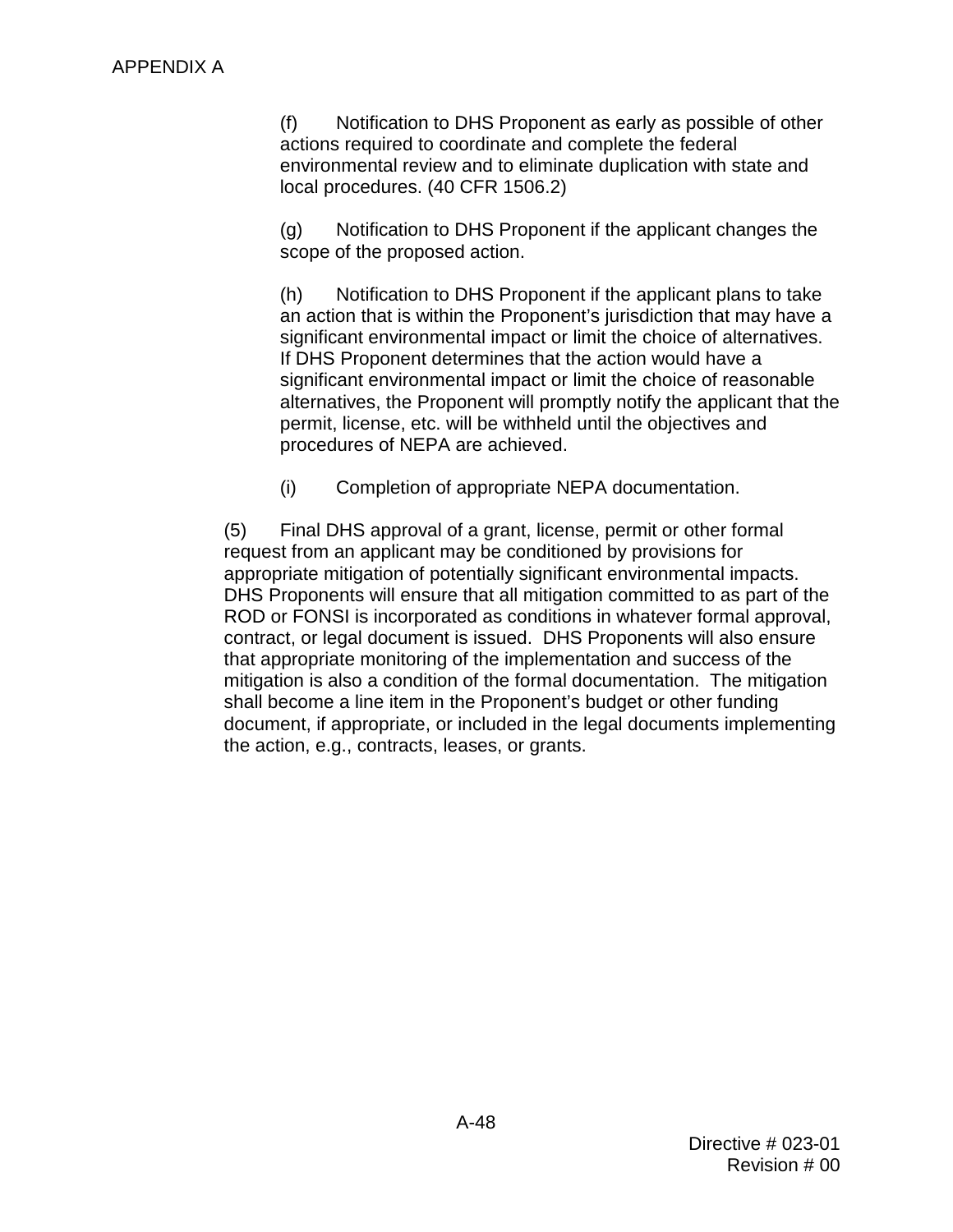## **GLOSSARY**

<span id="page-62-0"></span> into this MD. The following definitions are provided for other terms and phrases used. All terminology and definitions contained in 40 CFR Parts 1500-1508 are incorporated

1. *Component*: Any of the DHS organizational elements, including agencies, bureaus, services, directorates, etc.

 2. *Council on Environmental Quality (CEQ)*: NEPA created in the Executive Office of the President a Council on Environmental Quality. The Council is appointed by the President with the advice and consent of the Senate. The President designates the federal Government in light of the policy set forth in Title I of NEPA and formulates and recommends national policies to promote improvement of the quality of the Chairman. The Council, among other things, appraises programs and activities of the environment.

 3. *Designated DHS Official*: Senior DHS officials as designated by the Secretary, Deputy Secretary, or Under Secretaries.

 4. *Environmental Baseline Survey*: A generic term that refers to procedures to investigate a real property asset to determine the presence or absence of natural or laws and regulations. An environmental baseline survey may or may not be man made conditions that would require consideration under various environmental encompassed within an environmental impact evaluation.

 that result in either an Environmental Assessment (EA) or an Environmental Impact Statement (EIS). Environmental impact evaluation is often a major portion, if not the 5. *Environmental Impact Evaluation*: A generic term that includes the processes whole portion, of an environmental planning process.

 6. *Environmental Planning Process*: The effort required to systematically and project planning, development, and design; and prior to execution. This process may consist wholly or in part of an environmental impact evaluation. The environmental address the environmental stewardship requirements in public policy during program planning process may extend into execution, deployment, or operational phases when the need to control potential for adverse environmental impacts requires mitigation and monitoring.

 7. *Environmental Site Assessment*: A form of environmental baseline survey that typically focuses on determining the potential for soil or water contamination due to historical activities on or adjacent to defined parcels of real property. An environmental site assessment is often conducted in a manner to conform to standards established by ASTM International (formerly the American Society for Testing and Materials).